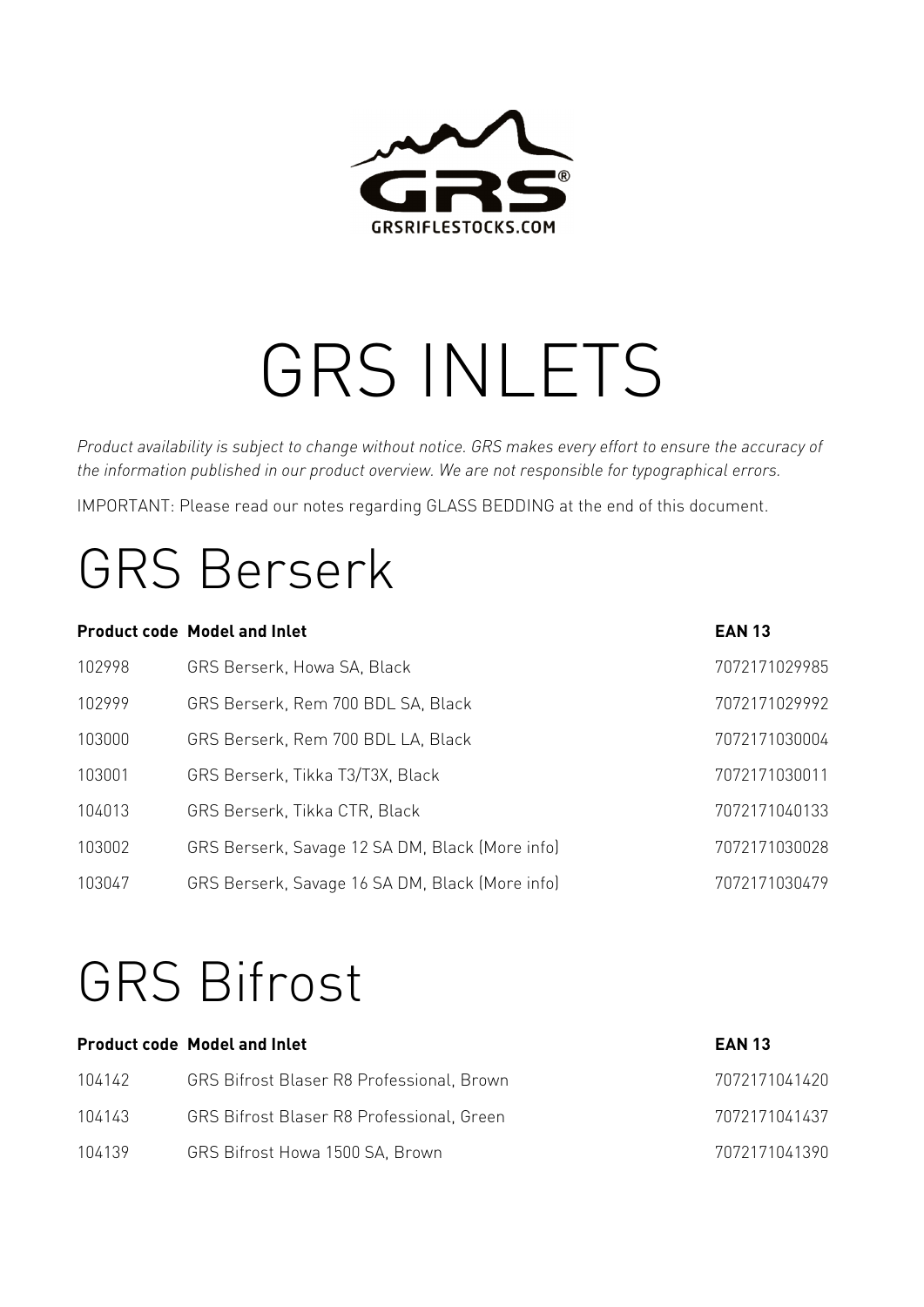| 104140 | GRS Bifrost Howa 1500 SA, Green                                    | 7072171041406 |
|--------|--------------------------------------------------------------------|---------------|
| 104130 | GRS Bifrost Mauser M98, Brown (special notes)                      | 7072171041307 |
| 104131 | GRS Bifrost Mauser M98, Green (special notes)                      | 7072171041314 |
| 104121 | GRS Bifrost Remington 700 BDL LA, Brown                            | 7072171041215 |
| 104122 | GRS Bifrost Remington 700 BDL LA, Green                            | 7072171041222 |
| 104118 | GRS Bifrost Remington 700 BDL SA, Brown                            | 7072171041185 |
| 104119 | GRS Bifrost Remington 700 BDL SA, Green                            | 7072171041192 |
| 104127 | GRS Bifrost Savage 10/12 SA, Brown (More info)                     | 7072171041277 |
| 104128 | GRS Bifrost Savage 10/12 SA, Green (More info)                     | 7072171041284 |
| 104455 | GRS Bifrost Savage 16 SA, Green (More info)                        | 7072171044551 |
| 104454 | GRS Bifrost Savage 16 SA Brown (More info)                         | 7072171044544 |
| 104457 | GRS Bifrost, Savage, bolt relase underneath LA, Green (More info)  | 7072171044575 |
| 104456 | GRS Bifrost Savag, bolt relase underneath LA, Brown (More info)    | 7072171044568 |
| 104124 | GRS Bifrost Savage, bolt release on the side LA, Brown (More info) | 7072171041246 |
| 104125 | GRS Bifrost Savage, bolt release on the side LA, Green (More info) | 7072171041253 |
| 104115 | GRS Bifrost Tikka T3/X LH, Brown (More info)                       | 7072171041154 |
| 104116 | GRS Bifrost Tikka T3/X LH, Green (More info)                       | 7072171041161 |
| 104136 | GRS Bifrost Tikka T3/X, Brown (More info)                          | 7072171041369 |
| 104137 | GRS Bifrost Tikka T3/X, Green (More info)                          | 7072171041376 |
| 104468 | GRS Bifrost Tikka CTR/ CTR X, Green (More info)                    | 7072171044681 |
| 104467 | GRS Bifrost Tikka CTR/ CTR X, Brown (More info)                    | 7072171044674 |
| 104133 | GRS Bifrost Zoli/HQ1900, Brown                                     | 7072171041338 |
| 104134 | GRS Bifrost Zoli/HQ1900, Green                                     | 7072171041345 |

### GRS Bolthorn Chassis

| 102923 | GRS Bolthorn F, Rem 700 BDL LA, 300 win | 7072171029237 |
|--------|-----------------------------------------|---------------|
| 102922 | GRS Bolthorn F, Rem 700 BDL SA, 308     | 7072171029220 |
| 102920 | GRS Bolthorn F, Howa SA, 223            | 7072171029206 |

**Product code Model and Inlet EAN 13**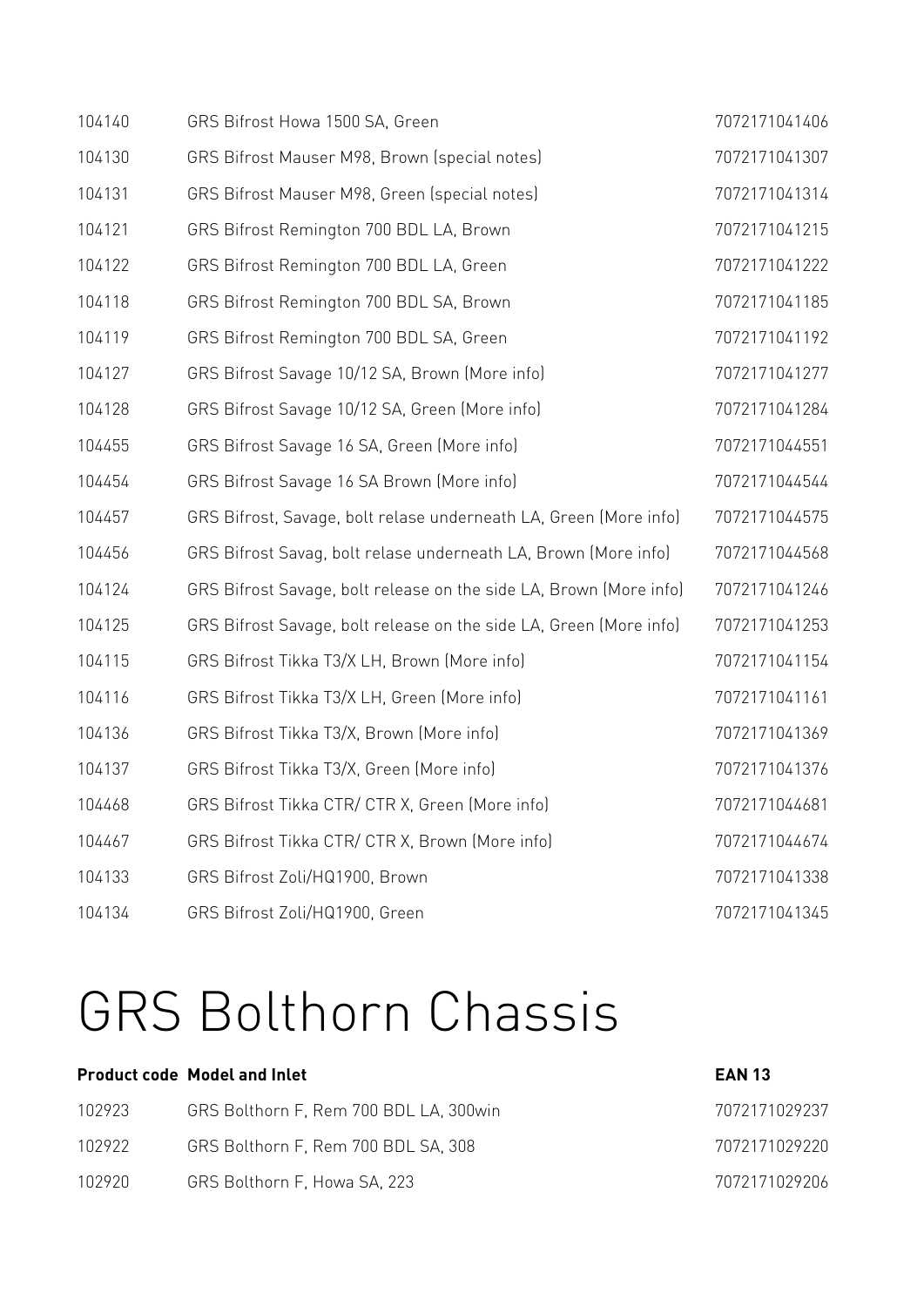| 102919 | GRS Bolthorn F, Howa SA, 308            | 7072171029190 |
|--------|-----------------------------------------|---------------|
| 102916 | GRS Bolthorn F, Tikka T3 LA, 30-08      | 7072171029169 |
| 102915 | GRS Bolthorn F, Tikka T3 LA, 300 winmag | 7072171029152 |
| 102910 | GRS Bolthorn F, Tikka T3, 223           | 7072171029107 |
| 102909 | GRS Bolthorn F. Tikka T3, 308           | 7072171029091 |
| 102908 | GRS Bolthorn F, SSG 3000                | 7072171029084 |
| 102907 | GRS Bolthorn F, Sauer 200 STR           | 7072171029077 |

### GRS Hunter

#### **Product code Model and Inlet Case 2018 13 According to According the EAN 13**

| 103537 | GRS Hunter, Blank LH, Black                 | 7072171035375 |
|--------|---------------------------------------------|---------------|
| 103538 | GRS Hunter, Blank LH, Black. Blue           | 7072171035382 |
| 103539 | GRS Hunter, Blank LH, Black.Red             | 7072171035399 |
| 103540 | GRS Hunter, Blank LH, Brown                 | 7072171035405 |
| 103541 | GRS Hunter, Blank LH, Green Mountain Camo   | 7072171035412 |
| 103542 | GRS Hunter, Blank LH, Royal Jacaranda       | 7072171035429 |
| 104297 | GRS Hunter, Blank LH, Nordic Wolf           | 7072171042977 |
| 104296 | GRS Hunter, Blank LH, Black.Green           | 7072171042960 |
| 103531 | GRS Hunter, Blank, Black                    | 7072171035313 |
| 103531 | GRS Hunter, Blank, Black                    | 7072171035313 |
| 103532 | GRS Hunter, Blank, Black. Blue              | 7072171035320 |
| 103533 | GRS Hunter, Blank, Black.Red                | 7072171035337 |
| 103534 | GRS Hunter, Blank, Brown                    | 7072171035344 |
| 103535 | GRS Hunter, Blank, Green Mountain Camo      | 7072171035351 |
| 103536 | GRS Hunter, Blank, Royal Jacaranda          | 7072171035368 |
| 104299 | GRS Hunter, Blank, Nordic Wolf              | 7072171042991 |
| 104298 | GRS Hunter, Blank, Black.Green              | 7072171042984 |
| 103543 | GRS Hunter, Browning A Bolt LA, Black       | 7072171035436 |
| 103544 | GRS Hunter, Browning A Bolt LA, Black. Blue | 7072171035443 |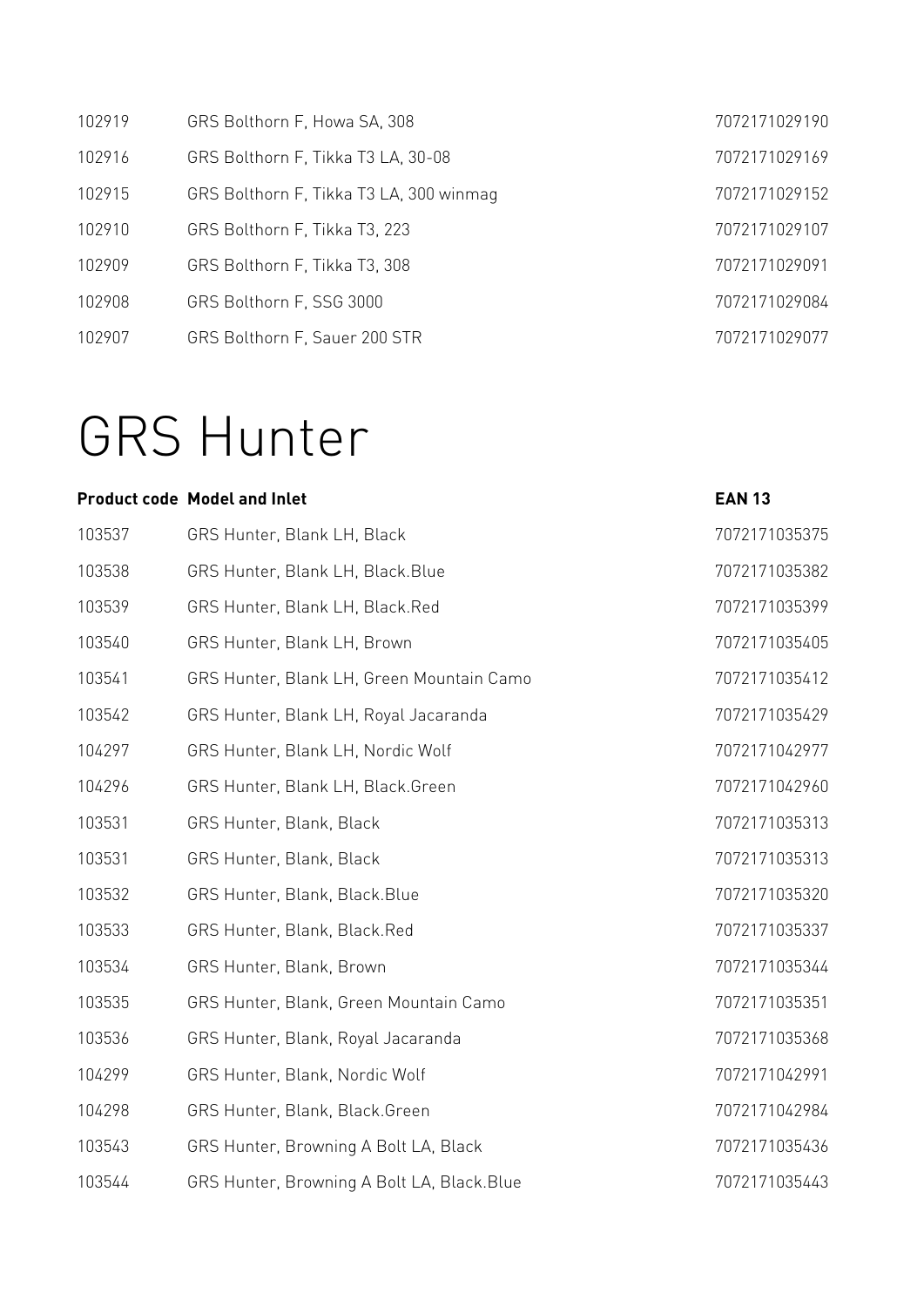| 103545 | GRS Hunter, Browning A Bolt LA, Black.Red           | 7072171035450 |
|--------|-----------------------------------------------------|---------------|
| 103546 | GRS Hunter, Browning A Bolt LA, Brown               | 7072171035467 |
| 103547 | GRS Hunter, Browning A Bolt LA, Green Mountain Camo | 7072171035474 |
| 103548 | GRS Hunter, Browning A Bolt LA, Royal Jacaranda     | 7072171035481 |
| 104301 | GRS Hunter, Browning A Bolt LA, Nordic Wolf         | 7072171043011 |
| 104300 | GRS Hunter, Browning A Bolt LA, Black.Green         | 7072171043004 |
| 103549 | GRS Hunter, Browning A Bolt SA, Black               | 7072171035498 |
| 103550 | GRS Hunter, Browning A Bolt SA, Black. Blue         | 7072171035504 |
| 103551 | GRS Hunter, Browning A Bolt SA, Black.Red           | 7072171035511 |
| 103552 | GRS Hunter, Browning A Bolt SA, Brown               | 7072171035528 |
| 103553 | GRS Hunter, Browning A Bolt SA, Green Mountain Camo | 7072171035535 |
| 103554 | GRS Hunter, Browning A Bolt SA, Royal Jacaranda     | 7072171035542 |
| 104303 | GRS Hunter, Browning A Bolt SA, Nordic Wolf         | 7072171043035 |
| 104302 | GRS Hunter, Browning A Bolt SA, Black.Green         | 7072171043028 |
| 103555 | GRS Hunter, Browning X Bolt LA, Black               | 7072171035559 |
| 103556 | GRS Hunter, Browning X Bolt LA, Black. Blue         | 7072171035566 |
| 103557 | GRS Hunter, Browning X Bolt LA, Black.Red           | 7072171035573 |
| 103558 | GRS Hunter, Browning X Bolt LA, Brown               | 7072171035580 |
| 103559 | GRS Hunter, Browning X Bolt LA, Green Mountain Camo | 7072171035597 |
| 103560 | GRS Hunter, Browning X Bolt LA, Royal Jacaranda     | 7072171035603 |
| 104305 | GRS Hunter, Browning X Bolt LA, Nordic Wolf         | 7072171043059 |
| 104304 | GRS Hunter, Browning X Bolt LA, Black.Green         | 7072171043042 |
| 103561 | GRS Hunter, Browning X Bolt SA, Black               | 7072171035610 |
| 103562 | GRS Hunter, Browning X Bolt SA, Black.Blue          | 7072171035627 |
| 103563 | GRS Hunter, Browning X Bolt SA, Black.Red           | 7072171035634 |
| 103564 | GRS Hunter, Browning X Bolt SA, Brown               | 7072171035641 |
| 103565 | GRS Hunter, Browning X Bolt SA, Green Mountain Camo | 7072171035658 |
| 103566 | GRS Hunter, Browning X Bolt SA, Royal Jacaranda     | 7072171035665 |
| 104307 | GRS Hunter, Browning X Bolt SA, Nordic Wolf         | 7072171043073 |
| 104306 | GRS Hunter, Browning X Bolt SA, Black.Green         | 7072171043066 |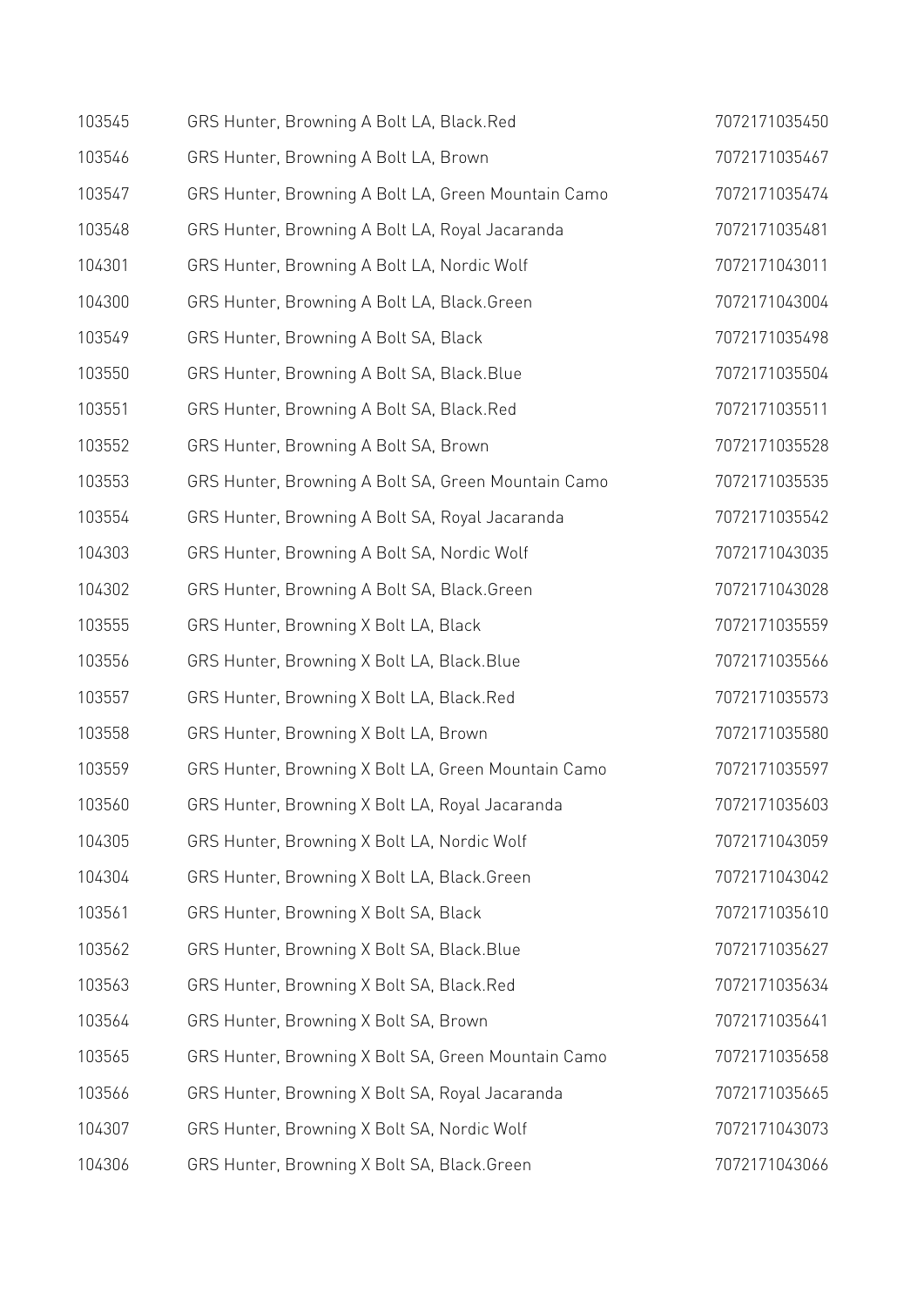| 103567 | GRS Hunter, Browning X Bolt SSA, Black                       | 7072171035672 |
|--------|--------------------------------------------------------------|---------------|
| 103568 | GRS Hunter, Browning X Bolt SSA, Black. Blue                 | 7072171035689 |
| 103569 | GRS Hunter, Browning X Bolt SSA, Black.Red                   | 7072171035696 |
| 103570 | GRS Hunter, Browning X Bolt SSA, Brown                       | 7072171035702 |
| 103571 | GRS Hunter, Browning X Bolt SSA, Green Mountain Camo         | 7072171035719 |
| 103572 | GRS Hunter, Browning X Bolt SSA, Royal Jacaranda             | 7072171035726 |
| 104310 | GRS Hunter, Browning X Bolt SSA, Nordic Wolf                 | 7072171043103 |
| 104309 | GRS Hunter, Browning X Bolt SSA, Black.Green                 | 7072171043097 |
| 103576 | GRS Hunter, Carl Gustav/ Husqvarna 1900, Brown               | 7072171035764 |
| 103577 | GRS Hunter, Carl Gustav/ Husqvarna 1900, Green Mountain Camo | 7072171035771 |
| 103573 | GRS Hunter, Carl Gustav/Husqvarna 1900, Black                | 7072171035733 |
| 103574 | GRS Hunter, Carl Gustav/Husqvarna 1900, Black.Blue           | 7072171035740 |
| 103575 | GRS Hunter, Carl Gustav/Husqvarna 1900, Black.Red            | 7072171035757 |
| 103578 | GRS Hunter, Carl Gustav/Husqvarna 1900, Royal Jacaranda      | 7072171035788 |
| 104312 | GRS Hunter, Carl Gustav/Husqvarna 1900, Nordic Wolf          | 7072171043127 |
| 104311 | GRS Hunter, Carl Gustav/Husqvarna 1900, Black.Green          | 7072171043110 |
| 103579 | GRS Hunter, CZ 452, Black                                    | 7072171035795 |
| 103580 | GRS Hunter, CZ 452, Black.Blue                               | 7072171035801 |
| 103581 | GRS Hunter, CZ 452, Black.Red                                | 7072171035818 |
| 103582 | GRS Hunter, CZ 452, Brown                                    | 7072171035825 |
| 103583 | GRS Hunter, CZ 452, Green Mountain Camo                      | 7072171035832 |
| 103584 | GRS Hunter, CZ 452, Royal Jacaranda                          | 7072171035849 |
| 104314 | GRS Hunter, CZ 452, Nordic Wolf                              | 7072171043141 |
| 104313 | GRS Hunter, CZ 452, Black.Green                              | 7072171043134 |
| 103585 | GRS Hunter, CZ 455 American, Black                           | 7072171035856 |
| 103586 | GRS Hunter, CZ 455 American, Black. Blue                     | 7072171035863 |
| 103587 | GRS Hunter, CZ 455 American, Black.Red                       | 7072171035870 |
| 103588 | GRS Hunter, CZ 455 American, Brown                           | 7072171035887 |
| 103589 | GRS Hunter, CZ 455 American, Green Mountain Camo             | 7072171035894 |
| 103590 | GRS Hunter, CZ 455 American, Royal Jacaranda                 | 7072171035900 |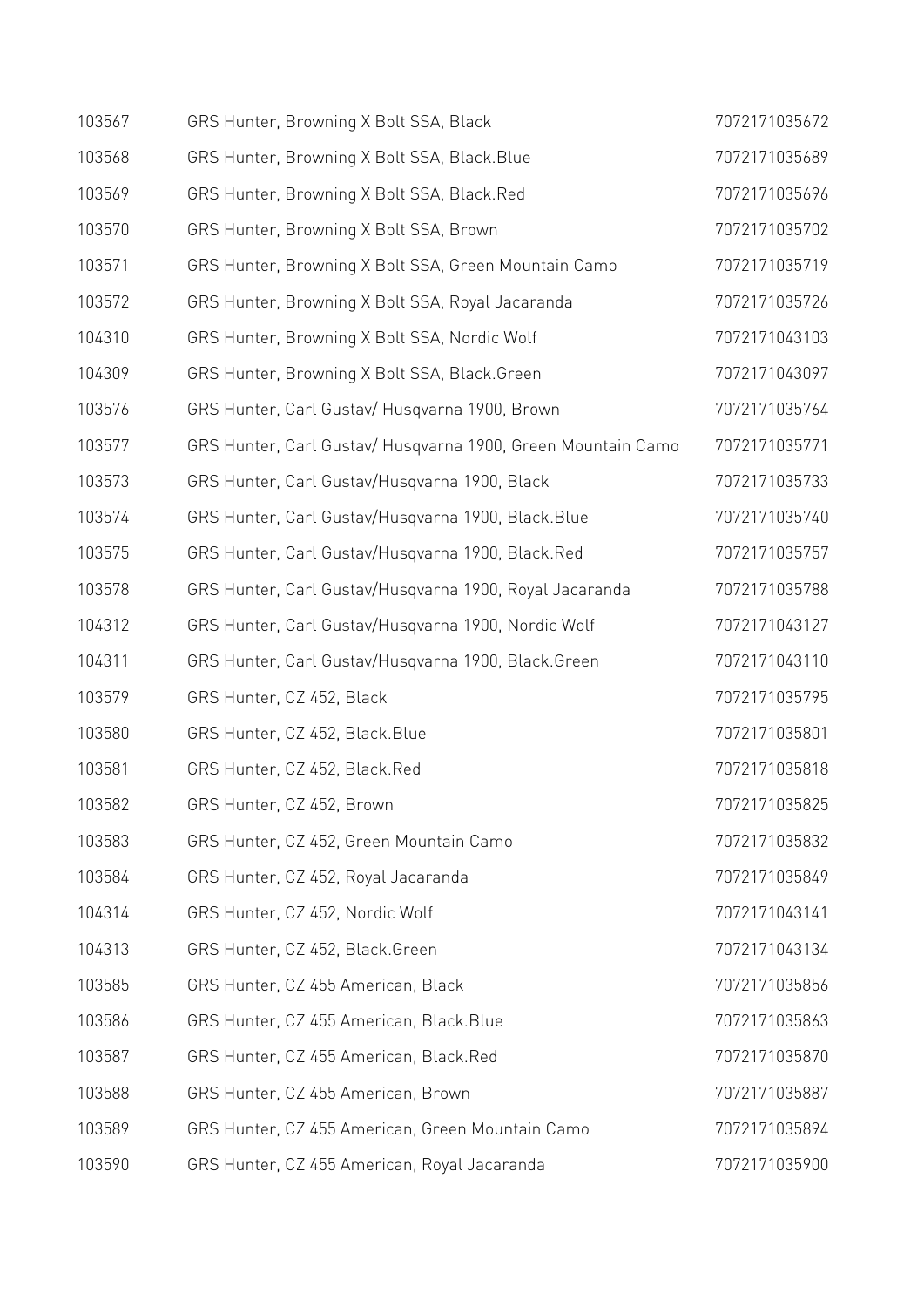| 104316 | GRS Hunter, CZ 455 American, Nordic Wolf         | 7072171043165 |
|--------|--------------------------------------------------|---------------|
| 104315 | GRS Hunter, CZ 455 American, Black.Green         | 7072171043158 |
| 104009 | GRS Hunter, CZ 527, Black.Red                    | 7072171040096 |
| 104008 | GRS Hunter, CZ 527, Black.Blue                   | 7072171040089 |
| 104007 | GRS Hunter, CZ 527, Royal Jacaranda              | 7072171040072 |
| 104006 | GRS Hunter, CZ 527, Green Mountain Camo          | 7072171040065 |
| 104005 | GRS Hunter, CZ 527, Brown                        | 7072171040058 |
| 104004 | GRS Hunter, CZ 527, Black                        | 7072171040041 |
| 104318 | GRS Hunter, CZ 527, Nordic Wolf                  | 7072171043189 |
| 104317 | GRS Hunter, CZ 527, Black.Green                  | 7072171043172 |
| 103591 | GRS Hunter, CZ 550 Standard, Black               | 7072171035917 |
| 103592 | GRS Hunter, CZ 550 Standard, Black.Blue          | 7072171035924 |
| 103593 | GRS Hunter, CZ 550 Standard, Black.Red           | 7072171035931 |
| 103594 | GRS Hunter, CZ 550 Standard, Brown               | 7072171035948 |
| 103595 | GRS Hunter, CZ 550 Standard, Green Mountain Camo | 7072171035955 |
| 103596 | GRS Hunter, CZ 550 Standard, Royal Jacaranda     | 7072171035962 |
| 104320 | GRS Hunter, CZ 550 Standard, Nordic Wolf         | 7072171043202 |
| 104319 | GRS Hunter, CZ 550 Standard, Black.Green         | 7072171043196 |
| 103851 | GRS Hunter, Haenel Jäger 10, Black               | 7072171038512 |
| 103852 | GRS Hunter, Haenel Jäger 10, Black. Blue         | 7072171038529 |
| 103853 | GRS Hunter, Haenel Jäger 10, Black.Red           | 7072171038536 |
| 103854 | GRS Hunter, Haenel Jäger 10, Brown               | 7072171038543 |
| 103855 | GRS Hunter, Haenel Jäger 10, Green Mountain Camo | 7072171038550 |
| 103856 | GRS Hunter, Haenel Jäger 10, Royal Jacaranda     | 7072171038567 |
| 104322 | GRS Hunter, Häenel Jäger 10, Nordic Wolf         | 7072171043226 |
| 104321 | GRS Hunter, Häenel Jäger 10, Black.Green         | 7072171043219 |
| 103597 | GRS Hunter, Heym SR 21, Black                    | 7072171035979 |
| 103598 | GRS Hunter, Heym SR 21, Black. Blue              | 7072171035986 |
| 103599 | GRS Hunter, Heym SR 21, Black.Red                | 7072171035993 |
| 103600 | GRS Hunter, Heym SR 21, Brown                    | 7072171036006 |
|        |                                                  |               |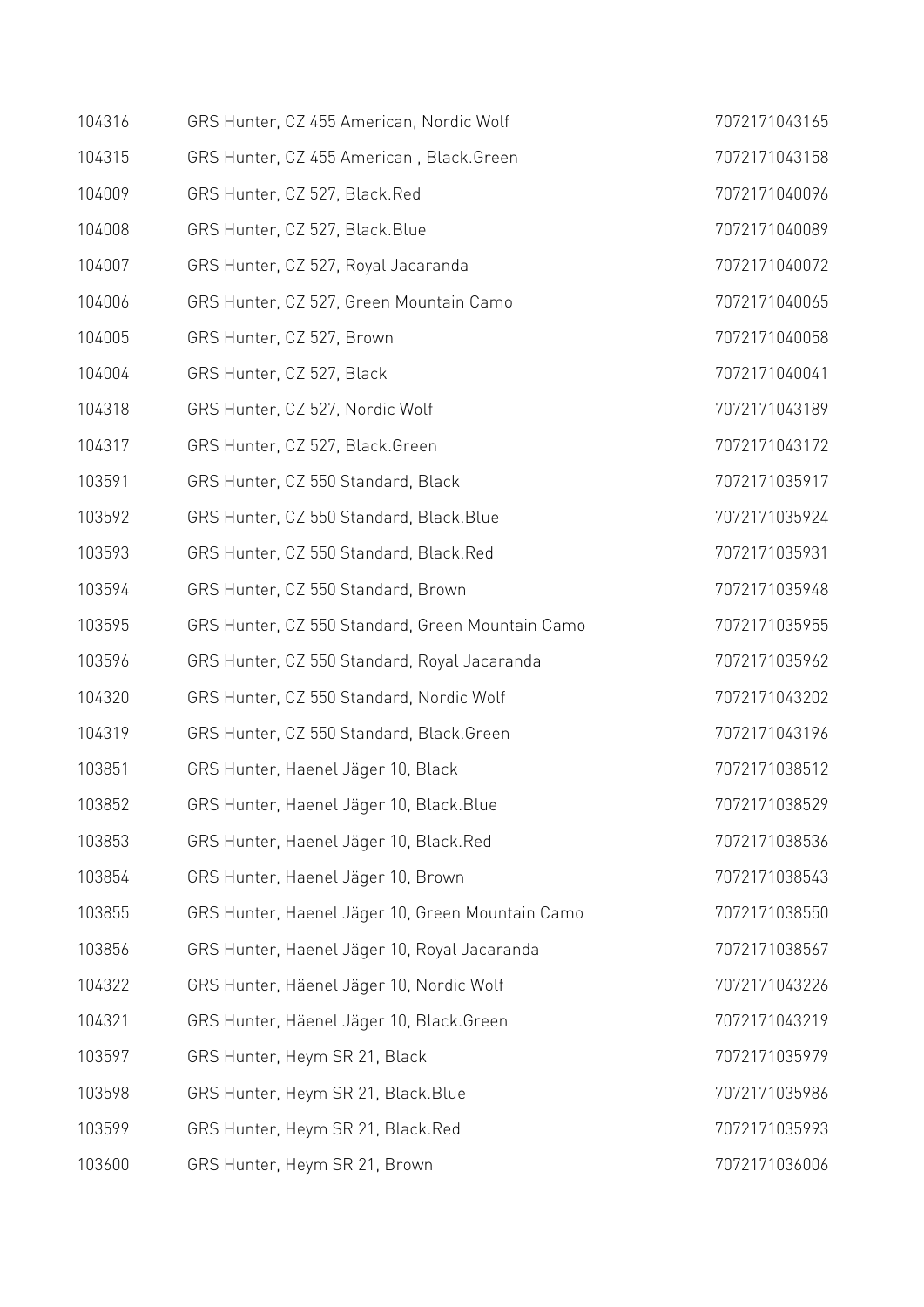| 103601 | GRS Hunter, Heym SR 21, Green Mountain Camo               | 7072171036013 |
|--------|-----------------------------------------------------------|---------------|
| 103602 | GRS Hunter, Heym SR 21, Royal Jacaranda                   | 7072171036020 |
| 104324 | GRS Hunter, Heym SR 21, Nordic Wolf                       | 7072171043240 |
| 104323 | GRS Hunter, Heym SR 21, Black.Green                       | 7072171043233 |
| 104045 | GRS Hunter, Heym SR 30, Royal Jacaranda                   | 7072171040454 |
| 104044 | GRS Hunter, Heym SR 30, Green Mountain Camo               | 7072171040447 |
| 104043 | GRS Hunter, Heym SR 30, Brown                             | 7072171040430 |
| 104046 | GRS Hunter, Heym SR 30, Black.Red                         | 7072171040461 |
| 104047 | GRS Hunter, Heym SR 30, Black. Blue                       | 7072171040478 |
| 104042 | GRS Hunter, Heym SR 30, Black                             | 7072171040423 |
| 104326 | GRS Hunter, Heym SR 30, Nordic Wolf                       | 7072171043264 |
| 104325 | GRS Hunter, Heym SR 30, Black.Green                       | 7072171043257 |
|        |                                                           |               |
|        | No Cut Out For Bolt System:                               |               |
| 103615 | GRS Hunter, Howa LA LH with RH Inlet, Black               | 7072171036150 |
| 103616 | GRS Hunter, Howa LA LH with RH Inlet, Black. Blue         | 7072171036167 |
| 103617 | GRS Hunter, Howa LA LH with RH Inlet, Black.Red           | 7072171036174 |
| 103618 | GRS Hunter, Howa LA LH with RH Inlet, Brown               | 7072171036181 |
| 103619 | GRS Hunter, Howa LA LH with RH Inlet, Green Mountain Camo | 7072171036198 |
| 103620 | GRS Hunter, Howa LA LH with RH Inlet, Royal Jacaranda     | 7072171036204 |
| 104402 | GRS Hunter, Howa LA LH with RH Inlet, Nordic Wolf         | 7072171044025 |
| 104401 | GRS Hunter, Howa LA LH with RH Inlet, Black. Green        | 7072171044018 |
|        |                                                           |               |
| 103603 | GRS Hunter, Howa LA, Black                                | 7072171036037 |
| 103604 | GRS Hunter, Howa LA, Black. Blue                          | 7072171036044 |
| 103605 | GRS Hunter, Howa LA, Black.Red                            | 7072171036051 |
| 103606 | GRS Hunter, Howa LA, Brown                                | 7072171036068 |
| 103607 | GRS Hunter, Howa LA, Green Mountain Camo                  | 7072171036075 |
| 103608 | GRS Hunter, Howa LA, Royal Jacaranda                      | 7072171036082 |
| 104328 | GRS Hunter, Howa LA, Nordic Wolf                          | 7072171043288 |
|        |                                                           |               |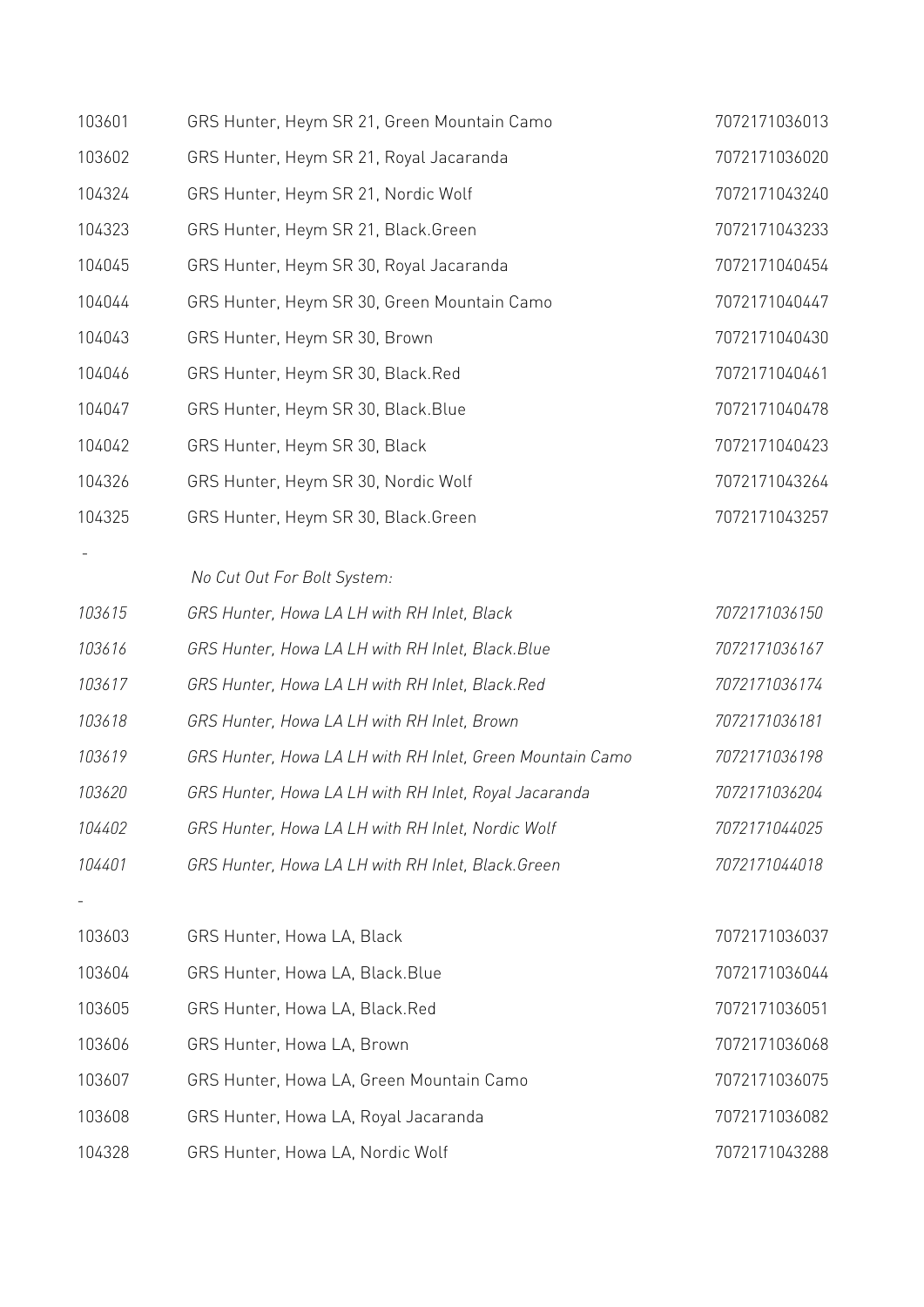$\sim 10^{-10}$ 

|        | No Cut Out For Bolt System:                               |               |
|--------|-----------------------------------------------------------|---------------|
| 103621 | GRS Hunter, Howa SA LH with RH Inlet, Black               | 7072171036211 |
| 103622 | GRS Hunter, Howa SA LH with RH Inlet, Black. Blue         | 7072171036228 |
| 103623 | GRS Hunter, Howa SA LH with RH Inlet, Black.Red           | 7072171036235 |
| 103624 | GRS Hunter, Howa SA LH with RH Inlet, Brown               | 7072171036242 |
| 103625 | GRS Hunter, Howa SA LH with RH Inlet, Green Mountain Camo | 7072171036259 |
| 103626 | GRS Hunter, Howa SA LH with RH Inlet, Royal Jacaranda     | 7072171036266 |
| 104404 | GRS Hunter, Howa SA LH -with RH Inlet, Nordic Wolf        | 7072171044049 |
| 104403 | GRS Hunter, Howa SA LH with RH Inlet, Black. Green        | 7072171044032 |
|        |                                                           |               |
| 103609 | GRS Hunter, Howa SA, Black                                | 7072171036099 |
| 103610 | GRS Hunter, Howa SA, Black.Blue                           | 7072171036105 |
| 103611 | GRS Hunter, Howa SA, Black.Red                            | 7072171036112 |
| 103612 | GRS Hunter, Howa SA, Brown                                | 7072171036129 |
| 103613 | GRS Hunter, Howa SA, Green Mountain Camo                  | 7072171036136 |
| 103614 | GRS Hunter, Howa SA, Royal Jacaranda                      | 7072171036143 |
| 104330 | GRS Hunter, Howa SA, Nordic Wolf                          | 7072171043301 |
| 104329 | GRS Hunter, Howa SA, Black.Green                          | 7072171043295 |
| 103627 | GRS Hunter, Kongsberg 393/Lakelander, Black               | 7072171036273 |
| 103628 | GRS Hunter, Kongsberg 393/Lakelander, Black.Blue          | 7072171036280 |
| 103629 | GRS Hunter, Kongsberg 393/Lakelander, Black.Red           | 7072171036297 |
| 103630 | GRS Hunter, Kongsberg 393/Lakelander, Brown               | 7072171036303 |
| 103631 | GRS Hunter, Kongsberg 393/Lakelander, Green Mountain Camo | 7072171036310 |
| 103632 | GRS Hunter, Kongsberg 393/Lakelander, Royal Jacaranda     | 7072171036327 |
| 104332 | GRS Hunter, Kongsberg 393/Lakelander, Nordic Wolf         | 7072171043325 |
| 104331 | GRS Hunter, Kongsberg 393/Lakelander, Black.Green         | 7072171043318 |
| 103633 | GRS Hunter, Mauser M12, Black                             | 7072171036334 |
| 103635 | GRS Hunter, Mauser M12, Black.Red                         | 7072171036358 |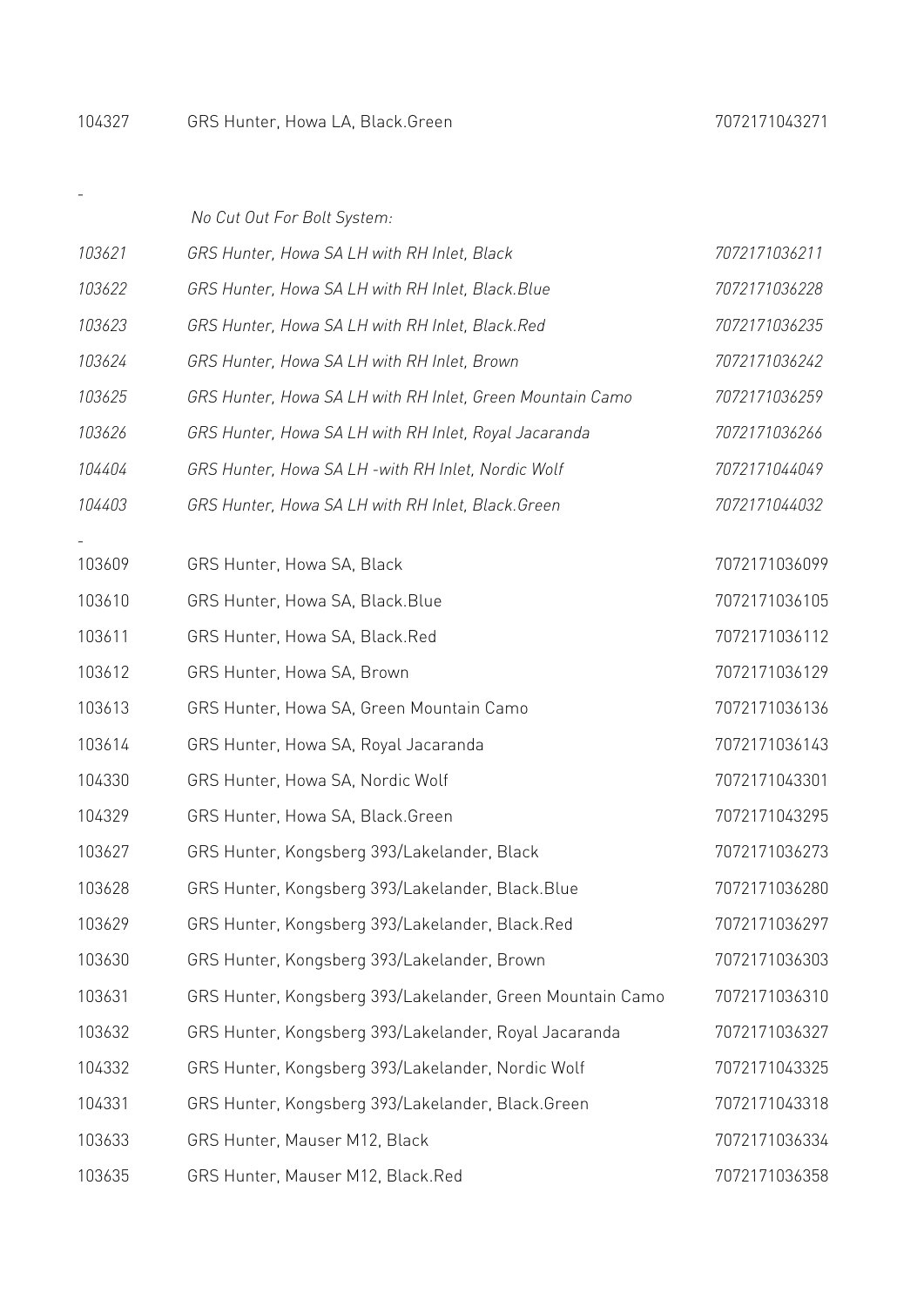| 103636 | GRS Hunter, Mauser M12, Brown                                    | 7072171036365 |
|--------|------------------------------------------------------------------|---------------|
| 103637 | GRS Hunter, Mauser M12, Green Mountain Camo                      | 7072171036372 |
| 103638 | GRS Hunter, Mauser M12, Royal Jacaranda                          | 7072171036389 |
| 103634 | GRS Hunter, Mauser M12. Black.Blue                               | 7072171036341 |
| 104334 | GRS Hunter, Mauser M12, Nordic Wolf                              | 7072171043349 |
| 104333 | GRS Hunter, Mauser M12, Black.Green                              | 7072171043332 |
|        |                                                                  |               |
|        | No Cut Out For Bolt System:                                      |               |
| 103639 | GRS Hunter, Mauser M98 Large Ring, Black                         | 7072171036396 |
| 103640 | GRS Hunter, Mauser M98 Large Ring, Black.Blue                    | 7072171036402 |
| 103641 | GRS Hunter, Mauser M98 Large Ring, Black.Red                     | 7072171036419 |
| 103642 | GRS Hunter, Mauser M98 Large Ring, Brown                         | 7072171036426 |
| 103643 | GRS Hunter, Mauser M98 Large Ring, Green Mountain Camo           | 7072171036433 |
| 103644 | GRS Hunter, Mauser M98 Large Ring, Royal Jacaranda               | 7072171036440 |
| 104406 | GRS Hunter, Mauser M98 Large Ring, Nordic Wolf                   | 7072171044063 |
| 104405 | GRS Hunter, Mauser M98 Large Ring, Black.Green                   | 7072171044056 |
| 103645 | GRS Hunter, Mauser M98 LH with RH Inlet, Black                   | 7072171036457 |
| 103646 | GRS Hunter, Mauser M98 LH with RH Inlet, Black. Blue             | 7072171036464 |
| 103647 | GRS Hunter, Mauser M98 LH with RH Inlet, Black.Red               | 7072171036471 |
| 103648 | GRS Hunter, Mauser M98 LH with RH Inlet, Brown                   | 7072171036488 |
| 103649 | GRS Hunter, Mauser M98 LH with RH Inlet, Green Mountain Camo     | 7072171036495 |
| 103650 | GRS Hunter, Mauser M98 LH with RH Inlet, Royal Jacaranda         | 7072171036501 |
| 104408 | GRS Hunter, Mauser M98 LH With RH Inlet, Nordic Wolf             | 7072171044087 |
| 104407 | GRS Hunter, Mauser M98 LH With RH Inlet, Black. Green            | 7072171044070 |
| 103651 | GRS Hunter, Rem 700 BDL LA LH with RH Inlet, Black               | 7072171036518 |
| 103652 | GRS Hunter, Rem 700 BDL LA LH with RH Inlet, Black. Blue         | 7072171036525 |
| 103653 | GRS Hunter, Rem 700 BDL LA LH with RH Inlet, Black.Red           | 7072171036532 |
| 103654 | GRS Hunter, Rem 700 BDL LA LH with RH Inlet, Brown               | 7072171036549 |
| 103655 | GRS Hunter, Rem 700 BDL LA LH with RH Inlet, Green Mountain Camo | 7072171036556 |
| 103656 | GRS Hunter, Rem 700 BDL LA LH with RH Inlet, Royal Jacaranda     | 7072171036563 |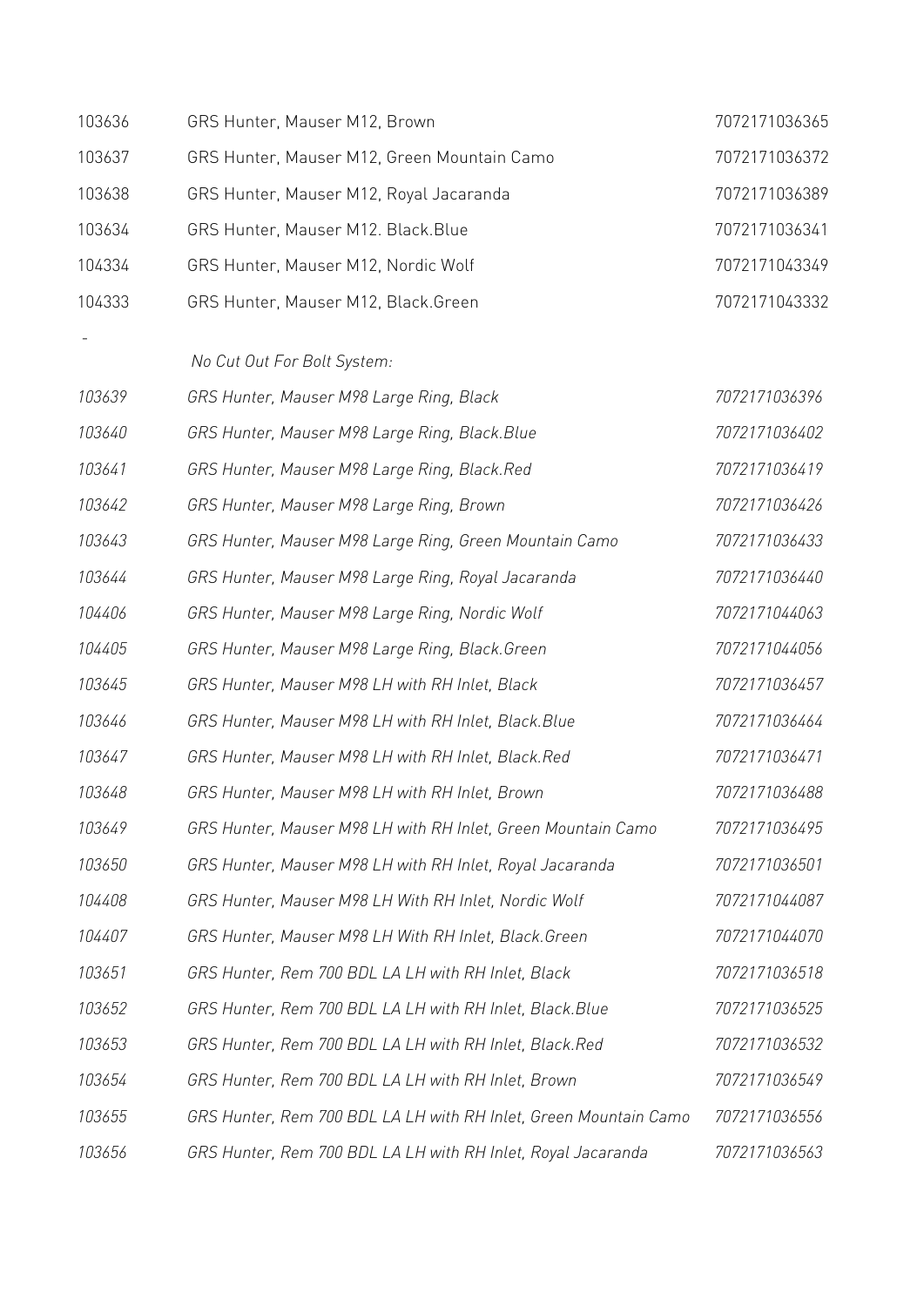| 104411 | GRS Hunter, Rem 700 BDL LA LH with RH Inlet, Nordic Wolf | 7072171044117 |
|--------|----------------------------------------------------------|---------------|
| 104409 | GRS Hunter, Rem 700 BDL LA LH with RH Inlet, Black.Green | 7072171044094 |
|        |                                                          |               |
| 103663 | GRS Hunter, Rem 700 BDL LA LH, Black                     | 7072171036631 |
| 103664 | GRS Hunter, Rem 700 BDL LA LH, Black.Blue                | 7072171036648 |
| 103665 | GRS Hunter, Rem 700 BDL LA LH, Black.Red                 | 7072171036655 |
| 103666 | GRS Hunter, Rem 700 BDL LA LH, Brown                     | 7072171036662 |
| 103667 | GRS Hunter, Rem 700 BDL LA LH, Green Mountain Camo       | 7072171036679 |
| 103668 | GRS Hunter, Rem 700 BDL LA LH, Royal Jacaranda           | 7072171036686 |
| 104336 | GRS Hunter, Remington 700 BDL LA LH, Nordic Wolf         | 7072171043363 |
| 104335 | GRS Hunter, Remington 700 BDL LA LH, Black.Green         | 7072171043356 |
| 103657 | GRS Hunter, Rem 700 BDL LA, Black                        | 7072171036570 |
| 103658 | GRS Hunter, Rem 700 BDL LA, Black.Blue                   | 7072171036587 |
| 103659 | GRS Hunter, Rem 700 BDL LA, Black.Red                    | 7072171036594 |
| 103660 | GRS Hunter, Rem 700 BDL LA, Brown                        | 7072171036600 |
| 103661 | GRS Hunter, Rem 700 BDL LA, Green Mountain Camo          | 7072171036617 |
| 103662 | GRS Hunter, Rem 700 BDL LA, Royal Jacaranda              | 7072171036624 |
| 104338 | GRS Hunter, Remington 700 BDL LA, Nordic Wolf            | 7072171043387 |
| 104337 | GRS Hunter, Remington 700 BDL LA, Black.Green            | 7072171043370 |
|        |                                                          |               |
|        | No Cut Out For Bolt System:                              |               |
| 103669 | GRS Hunter, Rem 700 BDL SA LH with RH Inlet, Black       | 7072171036693 |
| 103670 | GRS Hunter, Rem 700 BDL SA LH with RH Inlet, Black. Blue | 7072171036709 |
| 103671 | GRS Hunter, Rem 700 BDL SA LH with RH Inlet, Black.Red   | 7072171036716 |

|        | <u>UNU HUIKUI, INCHI 700 DDE UA EH WILH INT IIKCI, DIUCKINCU</u> | 7 0 7 2 1 7 7 0 0 0 7 7 0 |
|--------|------------------------------------------------------------------|---------------------------|
| 103672 | GRS Hunter, Rem 700 BDL SA LH with RH Inlet, Brown               | 7072171036723             |
| 103673 | GRS Hunter, Rem 700 BDL SA LH with RH Inlet, Green Mountain Camo | 7072171036730             |
| 103674 | GRS Hunter, Rem 700 BDL SA LH with RH Inlet, Royal Jacaranda     | 7072171036747             |
| 104413 | GRS Hunter, Rem 700 BDL SA LH with RH Inlet, Nordic Wolf         | 7072171044131             |
| 104412 | GRS Hunter, Rem 700 BDL SA LH with RH Inlet, Black.Green         | 7072171044124             |
|        |                                                                  |                           |

-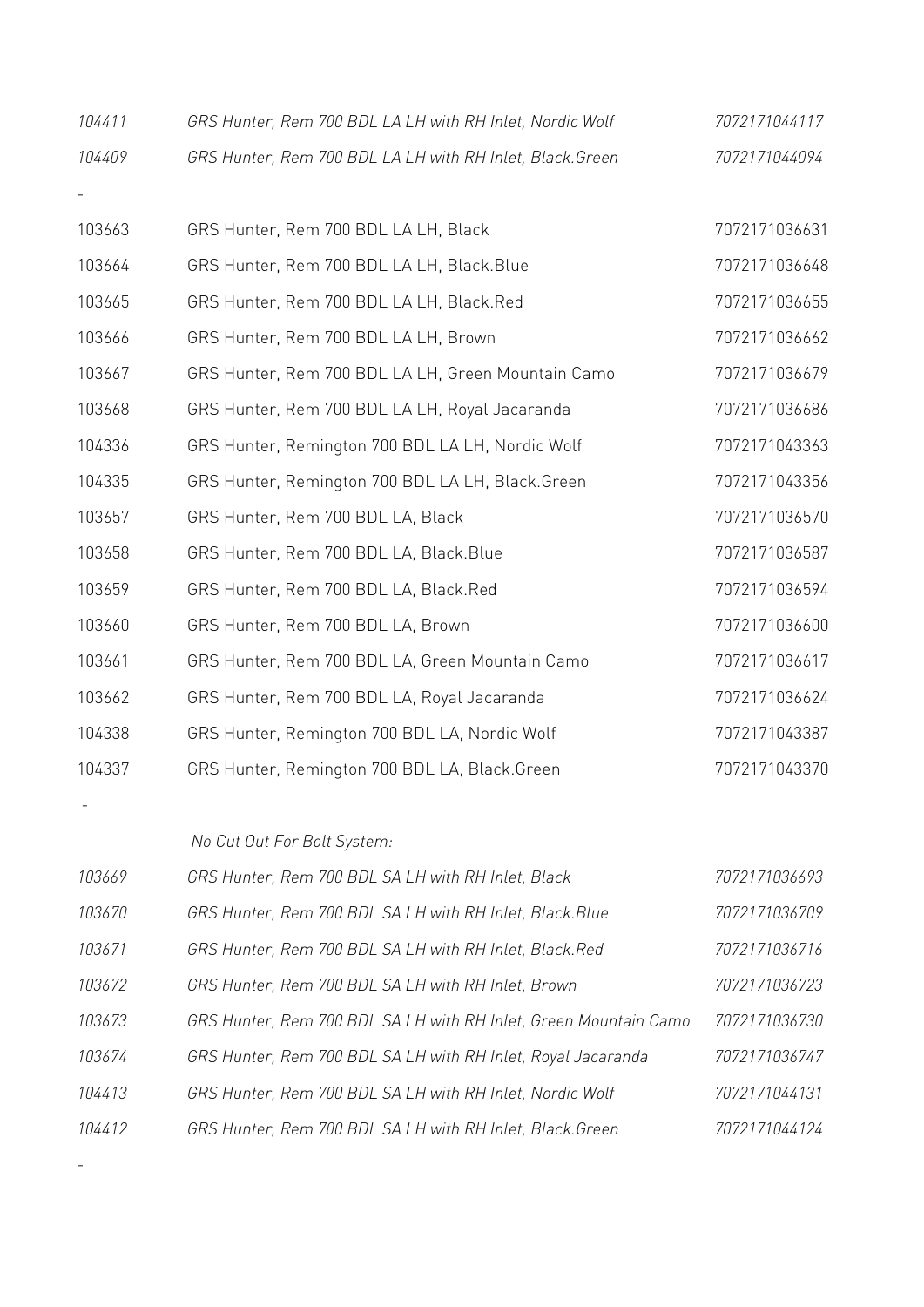| 103681 | GRS Hunter, Rem 700 BDL SA LH, Black                  | 7072171036815 |
|--------|-------------------------------------------------------|---------------|
| 103682 | GRS Hunter, Rem 700 BDL SA LH, Black.Blue             | 7072171036822 |
| 103683 | GRS Hunter, Rem 700 BDL SA LH, Black.Red              | 7072171036839 |
| 103684 | GRS Hunter, Rem 700 BDL SA LH, Brown                  | 7072171036846 |
| 103685 | GRS Hunter, Rem 700 BDL SA LH, Green Mountain Camo    | 7072171036853 |
| 103686 | GRS Hunter, Rem 700 BDL SA LH, Royal Jacaranda        | 7072171036860 |
| 104340 | GRS Hunter, Remington 700 BDL SA LH, Nordic Wolf      | 7072171043400 |
| 104339 | GRS Hunter, Remington 700 BDL SA LH, Black.Green      | 7072171043394 |
| 103675 | GRS Hunter, Rem 700 BDL SA, Black                     | 7072171036754 |
| 103676 | GRS Hunter, Rem 700 BDL SA, Black.Blue                | 7072171036761 |
| 103677 | GRS Hunter, Rem 700 BDL SA, Black.Red                 | 7072171036778 |
| 103678 | GRS Hunter, Rem 700 BDL SA, Brown                     | 7072171036785 |
| 103679 | GRS Hunter, Rem 700 BDL SA, Green Mountain Camo       | 7072171036792 |
| 103680 | GRS Hunter, Rem 700 BDL SA, Royal Jacaranda           | 7072171036808 |
| 104342 | GRS Hunter, Remington 700 BDL SA, Nordic Wolf         | 7072171043424 |
| 104341 | GRS Hunter, Remington 700 BDL SA, Black.Green         | 7072171043417 |
| 103857 | GRS Hunter, Ruger 10/22, Black                        | 7072171038574 |
| 103858 | GRS Hunter, Ruger 10/22, Black.Blue                   | 7072171038581 |
| 103859 | GRS Hunter, Ruger 10/22, Black.Red                    | 7072171038598 |
| 103860 | GRS Hunter, Ruger 10/22, Brown                        | 7072171038604 |
| 103861 | GRS Hunter, Ruger 10/22, Green Mountain Camo          | 7072171038611 |
| 103862 | GRS Hunter, Ruger 10/22, Royal Jacaranda              | 7072171038628 |
| 104344 | GRS Hunter, Ruger 10/22, Nordic Wolf                  | 7072171043448 |
| 104343 | GRS Hunter, Ruger 10/22, Black.Green                  | 7072171043431 |
| 103689 | GRS Hunter, Ruger M77 Hawkeye LA, Black               | 7072171036891 |
| 103690 | GRS Hunter, Ruger M77 Hawkeye LA, Black.Blue          | 7072171036907 |
| 103691 | GRS Hunter, Ruger M77 Hawkeye LA, Black.Red           | 7072171036914 |
| 103692 | GRS Hunter, Ruger M77 Hawkeye LA, Brown               | 7072171036921 |
| 103693 | GRS Hunter, Ruger M77 Hawkeye LA, Green Mountain Camo | 7072171036938 |
| 103694 | GRS Hunter, Ruger M77 Hawkeye LA, Royal Jacaranda     | 7072171036945 |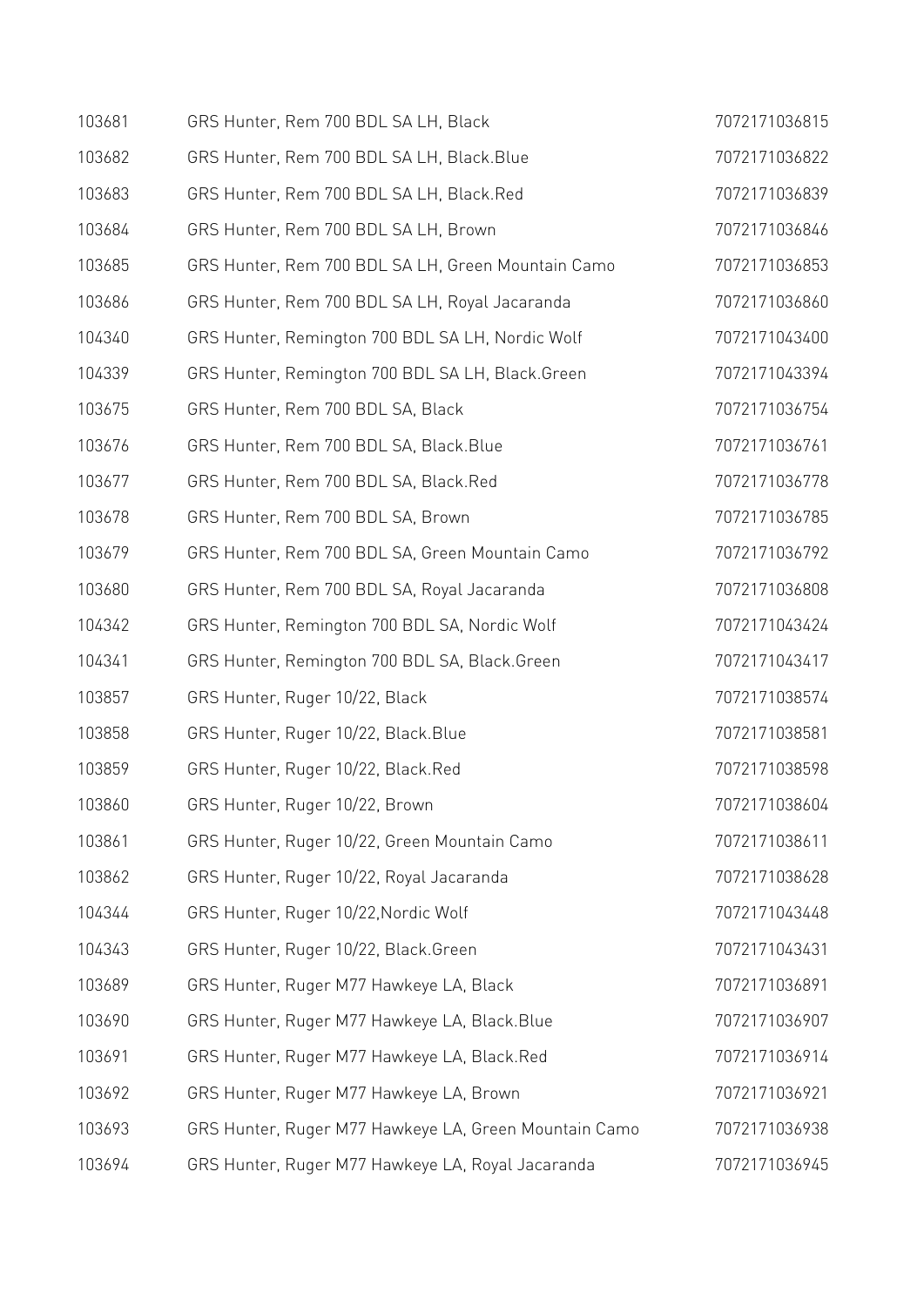| 104346 | GRS Hunter, Ruger M77 Hawkeye LA, Nordic Wolf          | 7072171043462 |
|--------|--------------------------------------------------------|---------------|
| 104345 | GRS Hunter, Ruger M77 Hawkeye LA, Black.Green          | 7072171043455 |
| 103695 | GRS Hunter, Ruger M77 Hawkeye SA, Black                | 7072171036952 |
| 103696 | GRS Hunter, Ruger M77 Hawkeye SA, Black. Blue          | 7072171036969 |
| 103697 | GRS Hunter, Ruger M77 Hawkeye SA, Black.Red            | 7072171036976 |
| 103698 | GRS Hunter, Ruger M77 Hawkeye SA, Brown                | 7072171036983 |
| 103699 | GRS Hunter, Ruger M77 Hawkeye SA, Green Mountain Camo  | 7072171036990 |
| 103700 | GRS Hunter, Ruger M77 Hawkeye SA, Royal Jacaranda      | 7072171037003 |
| 104348 | GRS Hunter, Ruger M77 Hawkeye SA, Nordic Wolf          | 7072171043486 |
| 104347 | GRS Hunter, Ruger M77 Hawkeye SA, Black.Green          | 7072171043479 |
| 103701 | GRS Hunter, Röessler Titan 6/3 LH, Black               | 7072171037010 |
| 103702 | GRS Hunter, Röessler Titan 6/3 LH, Black.Blue          | 7072171037027 |
| 103703 | GRS Hunter, Röessler Titan 6/3 LH, Black.Red           | 7072171037034 |
| 103704 | GRS Hunter, Röessler Titan 6/3 LH, Brown               | 7072171037041 |
| 103705 | GRS Hunter, Röessler Titan 6/3 LH, Green Mountain Camo | 7072171037058 |
| 103706 | GRS Hunter, Röessler Titan 6/3 LH, Royal Jacaranda     | 7072171037065 |
| 104350 | GRS Hunter, Röessler Titan 6/3 LH, Nordic Wolf         | 7072171043509 |
| 104349 | GRS Hunter, Röessler Titan 6/3 LH, Black.Green         | 7072171043493 |
| 103707 | GRS Hunter, Röessler Titan 6/3, Black                  | 7072171037072 |
| 103708 | GRS Hunter, Röessler Titan 6/3, Black. Blue            | 7072171037089 |
| 103709 | GRS Hunter, Röessler Titan 6/3, Black.Red              | 7072171037096 |
| 103710 | GRS Hunter, Röessler Titan 6/3, Brown                  | 7072171037102 |
| 103711 | GRS Hunter, Röessler Titan 6/3, Green Mountain Camo    | 7072171037119 |
| 103712 | GRS Hunter, Röessler Titan 6/3, Royal Jacaranda        | 7072171037126 |
| 104352 | GRS Hunter, Röessler Titan 6/3, Nordic Wolf            | 7072171043523 |
| 104351 | GRS Hunter, Röessler Titan 6/3, Black.Green            | 7072171043516 |
| 103713 | GRS Hunter, Sako 75 III, Black                         | 7072171037133 |
| 103714 | GRS Hunter, Sako 75 III, Black. Blue                   | 7072171037140 |
| 103715 | GRS Hunter, Sako 75 III, Black.Red                     | 7072171037157 |
| 103716 | GRS Hunter, Sako 75 III, Brown                         | 7072171037164 |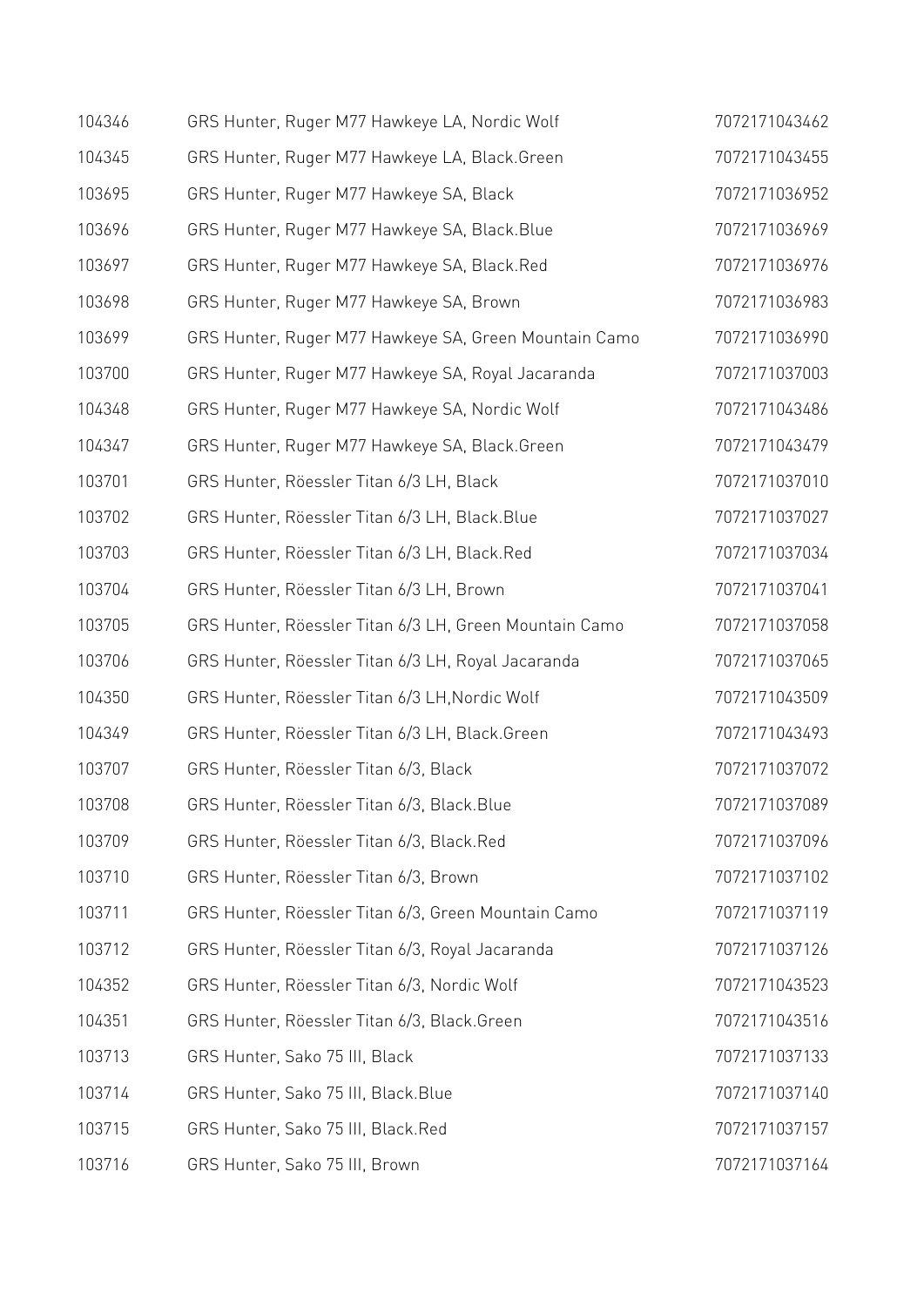| 103717 | GRS Hunter, Sako 75 III, Green Mountain Camo  | 7072171037171 |
|--------|-----------------------------------------------|---------------|
| 103718 | GRS Hunter, Sako 75 III, Royal Jacaranda      | 7072171037188 |
| 104354 | GRS Hunter, Sako 75 III, Nordic Wolf          | 7072171043547 |
| 104353 | GRS Hunter, Sako 75 III, Black.Green          | 7072171043530 |
| 103719 | GRS Hunter, Sako 75 IV, Black                 | 7072171037195 |
| 103720 | GRS Hunter, Sako 75 IV, Black. Blue           | 7072171037201 |
| 103721 | GRS Hunter, Sako 75 IV, Black.Red             | 7072171037218 |
| 103722 | GRS Hunter, Sako 75 IV, Brown                 | 7072171037225 |
| 103723 | GRS Hunter, Sako 75 IV, Green Mountain Camo   | 7072171037232 |
| 103724 | GRS Hunter, Sako 75 IV, Royal Jacaranda       | 7072171037249 |
| 104356 | GRS Hunter, Sako 75 IV, Nordic Wolf           | 7072171043561 |
| 104355 | GRS Hunter, Sako 75 IV, Black.Green           | 7072171043554 |
| 103725 | GRS Hunter, Sako 75 V, Black                  | 7072171037256 |
| 103726 | GRS Hunter, Sako 75 V, Black. Blue            | 7072171037263 |
| 103727 | GRS Hunter, Sako 75 V, Black.Red              | 7072171037270 |
| 103728 | GRS Hunter, Sako 75 V, Brown                  | 7072171037287 |
| 103729 | GRS Hunter, Sako 75 V, Green Mountain Camo    | 7072171037294 |
| 103730 | GRS Hunter, Sako 75 V, Royal Jacaranda        | 7072171037300 |
| 104358 | GRS Hunter, Sako 75 V, Nordic Wolf            | 7072171043585 |
| 104357 | GRS Hunter, Sako 75 V, Black.Green            | 7072171043578 |
| 103731 | GRS Hunter, Sako 85 Long, Black               | 7072171037317 |
| 103732 | GRS Hunter, Sako 85 Long, Black. Blue         | 7072171037324 |
| 103733 | GRS Hunter, Sako 85 Long, Black.Red           | 7072171037331 |
| 103734 | GRS Hunter, Sako 85 Long, Brown               | 7072171037348 |
| 103735 | GRS Hunter, Sako 85 Long, Green Mountain Camo | 7072171037355 |
| 103736 | GRS Hunter, Sako 85 Long, Royal Jacaranda     | 7072171037362 |
| 104359 | GRS Hunter, Sako 85 Long, Black.Green         | 7072171043592 |
| 104416 | GRS Hunter, Sako 85 Long, Nordic Wolf         | 7072171044162 |
| 103737 | GRS Hunter, Sako 85 Medium, Black             | 7072171037379 |
| 103738 | GRS Hunter, Sako 85 Medium, Black.Blue        | 7072171037386 |
|        |                                               |               |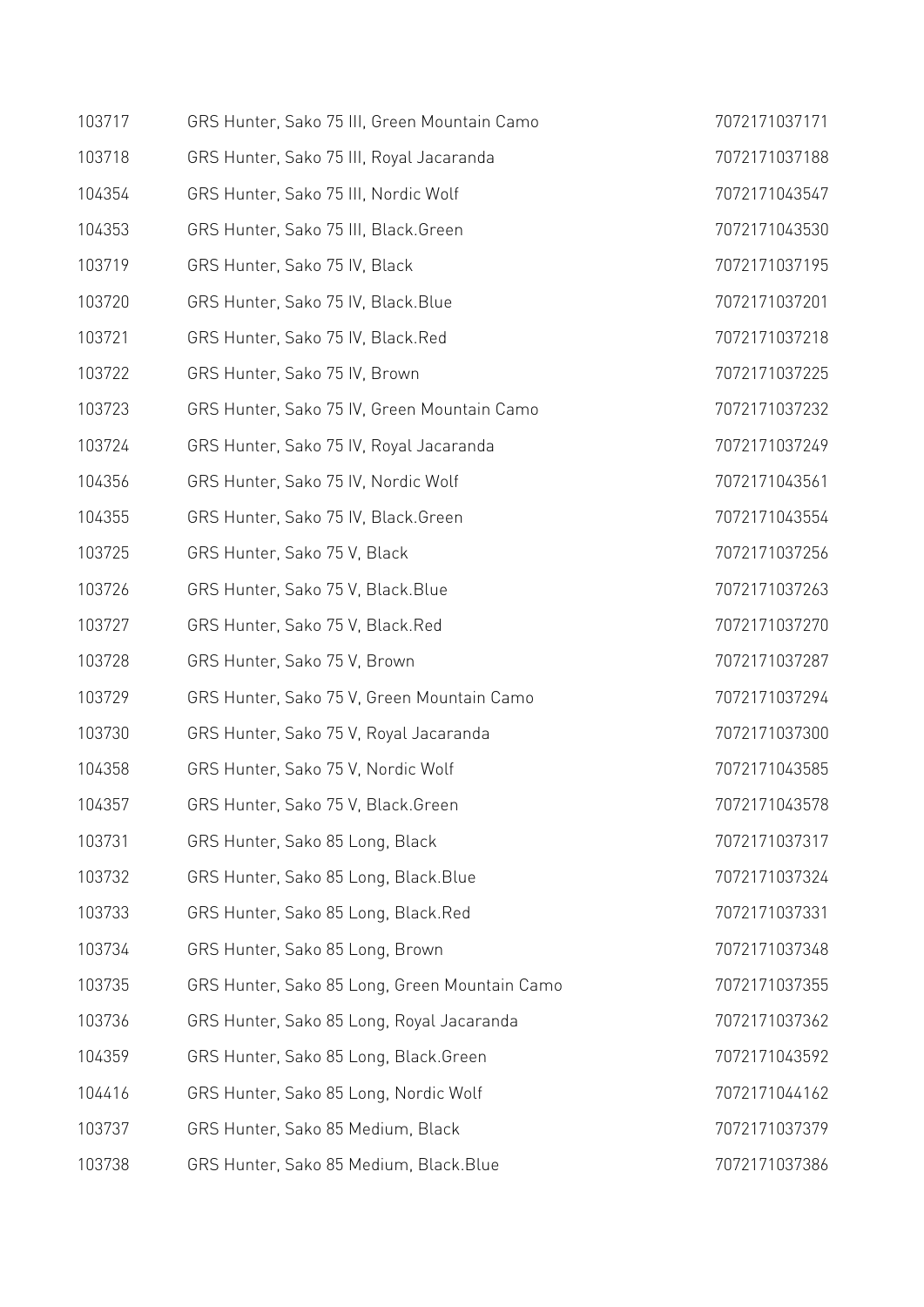| 103739 | GRS Hunter, Sako 85 Medium, Black.Red           | 7072171037393 |
|--------|-------------------------------------------------|---------------|
| 103740 | GRS Hunter, Sako 85 Medium, Brown               | 7072171037409 |
| 103741 | GRS Hunter, Sako 85 Medium, Green Mountain Camo | 7072171037416 |
| 103742 | GRS Hunter, Sako 85 Medium, Royal Jacaranda     | 7072171037423 |
| 104361 | GRS Hunter, Sako 85 Medium, Nordic Wolf         | 7072171043615 |
| 104360 | GRS Hunter, Sako 85 Medium, Black.Green         | 7072171043608 |
| 103743 | GRS Hunter, Sako 85 Short, Black                | 7072171037430 |
| 103744 | GRS Hunter, Sako 85 Short, Black.Blue           | 7072171037447 |
| 103745 | GRS Hunter, Sako 85 Short, Black.Red            | 7072171037454 |
| 103746 | GRS Hunter, Sako 85 Short, Brown                | 7072171037461 |
| 103747 | GRS Hunter, Sako 85 Short, Green Mountain Camo  | 7072171037478 |
| 103748 | GRS Hunter, Sako 85 Short, Royal Jacaranda      | 7072171037485 |
| 104363 | GRS Hunter, Sako 85 Short, Nordic Wolf          | 7072171043639 |
| 104362 | GRS Hunter, Sako 85 Short, Black.Green          | 7072171043622 |
| 103749 | GRS Hunter, Sako 85 XS, Black                   | 7072171037492 |
| 103750 | GRS Hunter, Sako 85 XS, Black. Blue             | 7072171037508 |
| 103751 | GRS Hunter, Sako 85 XS, Black.Red               | 7072171037515 |
| 103752 | GRS Hunter, Sako 85 XS, Brown                   | 7072171037522 |
| 103753 | GRS Hunter, Sako 85 XS, Green Mountain Camo     | 7072171037539 |
| 103754 | GRS Hunter, Sako 85 XS, Royal Jacaranda         | 7072171037546 |
| 104365 | GRS Hunter, Sako 85 XS, Nordic Wolf             | 7072171043653 |
| 104364 | GRS Hunter, Sako 85 XS, Black.Green             | 7072171043646 |
| 103755 | GRS Hunter, Sako A7 SA, Black                   | 7072171037553 |
| 103756 | GRS Hunter, Sako A7 SA, Black. Blue             | 7072171037560 |
| 103757 | GRS Hunter, Sako A7 SA, Black.Red               | 7072171037577 |
| 103758 | GRS Hunter, Sako A7 SA, Brown                   | 7072171037584 |
| 103759 | GRS Hunter, Sako A7 SA, Green Mountain Camo     | 7072171037591 |
| 103760 | GRS Hunter, Sako A7 SA, Royal Jacaranda         | 7072171037607 |
| 104367 | GRS Hunter, Sako A7 SA, Nordic Wolf             | 7072171043677 |
| 104366 | GRS Hunter, Sako A7 SA, Black.Green             | 7072171043660 |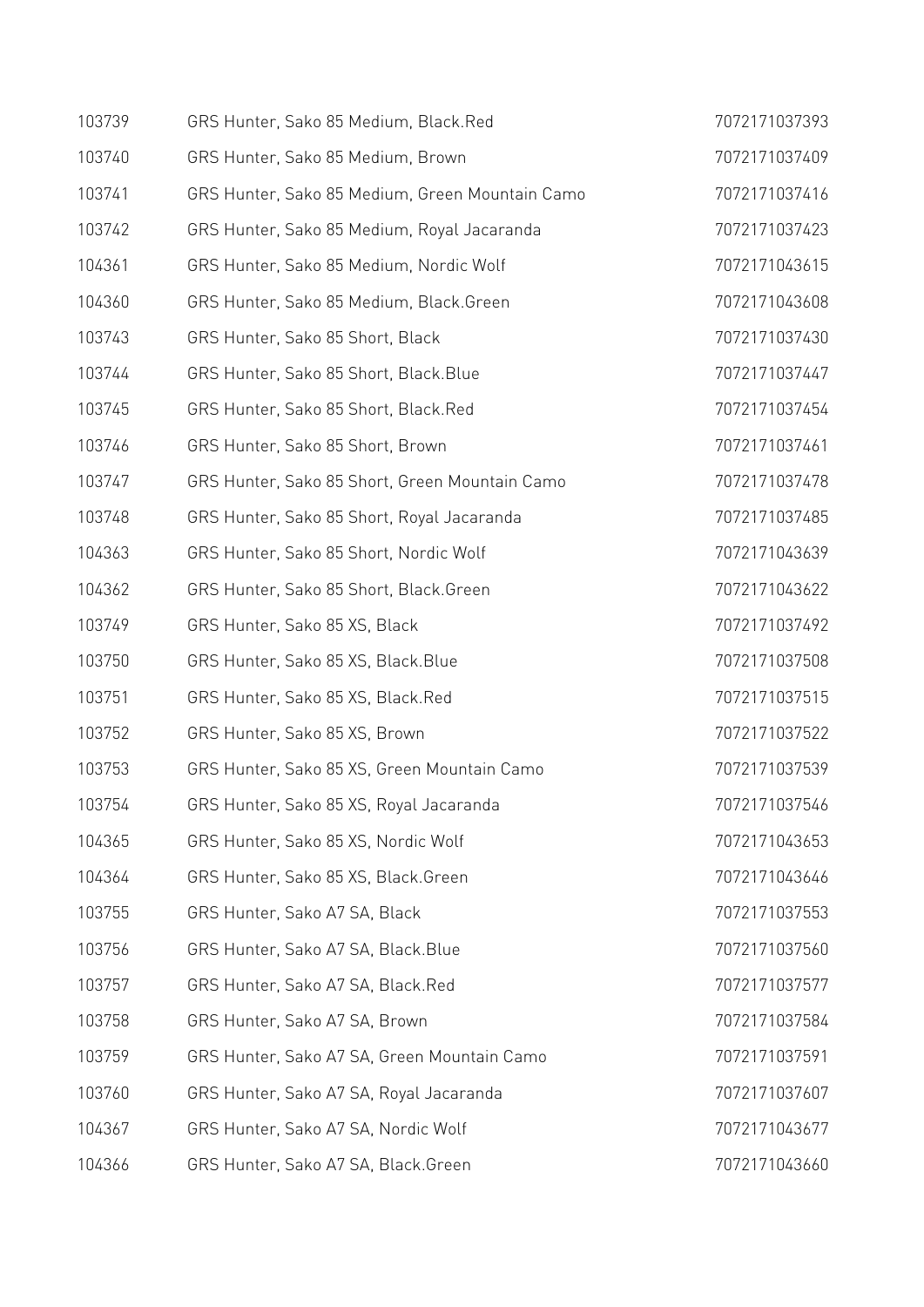| 103761 | GRS Hunter, Sako Quad, Black                                 | 7072171037614 |
|--------|--------------------------------------------------------------|---------------|
| 103762 | GRS Hunter, Sako Quad, Black.Blue                            | 7072171037621 |
| 103763 | GRS Hunter, Sako Quad, Black.Red                             | 7072171037638 |
| 103764 | GRS Hunter, Sako Quad, Brown                                 | 7072171037645 |
| 103765 | GRS Hunter, Sako Quad, Green Mountain Camo                   | 7072171037652 |
| 103766 | GRS Hunter, Sako Quad, Royal Jacaranda                       | 7072171037669 |
| 104369 | GRS Hunter, Sako Quad, Nordic Wolf                           | 7072171043691 |
| 104368 | GRS Hunter, Sako Quad, Black.Green                           | 7072171043684 |
| 104082 | GRS Hunter, Sauer 100, Black                                 | 7072171040829 |
| 104086 | GRS Hunter, Sauer 100, Black. Blue                           | 7072171040867 |
| 104087 | GRS Hunter, Sauer 100, Black.Red                             | 7072171040874 |
| 104083 | GRS Hunter, Sauer 100, Brown                                 | 7072171040836 |
| 104084 | GRS Hunter, Sauer 100, Green Mountain Camo                   | 7072171040843 |
| 104085 | GRS Hunter, Sauer 100, Royal Jacaranda                       | 7072171040850 |
| 104371 | GRS Hunter, Sauer 100, Nordic Wolf                           | 7072171043714 |
| 104370 | GRS Hunter, Sauer 100, Black.Green                           | 7072171043707 |
| 103767 | GRS Hunter, Savage 12 SA DM, Black (More info)               | 7072171037676 |
| 103768 | GRS Hunter, Savage 12 SA DM, Black. Blue (More info)         | 7072171037683 |
| 103769 | GRS Hunter, Savage 12 SA DM, Black.Red (More info)           | 7072171037690 |
| 103770 | GRS Hunter, Savage 12 SA DM, Brown (More info)               | 7072171037706 |
| 103771 | GRS Hunter, Savage 12 SA DM, Green Mountain Camo (More info) | 7072171037713 |
| 103772 | GRS Hunter, Savage 12 SA DM, Royal Jacaranda (More info)     | 7072171037720 |
| 104373 | GRS Hunter, Savage 12 SA DM, Nordic Wolf (More info)         | 7072171043738 |
| 104372 | GRS Hunter, Savage 12 SA DM, Black.Green (More info)         | 7072171043721 |
| 103981 | GRS Hunter, Savage 16 SA DM, Royal Jacaranda (More info)     | 7072171039816 |
| 103980 | GRS Hunter, Savage 16 SA DM, Green Mountain Camo (More info) | 7072171039809 |
| 103979 | GRS Hunter, Savage 16 SA DM, Brown (More info)               | 7072171039793 |
| 103983 | GRS Hunter, Savage 16 SA DM, Black.Red (More info)           | 7072171039830 |
| 103982 | GRS Hunter, Savage 16 SA DM, Black. Blue (More info)         | 7072171039823 |
| 103978 | GRS Hunter, Savage 16 SA DM, Black (More info)               | 7072171039786 |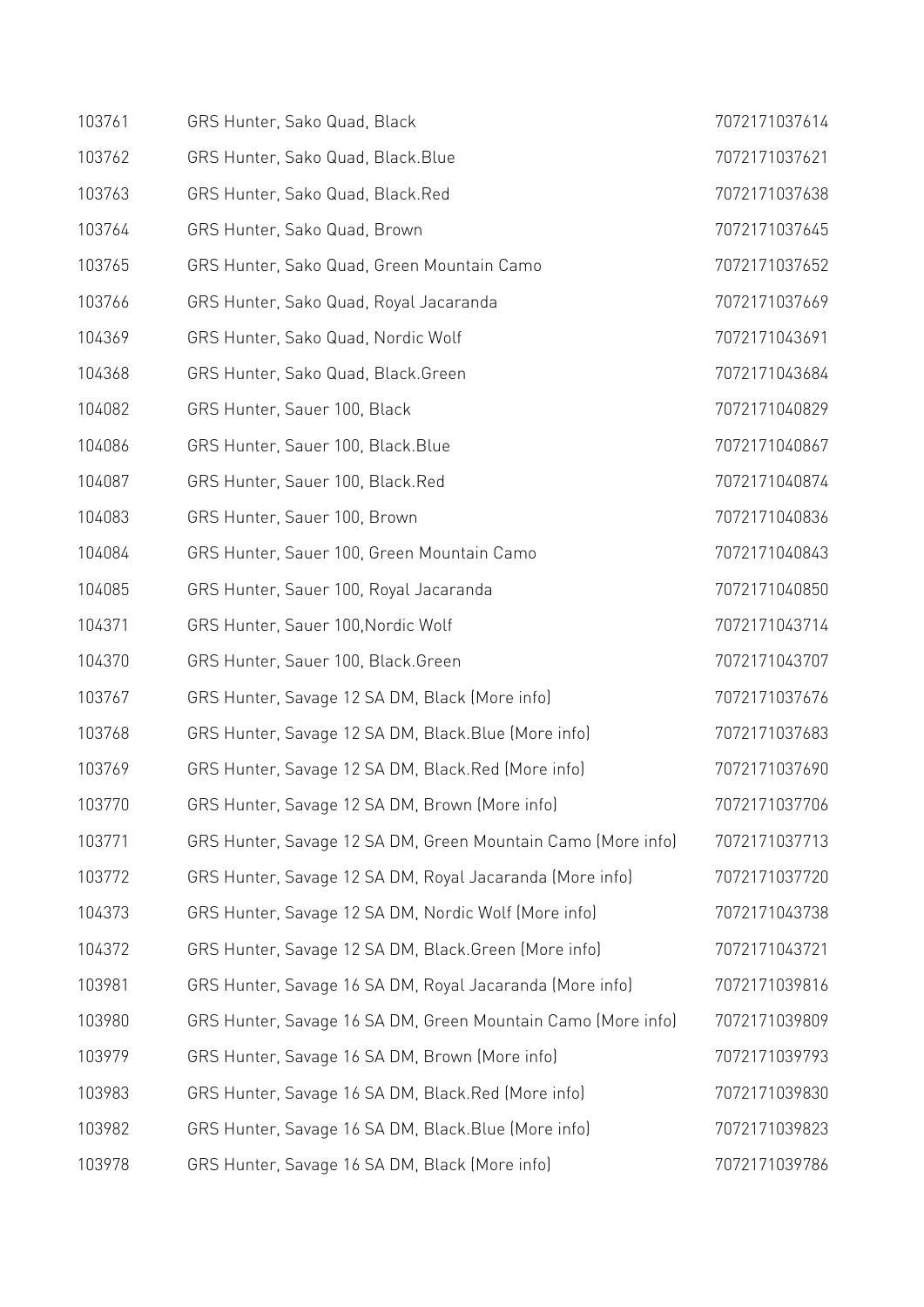| 104375 | GRS Hunter, Savage 16 SA DM, Nordic Wolf (More info)         | 7072171043752 |
|--------|--------------------------------------------------------------|---------------|
| 104374 | GRS Hunter, Savage 16 SA DM, Black. Green (More info)        | 7072171043745 |
| 103785 | GRS Hunter, Schultz & Larsen Classic DL, Black               | 7072171037850 |
| 103786 | GRS Hunter, Schultz & Larsen Classic DL, Black.Blue          | 7072171037867 |
| 103787 | GRS Hunter, Schultz & Larsen Classic DL, Black.Red           | 7072171037874 |
| 103788 | GRS Hunter, Schultz & Larsen Classic DL, Brown               | 7072171037881 |
| 103789 | GRS Hunter, Schultz & Larsen Classic DL, Green Mountain Camo | 7072171037898 |
| 103790 | GRS Hunter, Schultz & Larsen Classic DL, Royal Jacaranda     | 7072171037904 |
| 104377 | GRS Hunter, Schultz & Larsen Classic DL, Nordic Wolf         | 7072171043776 |
| 104376 | GRS Hunter, Schultz & Larsen Classic DL, Black.Green         | 7072171043769 |
| 103773 | GRS Hunter, Schultz & Larsen Classic, Black                  | 7072171037737 |
| 103774 | GRS Hunter, Schultz & Larsen Classic, Black.Blue             | 7072171037744 |
| 103775 | GRS Hunter, Schultz & Larsen Classic, Black.Red              | 7072171037751 |
| 103776 | GRS Hunter, Schultz & Larsen Classic, Brown                  | 7072171037768 |
| 103777 | GRS Hunter, Schultz & Larsen Classic, Green Mountain Camo    | 7072171037775 |
| 103778 | GRS Hunter, Schultz & Larsen Classic, Royal Jacaranda        | 7072171037782 |
| 104379 | GRS Hunter, Schultz & Larsen Classic, Nordic Wolf            | 7072171043790 |
| 104378 | GRS Hunter, Schultz & Larsen Classic, Black.Green            | 7072171043783 |
| 103779 | GRS Hunter, Schultz & Larsen Victory, Black                  | 7072171037799 |
| 103780 | GRS Hunter, Schultz & Larsen Victory, Black. Blue            | 7072171037805 |
| 103781 | GRS Hunter, Schultz & Larsen Victory, Black.Red              | 7072171037812 |
| 103782 | GRS Hunter, Schultz & Larsen Victory, Brown                  | 7072171037829 |
| 103783 | GRS Hunter, Schultz & Larsen Victory, Green Mountain Camo    | 7072171037836 |
| 103784 | GRS Hunter, Schultz & Larsen Victory, Royal Jacaranda        | 7072171037843 |
| 104381 | GRS Hunter, Schultz & Larsen Victory, Nordic Wolf            | 7072171043813 |
| 104380 | GRS Hunter, Schultz & Larsen Victory, Black.Green            | 7072171043806 |
| 104033 | GRS Hunter, Schultz & Larsen Victory LH, Royal Jacaranda     | 7072171040331 |
| 104032 | GRS Hunter, Schultz & Larsen Victory LH, Green Mountain Camo | 7072171040324 |
| 104031 | GRS Hunter, Schultz & Larsen Victory LH, Brown               | 7072171040317 |
| 104034 | GRS Hunter, Schultz & Larsen Victory LH, Black.Red           | 7072171040348 |
|        |                                                              |               |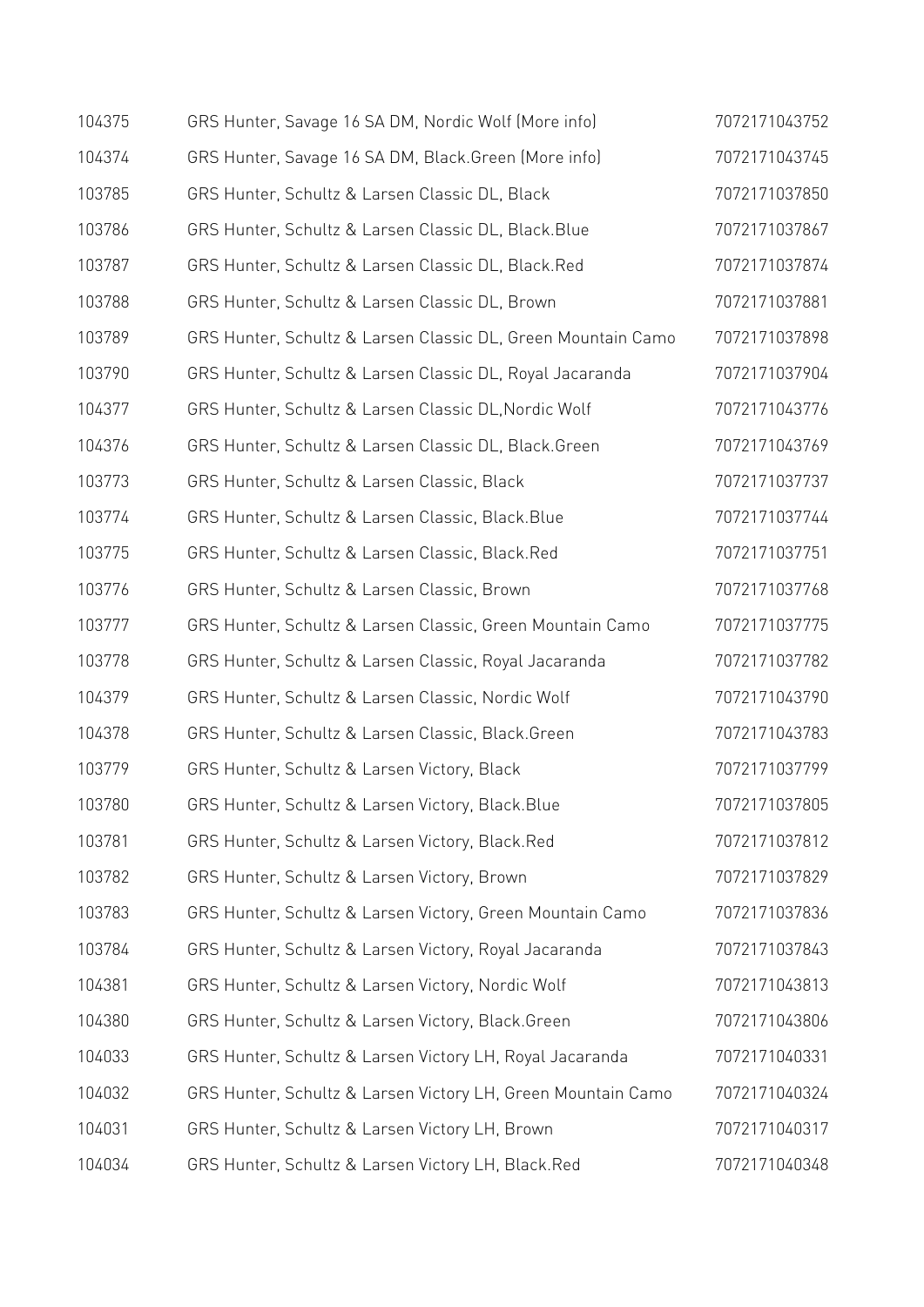| 104035 | GRS Hunter, Schultz & Larsen Victory LH, Black. Blue | 7072171040355 |
|--------|------------------------------------------------------|---------------|
| 104030 | GRS Hunter, Schultz & Larsen Victory LH, Black       | 7072171040300 |
| 104383 | GRS Hunter, Schultz & Larsen Victory LH, Nordic wolf | 7072171043837 |
| 104382 | GRS Hunter, Schultz & Larsen Victory LH, Black.Green | 7072171043820 |
| 103791 | GRS Hunter, Tikka 595/590/558, Black                 | 7072171037911 |
| 103792 | GRS Hunter, Tikka 595/590/558, Black.Blue            | 7072171037928 |
| 103793 | GRS Hunter, Tikka 595/590/558, Black.Red             | 7072171037935 |
| 103794 | GRS Hunter, Tikka 595/590/558, Brown                 | 7072171037942 |
| 103795 | GRS Hunter, Tikka 595/590/558, Green Mountain Camo   | 7072171037959 |
| 103796 | GRS Hunter, Tikka 595/590/558, Royal Jacaranda       | 7072171037966 |
| 104385 | GRS Hunter, Tikka 595/590/558, Nordic Wolf           | 7072171043851 |
| 104384 | GRS Hunter, Tikka 595/590/558, Black.Green           | 7072171043844 |
| 103797 | GRS Hunter, Tikka 695/690/658, Black                 | 7072171037973 |
| 103798 | GRS Hunter, Tikka 695/690/658, Black.Blue            | 7072171037980 |
| 103799 | GRS Hunter, Tikka 695/690/658, Black.Red             | 7072171037997 |
| 103800 | GRS Hunter, Tikka 695/690/658, Brown                 | 7072171038000 |
| 103801 | GRS Hunter, Tikka 695/690/658, Green Mountain Camo   | 7072171038017 |
| 103802 | GRS Hunter, Tikka 695/690/658, Royal Jacaranda       | 7072171038024 |
| 104387 | GRS Hunter, Tikka 695/690/658, Nordic Wolf           | 7072171043875 |
| 104386 | GRS Hunter, Tikka 695/690/658, Black.Green           | 7072171043868 |
| 103803 | GRS Hunter, Tikka CTR, Black                         | 7072171038031 |
| 103804 | GRS Hunter, Tikka CTR, Black.Blue                    | 7072171038048 |
| 103805 | GRS Hunter, Tikka CTR, Black.Red                     | 7072171038055 |
| 103806 | GRS Hunter, Tikka CTR, Brown                         | 7072171038062 |
| 103807 | GRS Hunter, Tikka CTR, Green Mountain Camo           | 7072171038079 |
| 103808 | GRS Hunter, Tikka CTR, Royal Jacaranda               | 7072171038086 |
| 104389 | GRS Hunter, Tikka CTR, Nordic Wolf                   | 7072171043899 |
| 104388 | GRS Hunter, Tikka CTR, Black.Green                   | 7072171043882 |
| 103809 | GRS Hunter, Tikka M55, Black                         | 7072171038093 |
| 103810 | GRS Hunter, Tikka M55, Black.Blue                    | 7072171038109 |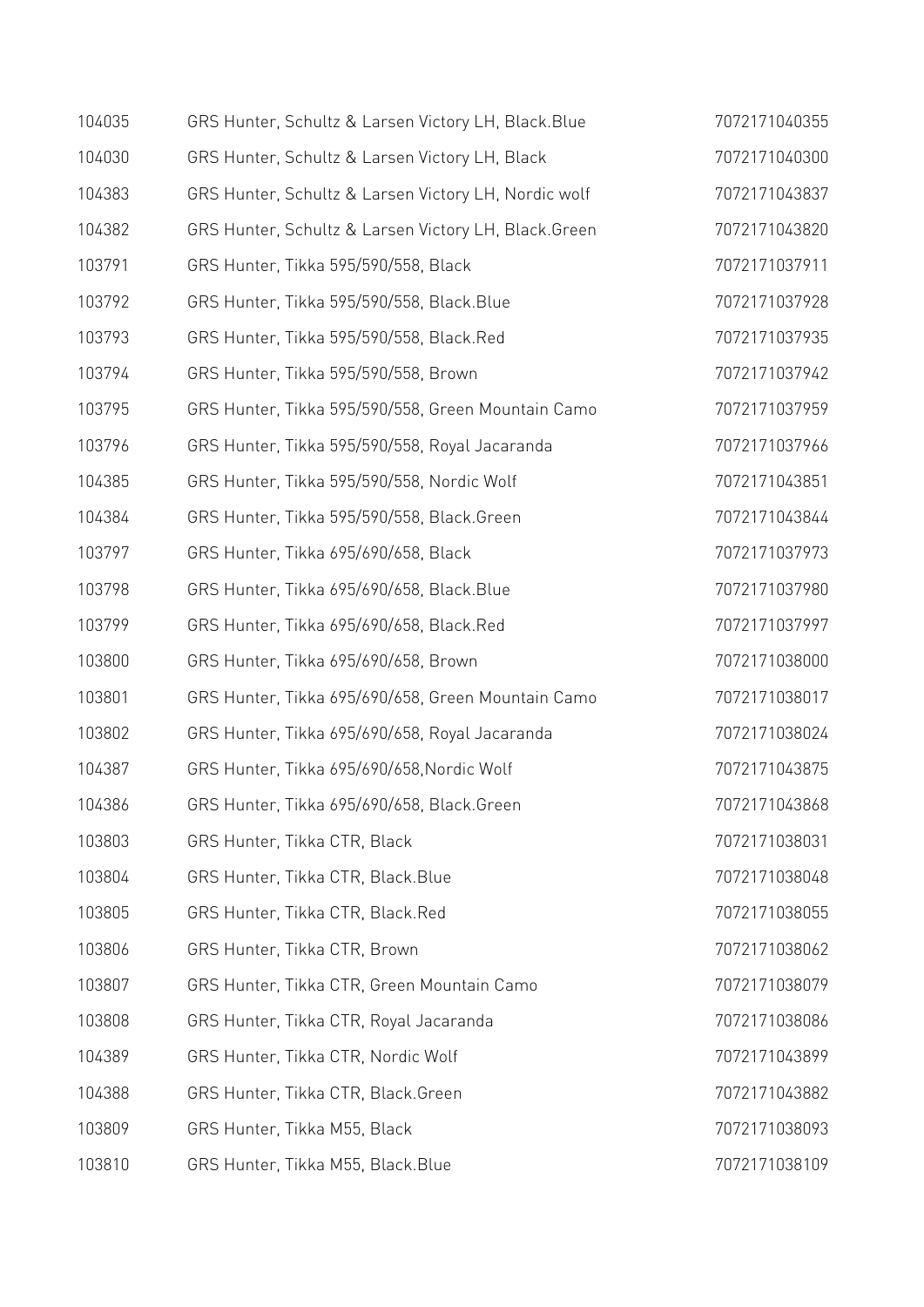| 103811 | GRS Hunter, Tikka M55, Black.Red           | 7072171038116 |
|--------|--------------------------------------------|---------------|
| 103812 | GRS Hunter, Tikka M55, Brown               | 7072171038123 |
| 103813 | GRS Hunter, Tikka M55, Green Mountain Camo | 7072171038130 |
| 103814 | GRS Hunter, Tikka M55, Royal Jacaranda     | 7072171038147 |
| 104391 | GRS Hunter, Tikka M55, Nordic Wolf         | 7072171043912 |
| 104390 | GRS Hunter, Tikka M55, Black.Green         | 7072171043905 |
| 103815 | GRS Hunter, Tikka M65, Black               | 7072171038154 |
| 103816 | GRS Hunter, Tikka M65, Black. Blue         | 7072171038161 |
| 103817 | GRS Hunter, Tikka M65, Black.Red           | 7072171038178 |
| 103818 | GRS Hunter, Tikka M65, Brown               | 7072171038185 |
| 103819 | GRS Hunter, Tikka M65, Green Mountain Camo | 7072171038192 |
| 103820 | GRS Hunter, Tikka M65, Royal Jacaranda     | 7072171038208 |
| 104393 | GRS Hunter, Tikka M65, Nordic Wolf         | 7072171043936 |
| 104392 | GRS Hunter, Tikka M65, Black.Green         | 7072171043929 |

 *No Cut Out For Bolt System:* 

-

| 103821 | GRS Hunter, Tikka T3/T3X LH with RH Inlet, Black               | 7072171038215 |
|--------|----------------------------------------------------------------|---------------|
| 103822 | GRS Hunter, Tikka T3/T3X LH with RH Inlet, Black.Blue          | 7072171038222 |
| 103823 | GRS Hunter, Tikka T3/T3X LH with RH Inlet, Black.Red           | 7072171038239 |
| 103824 | GRS Hunter, Tikka T3/T3X LH with RH Inlet, Brown               | 7072171038246 |
| 103825 | GRS Hunter, Tikka T3/T3X LH with RH Inlet, Green Mountain Camo | 7072171038253 |
| 103826 | GRS Hunter, Tikka T3/T3X LH with RH Inlet, Royal Jacaranda     | 7072171038260 |
| 104415 | GRS Hunter, Tikka T3/T3X LH with RH Inlet, Nordic Wolf         | 7072171044155 |
| 104414 | GRS Hunter, Tikka T3/T3X LH with RH Inlet, Black. Green        | 7072171044148 |
|        |                                                                |               |
| 103827 | GRS Hunter, Tikka T3/T3X LH, Black                             | 7072171038277 |
| 103828 | GRS Hunter, Tikka T3/T3X LH, Black.Blue                        | 7072171038284 |
| 103829 | GRS Hunter, Tikka T3/T3X LH, Black.Red                         | 7072171038291 |
| 103830 | GRS Hunter, Tikka T3/T3X LH, Brown                             | 7072171038307 |
| 103831 | GRS Hunter, Tikka T3/T3X LH, Green Mountain Camo               | 7072171038314 |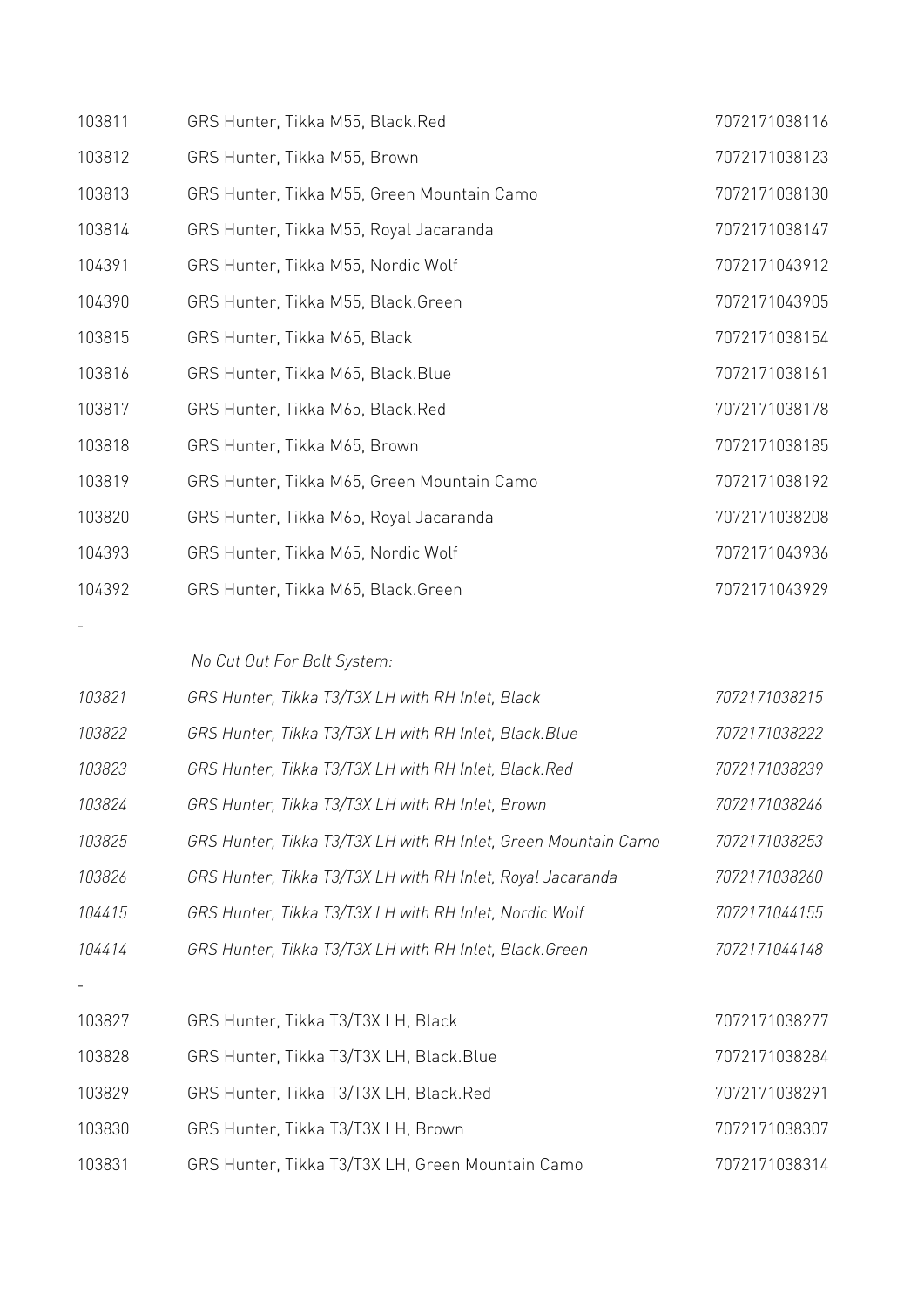| 103832 | GRS Hunter, Tikka T3/T3X LH, Royal Jacaranda  | 7072171038321 |
|--------|-----------------------------------------------|---------------|
| 104395 | GRS Hunter, Tikka T3/T3X LH, Nordic Wolf      | 7072171043950 |
| 104394 | GRS Hunter, Tikka T3/T3X LH, Black.Green      | 7072171043943 |
| 103833 | GRS Hunter, Tikka T3/T3X, Black               | 7072171038338 |
| 103834 | GRS Hunter, Tikka T3/T3X, Black.Blue          | 7072171038345 |
| 103835 | GRS Hunter, Tikka T3/T3X, Black.Red           | 7072171038352 |
| 103836 | GRS Hunter, Tikka T3/T3X, Brown               | 7072171038369 |
| 103837 | GRS Hunter, Tikka T3/T3X, Green Mountain Camo | 7072171038376 |
| 103838 | GRS Hunter, Tikka T3/T3X, Royal Jacaranda     | 7072171038383 |
| 104396 | GRS Hunter, Tikka T3/T3X, Black.Green         | 7072171043967 |
| 104308 | GRS Hunter, Tikka T3/T3X, Nordic Wolf         | 7072171043080 |
| 103839 | GRS Hunter, Voere LBW, Black                  | 7072171038390 |
| 103840 | GRS Hunter, Voere LBW, Black.Blue             | 7072171038406 |
| 103841 | GRS Hunter, Voere LBW, Black.Red              | 7072171038413 |
| 103842 | GRS Hunter, Voere LBW, Brown                  | 7072171038420 |
| 103843 | GRS Hunter, Voere LBW, Green Mountain Camo    | 7072171038437 |
| 103844 | GRS Hunter, Voere LBW, Royal Jacaranda        | 7072171038444 |
| 104398 | GRS Hunter, Voere LBW, Nordic Wolf            | 7072171043981 |
| 104397 | GRS Hunter, Voere LBW, Black.Green            | 7072171043974 |

Winchester M70 - Inlets from 1964 onwards only. For one piece hinged magazine (we do not produce for box magazine nor two piece magazine).

| 103845         | GRS Hunter, Winchester M70 LA inletted for floorplate, onepiece hinge, Black<br>7072171038451          |
|----------------|--------------------------------------------------------------------------------------------------------|
| 103846         | GRS Hunter, Winchester M70 LA inletted for floorplate, onepiece hinge, Black.Blue<br>7072171038468     |
| 103847         | GRS Hunter, Winchester M70 LA inletted for floorplate, onepiece hinge, Black.Red<br>7072171038475      |
| 103848         | GRS Hunter, Winchester M70 LA inletted for floorplate, onepiece hinge, Brown<br>7072171038482          |
| 103849<br>Camo | GRS Hunter, Winchester M70 LA inletted for floorplate, onepiece hinge, Green Mountain<br>7072171038499 |
| 103850         | GRS Hunter, Winchester M70 LA with floorplate, Royal Jacaranda<br>7072171038505                        |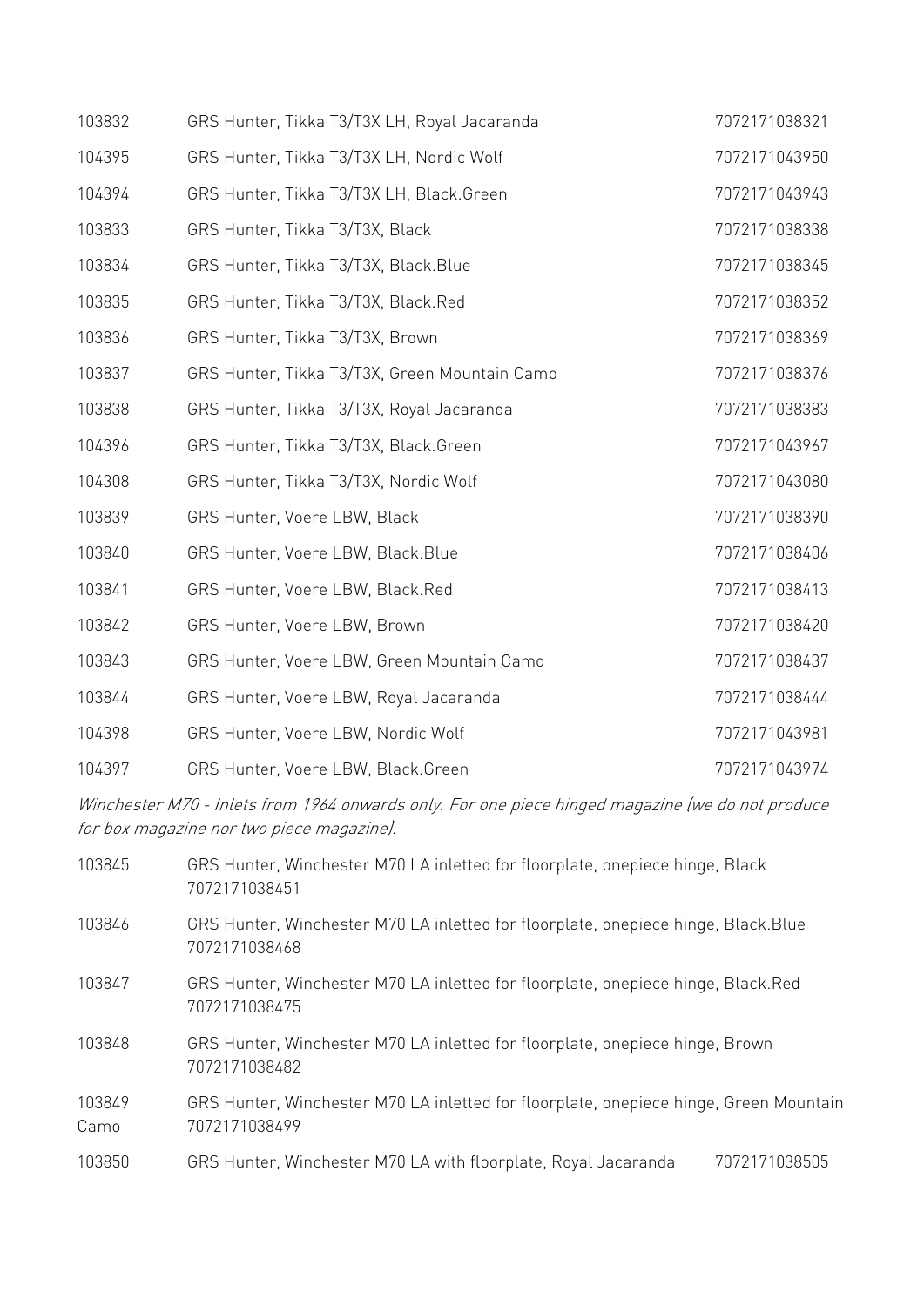- 104400 GRS Hunter, Winchester M70 LA inletted for floorplate, onepiece hinge, Nordic Wolf 7072171044001
- 104399 GRS Hunter, Winchester M70 LA inletted for floorplate, onepiece hinge, Black.Green 7072171043998

### GRS Hybrid

|        | <b>Product code Model and Inlet</b>                 | <b>EAN 13</b> |
|--------|-----------------------------------------------------|---------------|
| 101360 | GRS Hybrid, Blank RH, Black                         | 7072171013601 |
| 101843 | GRS Hybrid, Blank RH, Black/Blue                    | 7072171018439 |
| 101842 | GRS Hybrid, Blank RH, Black/Red                     | 7072171018422 |
| 101361 | GRS Hybrid, Blank RH, Brown                         | 7072171013618 |
| 101840 | GRS Hybrid, Blank RH, Green Mountain Camo           | 7072171018408 |
| 101841 | GRS Hybrid, Blank RH, Royal Jacaranda               | 7072171018415 |
| 104469 | GRS Hybrid, Blank RH, Black.Green                   | 7072171044698 |
| 104470 | GRS Hybrid, Blank RH, Nordic Wolf                   | 7072171044704 |
| 101959 | GRS Hybrid, Blanks LH, Black                        | 7072171019597 |
| 101960 | GRS Hybrid, Blanks LH, Black/Blue                   | 7072171019603 |
| 101961 | GRS Hybrid, Blanks LH, Black/Red                    | 7072171019610 |
| 101962 | GRS Hybrid, Blanks LH, Brown                        | 7072171019627 |
| 101963 | GRS Hybrid, Blanks LH, Green Mountain Camo          | 7072171019634 |
| 101964 | GRS Hybrid, Blanks LH, Royal Jacaranda              | 7072171019641 |
| 104471 | GRS Hybrid, Blanks LH, Black.Green                  | 7072171044711 |
| 104472 | GRS Hybrid, Blanks LH, Nordic Wolf                  | 7072170144728 |
| 102491 | GRS Hybrid, Browning A bolt LA, Black               | 7072171024911 |
| 102492 | GRS Hybrid, Browning A bolt LA, Black/Blue          | 7072171024928 |
| 102493 | GRS Hybrid, Browning A bolt LA, Black/Red           | 7072171024935 |
| 102494 | GRS Hybrid, Browning A bolt LA, Brown               | 7072171024942 |
| 102495 | GRS Hybrid, Browning A bolt LA, Green Mountain Camo | 7072171024959 |
| 102496 | GRS Hybrid, Browning A bolt LA, Royal Jacaranda     | 7072171024966 |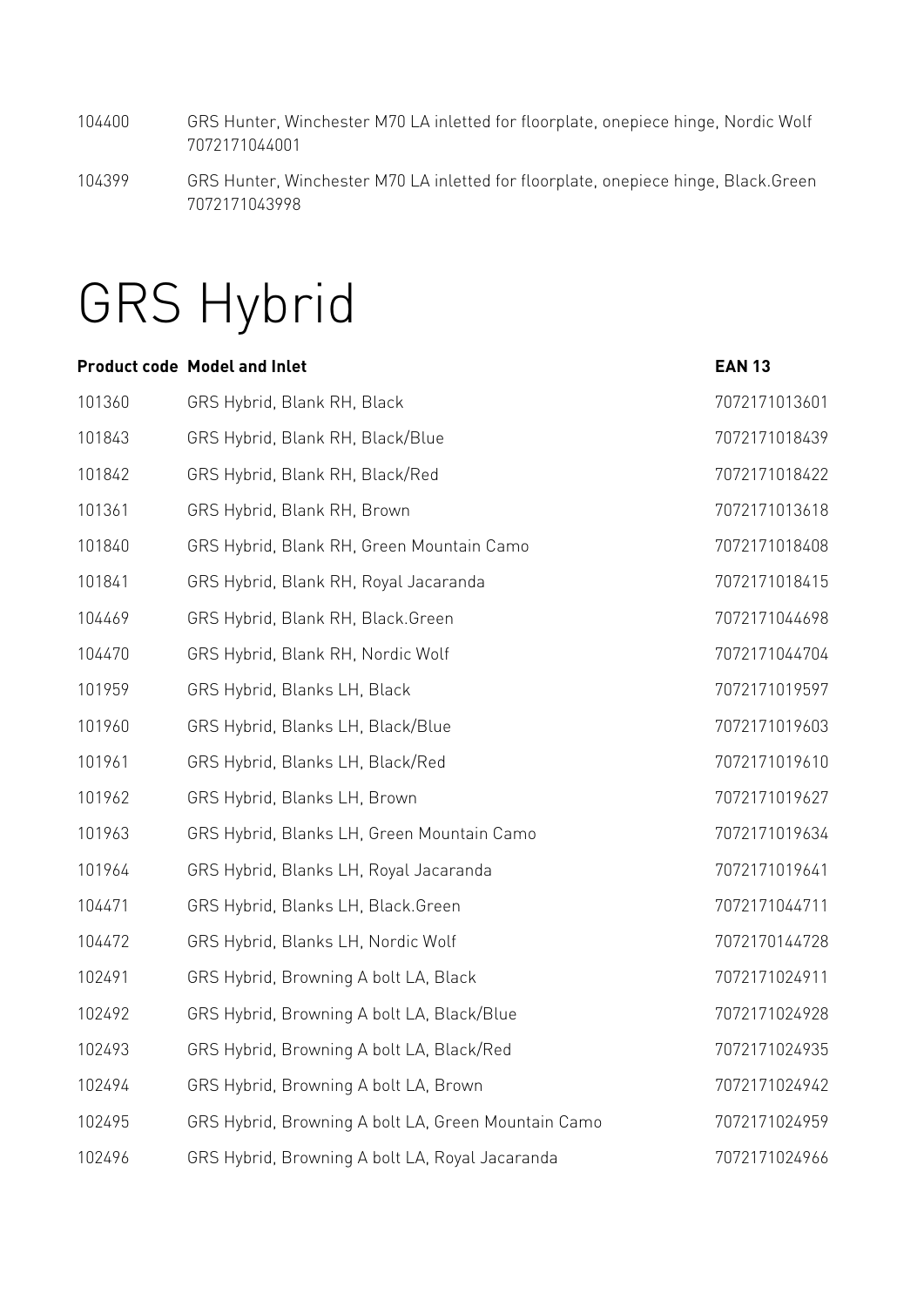| 104473 | GRS Hybrid, Browning A bolt LA, Black.Green                 | 7072171044735 |
|--------|-------------------------------------------------------------|---------------|
| 104474 | GRS Hybrid, Browning A bolt LA, Nordic Wolf                 | 7072171044742 |
| 102485 | GRS Hybrid, Browning A bolt SA, Black                       | 7072171024850 |
| 102486 | GRS Hybrid, Browning A bolt SA, Black/Blue                  | 7072171024867 |
| 102487 | GRS Hybrid, Browning A bolt SA, Black/Red                   | 7072171024874 |
| 102488 | GRS Hybrid, Browning A bolt SA, Brown                       | 7072171024881 |
| 102489 | GRS Hybrid, Browning A bolt SA, Green Mountain Camo         | 7072171024898 |
| 102490 | GRS Hybrid, Browning A bolt SA, Royal Jacaranda             | 7072171024904 |
| 104475 | GRS Hybrid, Browning A Bolt SA, Black.Green                 | 7072171044759 |
| 104476 | GRS Hybrid, Browning A Bolt SA, Nordic Wolf                 | 7072171044766 |
| 102521 | GRS Hybrid, Carl Gustav/Husqvarna 1900, Black               | 7072171025215 |
| 102522 | GRS Hybrid, Carl Gustav/Husqvarna 1900, Black/Blue          | 7072171025222 |
| 102523 | GRS Hybrid, Carl Gustav/Husqvarna 1900, Black/Red           | 7072171025239 |
| 102524 | GRS Hybrid, Carl Gustav/Husqvarna 1900, Brown               | 7072171025246 |
| 102525 | GRS Hybrid, Carl Gustav/Husqvarna 1900, Green Mountain Camo | 7072171025253 |
| 102526 | GRS Hybrid, Carl Gustav/Husqvarna 1900, Royal Jacaranda     | 7072171025260 |
| 104477 | GRS Hybrid, Carl Gustav/Husqvarna 1900, Black.Green         | 7072171044773 |
| 104478 | GRS Hybrid, Carl Gustav/Husqvarna 1900, Nordic Wolf         | 7072171044780 |
| 102460 | GRS Hybrid, CZ 452, Black                                   | 7072171024607 |
| 102461 | GRS Hybrid, CZ 452, Black/Blue                              | 7072171024614 |
| 102462 | GRS Hybrid, CZ 452, Black/Red                               | 7072171024621 |
| 102463 | GRS Hybrid, CZ 452, Brown                                   | 7072171024638 |
| 102464 | GRS Hybrid, CZ 452, Green Mountain Camo                     | 7072171024645 |
| 102465 | GRS Hybrid, CZ 452, Royal Jacaranda                         | 7072171024652 |
| 104479 | GRS Hybrid, CZ 452, Black.Green                             | 7072171044797 |
| 104480 | GRS Hybrid, CZ 452, Nordic Wolf                             | 7072171044803 |
| 102455 | GRS Hybrid, CZ 455 American, Black                          | 7072171024553 |
| 102456 | GRS Hybrid, CZ 455 American, Black/Blue                     | 7072171024560 |
| 102457 | GRS Hybrid, CZ 455 American, Black/Red                      | 7072171024577 |
| 101921 | GRS Hybrid, CZ 455 American, Brown                          | 7072171019214 |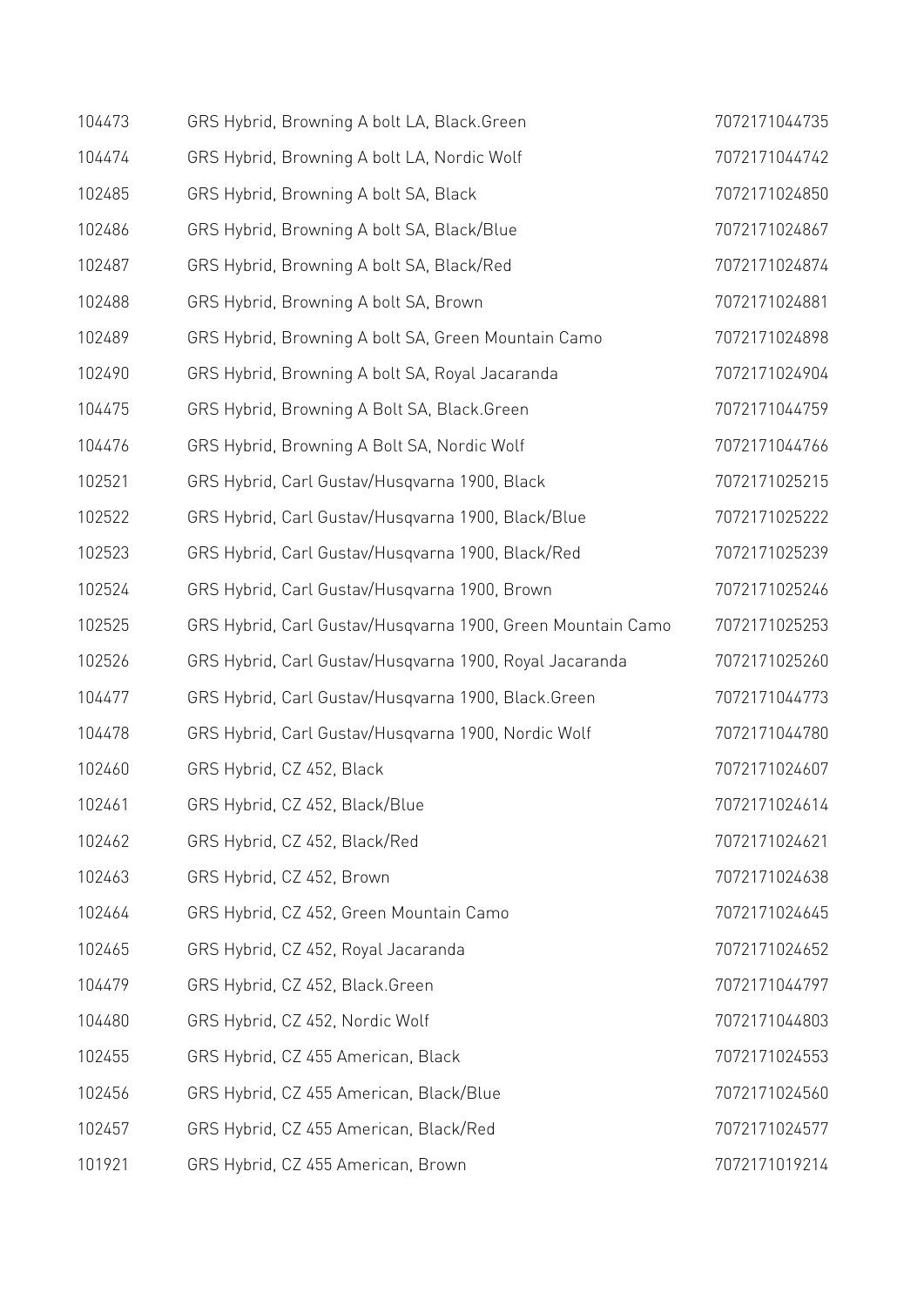| 102458 | GRS Hybrid, CZ 455 American, Green Mountain Camo          | 7072171024584 |
|--------|-----------------------------------------------------------|---------------|
| 102459 | GRS Hybrid, CZ 455 American, Royal Jacaranda              | 7072171024591 |
| 104481 | GRS Hybrid, CZ 455 American, Black.Green                  | 7072171044810 |
| 104553 | GRS Hybrid, CZ 455 American, Nordic Wolf                  | 7072171045534 |
| 101849 | GRS Hybrid, Howa LA, Black                                | 7072171018491 |
| 101853 | GRS Hybrid, Howa LA, Black/Blue                           | 7072171018538 |
| 101854 | GRS Hybrid, Howa LA, Black/Red                            | 7072171018545 |
| 101850 | GRS Hybrid, Howa LA, Brown                                | 7072171018507 |
| 101851 | GRS Hybrid, Howa LA, Green Mountain Camo                  | 7072171018514 |
| 101852 | GRS Hybrid, Howa LA, Royal Jacaranda                      | 7072171018521 |
| 104482 | GRS Hybrid, Howa LA, Black.Green                          | 7072171044827 |
| 104483 | GRS Hybrid, Howa LA, Nordic Wolf                          | 7072171044834 |
| 101359 | GRS Hybrid, Howa SA, Black                                | 7072171013595 |
| 101847 | GRS Hybrid, Howa SA, Black/Blue                           | 7072171018477 |
| 101848 | GRS Hybrid, Howa SA, Black/Red                            | 7072171018484 |
| 101844 | GRS Hybrid, Howa SA, Brown                                | 7072171018446 |
| 101845 | GRS Hybrid, Howa SA, Green Mountain Camo                  | 7072171018453 |
| 101846 | GRS Hybrid, Howa SA, Royal Jacaranda                      | 7072171018460 |
| 104484 | GRS Hybrid, Howa SA, Black.Green                          | 7072171044841 |
| 104485 | GRS Hybrid, Howa SA, Nordic Wolf                          | 7072171044858 |
|        | No Cut Out For Bolt System:                               |               |
| 102135 | GRS Hybrid, Howa LA LH with RH inlet, Black               | 7072171021354 |
| 102136 | GRS Hybrid, Howa LA LH with RH inlet, Black/Blue          | 7072171021361 |
| 102137 | GRS Hybrid, Howa LA LH with RH inlet, Black/Red           | 7072171021378 |
| 102138 | GRS Hybrid, Howa LA LH with RH inlet, Brown               | 7072171021385 |
| 102139 | GRS Hybrid, Howa LA LH with RH inlet, Green Mountain Camo | 7072171021392 |
| 102140 | GRS Hybrid, Howa LA LH with RH inlet, Royal Jacaranda     | 7072171021408 |
|        |                                                           |               |
| 104539 | GRS Hybrid, Howa LA LH with RH inlet, Black. Green        | 7072171045398 |
| 104540 | GRS Hybrid, Howa LA LH with RH inlet, Nordic Wolf         | 7072171045404 |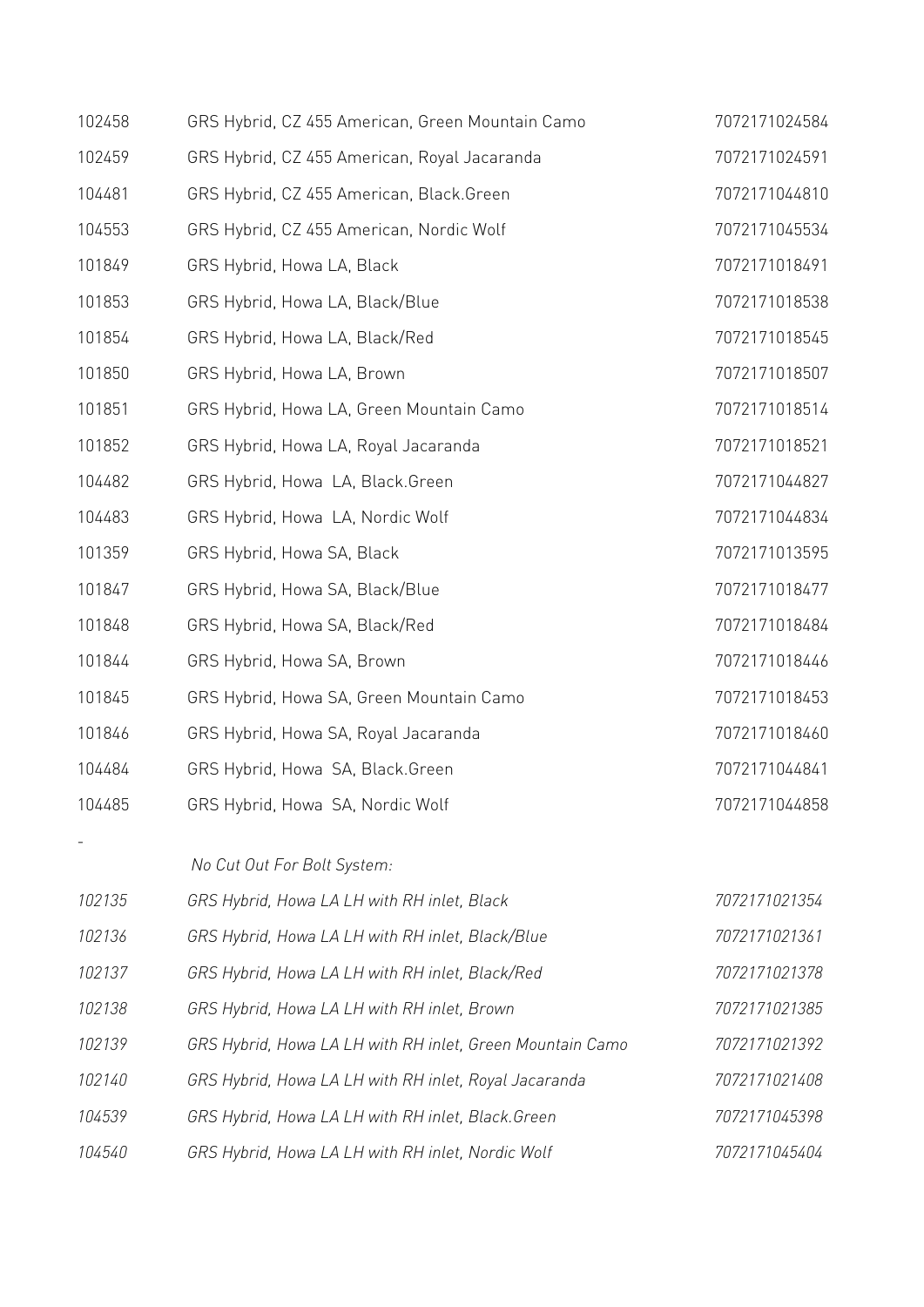| 102129 | GRS Hybrid, Howa SA LH with RH inlet, Black                | 7072171021293 |
|--------|------------------------------------------------------------|---------------|
| 102130 | GRS Hybrid, Howa SA LH with RH inlet, Black/Blue           | 7072171021309 |
| 102131 | GRS Hybrid, Howa SA LH with RH inlet, Black/Red            | 7072171021316 |
| 102132 | GRS Hybrid, Howa SA LH with RH inlet, Brown                | 7072171021323 |
| 102133 | GRS Hybrid, Howa SA LH with RH inlet, Green Mountain Camo  | 7072171021330 |
| 102134 | GRS Hybrid, Howa SA LH with RH inlet, Royal Jacaranda      | 7072171021347 |
| 104541 | GRS Hybrid, Howa SA LH with RH inlet, Black. Green         | 7072171045411 |
| 104542 | GRS Hybrid, Howa SA LH with RH inlet, Nordic Wolf          | 7072171045428 |
|        |                                                            |               |
| 102527 | GRS Hybrid, Kongsberg 393/ Lakelender, Black               | 7072171025277 |
| 102528 | GRS Hybrid, Kongsberg 393/Lakelender, Black/Blue           | 7072171025284 |
| 102529 | GRS Hybrid, Kongsberg 393/Lakelender, Black/Red            | 7072171025291 |
| 102530 | GRS Hybrid, Kongsberg 393/Lakelender, Brown                | 7072171025307 |
| 102531 | GRS Hybrid, Kongsberg 393/ Lakelender, Green Mountain Camo | 7072171025314 |
| 102532 | GRS Hybrid, Kongsberg 393/Lakelender, Royal Jacaranda      | 7072171025321 |
| 104486 | GRS Hybrid, Kongsberg 393/Lakelander, Black.Green          | 7072171044865 |
| 104487 | GRS Hybrid, Kongsberg 393/ Lakelender, Nordic Wolf         | 7072171044872 |
|        |                                                            |               |
|        | No Cut Out For Bolt System:                                |               |
| 102024 | GRS Hybrid, Mauser M67/M98 Large Ring, Black               | 7072171020241 |
| 102025 | GRS Hybrid, Mauser M67/M98 Large Ring, Black/Blue          | 7072171020258 |
| 102141 | GRS Hybrid, Mauser M67/M98 Large Ring, Black/Red           | 7072171021415 |
| 102142 | GRS Hybrid, Mauser M67/M98 Large Ring, Brown               | 7072171021422 |
| 102143 | GRS Hybrid, Mauser M67/M98 Large Ring, Green Mountain Camo | 7072171021439 |
| 102144 | GRS Hybrid, Mauser M67/M98 Large Ring, Royal Jacaranda     | 7072171021446 |
| 104547 | GRS Hybrid, Mauser M67/M98 Large Ring, Black. Green        | 7072171045473 |
| 104548 | GRS Hybrid, Mauser M67/M98 Large Ring, Nordic Wolf         | 7072171045480 |
| 102145 | GRS Hybrid, Mauser M98 LH with RH inlet, Black             | 7072171021453 |
| 102146 | GRS Hybrid, Mauser M98 LH with RH inlet, Black/Blue        | 7072171021460 |
| 102147 | GRS Hybrid, Mauser M98 LH with RH inlet, Black/Red         | 7072171021477 |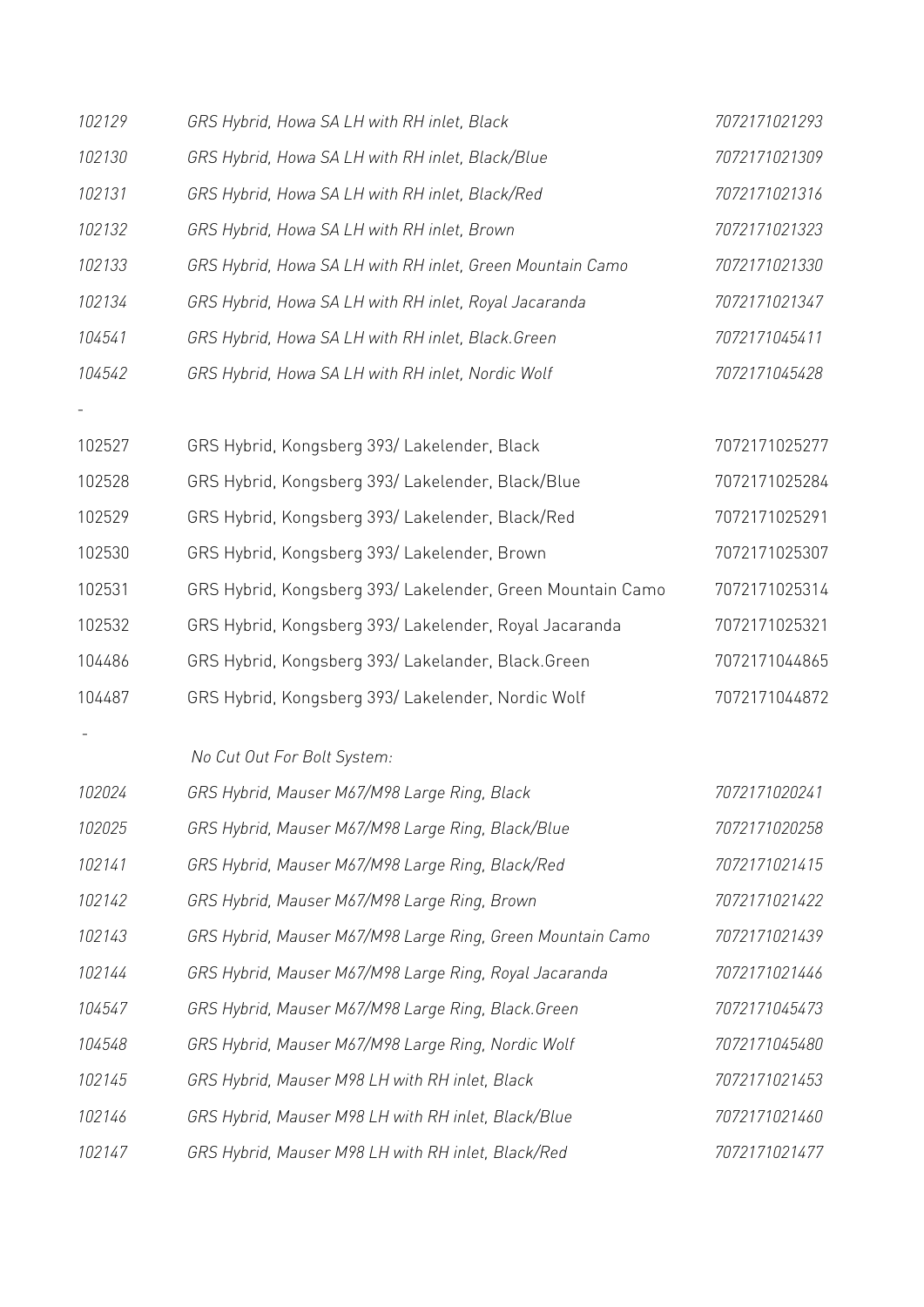| 102148 | GRS Hybrid, Mauser M98 LH with RH inlet, Brown                  | 7072171021484 |
|--------|-----------------------------------------------------------------|---------------|
| 102149 | GRS Hybrid, Mauser M98 LH with RH inlet, Green Mountain Camo    | 7072171021491 |
| 102150 | GRS Hybrid, Mauser M98 LH with RH inlet, Royal Jacaranda        | 7072171021507 |
| 104549 | GRS Hybrid, Mauser M98 LH with RH inlet, Black. Green           | 7072171045497 |
| 104550 | GRS Hybrid, Mauser M98 LH with RH inlet, Nordic Wolf            | 7072171045503 |
|        |                                                                 |               |
| 104556 | GRS Hybrid, Panda Standard, Black                               | 7072171045565 |
| 104558 | GRS Hybrid, Panda Standard, Brown                               | 7072171045589 |
| 104557 | GRS Hybrid, Panda Standard, Green Mountain Camo                 | 7072171045572 |
| 104555 | GRS Hybrid, Panda Standard, Black.Blue                          | 7072171045558 |
| 102511 | GRS Hybrid, Panda Standard, Black.Red                           | 7072171025116 |
| 102514 | GRS Hybrid, Panda Standard, Royal Jacaranda                     | 7072171025147 |
| 104490 | GRS Hybrid, Panda Standard, Black.Green                         | 7072171044902 |
| 104491 | GRS Hybrid, Panda Standard, Nordic Wolf                         | 7072171044919 |
| 102449 | GRS Hybrid, Rem 40 X, Black                                     | 7072171024492 |
| 102450 | GRS Hybrid, Rem 40 X, Black/Blue                                | 7072171024508 |
| 102451 | GRS Hybrid, Rem 40 X, Black/Red                                 | 7072171024515 |
| 102452 | GRS Hybrid, Rem 40 X, Brown                                     | 7072171024522 |
| 102453 | GRS Hybrid, Rem 40 X, Green Mountain Camo                       | 7072171024539 |
| 102454 | GRS Hybrid, Rem 40 X, Royal Jacaranda                           | 7072171024546 |
| 104492 | GRS Hybrid, Rem 40 X, Black.Green                               | 7072171044926 |
| 104493 | GRS Hybrid, Rem 40 X, Nordic Wolf                               | 7072171044933 |
|        |                                                                 |               |
|        | No Cut Out For Bolt System:                                     |               |
| 102157 | GRS Hybrid, Rem 700 BDL LA LH with RHinlet, Black               | 7072171021576 |
| 102158 | GRS Hybrid, Rem 700 BDL LA LH with RHinlet, Black/Blue          | 7072171021583 |
| 102159 | GRS Hybrid, Rem 700 BDL LA LH with RHinlet, Black/Red           | 7072171021590 |
| 102160 | GRS Hybrid, Rem 700 BDL LA LH with RHinlet, Brown               | 7072171021606 |
| 102161 | GRS Hybrid, Rem 700 BDL LA LH with RHinlet, Green Mountain Camo | 7072171021613 |
| 102162 | GRS Hybrid, Rem 700 BDL LA LH with RHinlet, Royal Jacaranda     | 7072171021620 |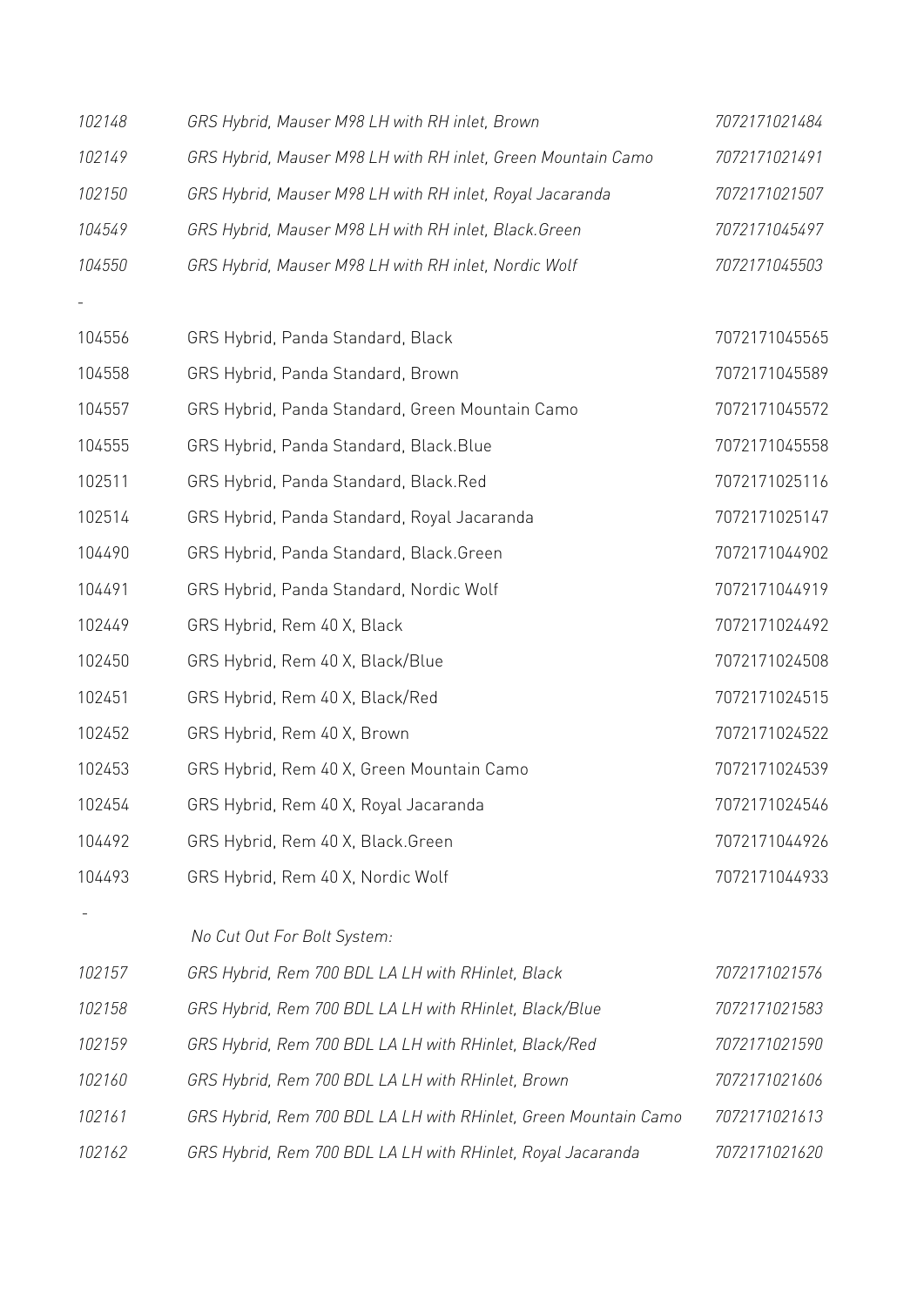| 104543 | GRS Hybrid, Rem 700 BDL LA LH with RH inlet, Black.Green     | 7072171045435 |
|--------|--------------------------------------------------------------|---------------|
| 104544 | GRS Hybrid, Rem 700 BDL LA LH with RH inlet, Nordic Wolf     | 7072171045442 |
|        |                                                              |               |
| 101354 | GRS Hybrid, Rem 700 BDL LA, Black                            | 7072171013540 |
| 101787 | GRS Hybrid, Rem 700 BDL LA, Black/Blue                       | 7072171017876 |
| 101786 | GRS Hybrid, Rem 700 BDL LA, Black/Red                        | 7072171017869 |
| 101784 | GRS Hybrid, Rem 700 BDL LA, Brown                            | 7072171017845 |
| 101364 | GRS Hybrid, Rem 700 BDL LA, Green Mountain Camo              | 7072171013649 |
| 101785 | GRS Hybrid, Rem 700 BDL LA, Royal Jacaranda                  | 7072171017852 |
| 104494 | GRS Hybrid, Rem 700 BDL LA, Black. Green                     | 7072171044940 |
| 104495 | GRS Hybrid, Rem 700 BDL LA, Nordic Wolf                      | 7072171044957 |
|        |                                                              |               |
|        | No Cut Out For Bolt System:                                  |               |
| 102163 | GRS Hybrid, Rem 700 BDL SA LH with RH inlet, Black           | 7072171021637 |
| 102164 | GRS Hybrid, Rem 700 BDL SA LH with RH inlet, Black/Blue      | 7072171021644 |
| 102165 | GRS Hybrid, Rem 700 BDL SA LH with RH inlet, Black/Red       | 7072171021651 |
| 102166 | GRS Hybrid, Rem 700 BDL SA LH with RH inlet, Brown           | 7072171021668 |
| 102167 | GRS Hybrid, Rem 700 BDL SA LH with RH inlet, Green Mountain  | 7072171021675 |
| 102168 | GRS Hybrid, Rem 700 BDL SA LH with RH inlet, Royal Jacaranda | 7072171021682 |
| 104545 | GRS Hybrid, Rem 700 BDL SA LH with RH inlet, Black.Green     | 7072171045459 |
| 104546 | GRS Hybrid, Rem 700 BDL SA LH with RH inlet, Nordic Wolf     | 7072171045466 |
|        |                                                              |               |
| 101363 | GRS Hybrid, Rem 700 BDL SA, Black                            | 7072171013632 |
| 101778 | GRS Hybrid, Rem 700 BDL SA, Black/Blue                       | 7072171017784 |
| 101789 | GRS Hybrid, Rem 700 BDL SA, Black/Red                        | 7072171017890 |
| 101788 | GRS Hybrid, Rem 700 BDL SA, Brown                            | 7072171017883 |
| 101362 | GRS Hybrid, Rem 700 BDL SA, Green Mountain Camo              | 7072171013625 |
| 101790 | GRS Hybrid, Rem 700 BDL SA, Royal Jacaranda                  | 7072171017906 |
| 104496 | GRS Hybrid, Rem 700 BDL SA, Black.Green                      | 7072171044964 |
| 104497 | GRS Hybrid, Rem 700 BDL SA, Nordic Wolf                      | 7072171044971 |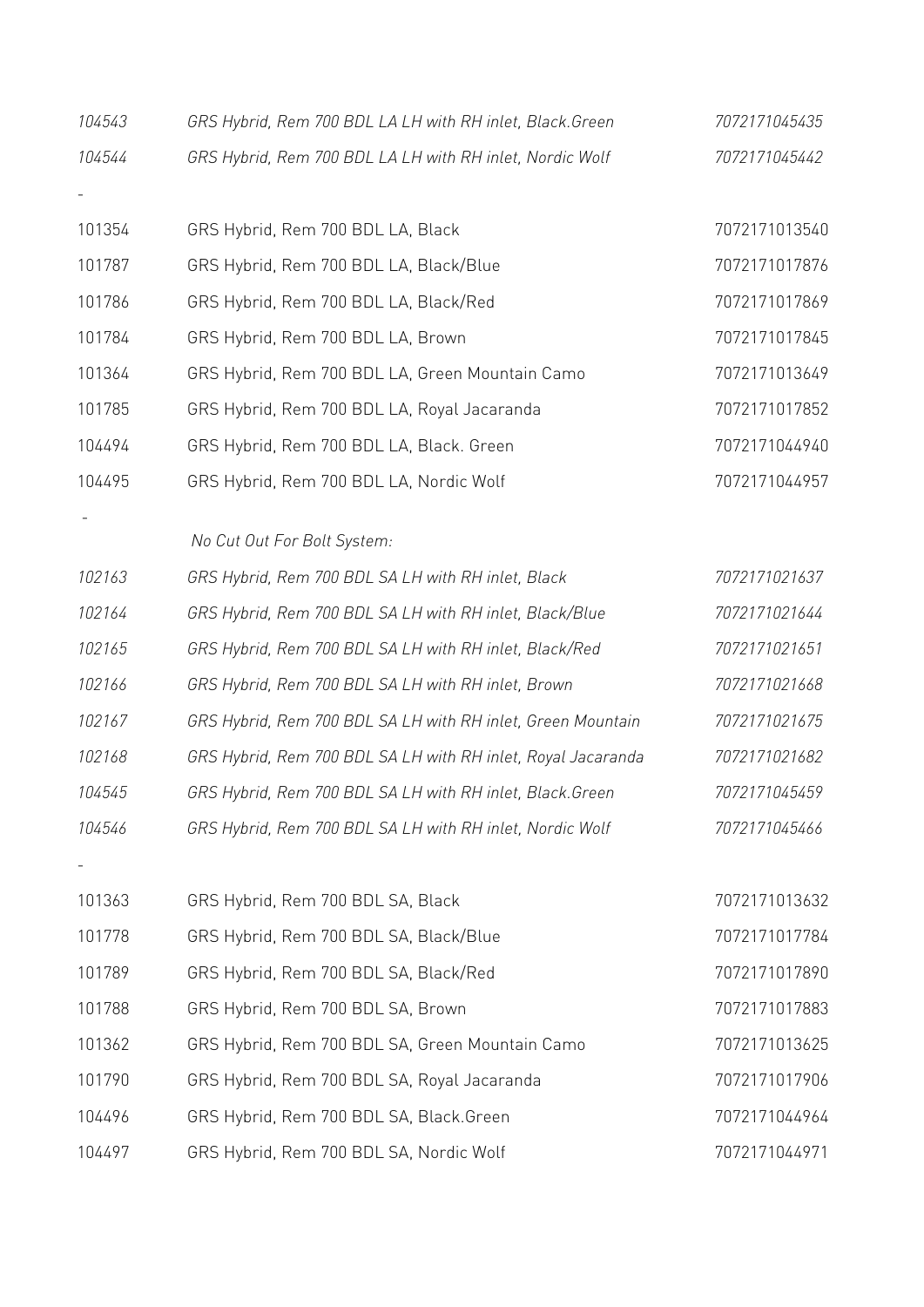| 101972 | GRS Hybrid, Rem 700 LA LH, Black                      | 7072171019726 |
|--------|-------------------------------------------------------|---------------|
| 101973 | GRS Hybrid, Rem 700 LA LH, Black/Blue                 | 7072171019733 |
| 101974 | GRS Hybrid, Rem 700 LA LH, Black/Red                  | 7072171019740 |
| 101975 | GRS Hybrid, Rem 700 LA LH, Brown                      | 7072171019757 |
| 101976 | GRS Hybrid, Rem 700 LA LH, Green Mountain Camo        | 7072171019764 |
| 101977 | GRS Hybrid, Rem 700 LA LH, Royal Jacaranda            | 7072171019771 |
| 104498 | GRS Hybrid, Rem 700 LA LH, Black. Green               | 7072171044988 |
| 104499 | GRS Hybrid, Rem 700 LA LH, Nordic Wolf                | 7072171044995 |
| 101978 | GRS Hybrid, Rem 700 SA LH, Black                      | 7072171019788 |
| 101979 | GRS Hybrid, Rem 700 SA LH, Black/Blue                 | 7072171019795 |
| 101980 | GRS Hybrid, Rem 700 SA LH, Black/Red                  | 7072171019801 |
| 101981 | GRS Hybrid, Rem 700 SA LH, Brown                      | 7072171019818 |
| 101982 | GRS Hybrid, Rem 700 SA LH, Green Mountain Camo        | 7072171019825 |
| 101983 | GRS Hybrid, Rem 700 SA LH, Royal Jacaranda            | 7072171019832 |
| 104500 | GRS Hybrid, Rem 700 SA LH, Black.Green                | 7072171045008 |
| 104501 | GRS Hybrid, Rem 700 SA LH, Nordic Wolf                | 7072171045015 |
| 101999 | GRS Hybrid, Ruger M77 Hawkeye LA, Black               | 7072171019993 |
| 102533 | GRS Hybrid, Ruger M77 Hawkeye LA, Black/Blue          | 7072171025338 |
| 102534 | GRS Hybrid, Ruger M77 Hawkeye LA, Black/Red           | 7072171025345 |
| 102535 | GRS Hybrid, Ruger M77 Hawkeye LA, Brown               | 7072171025352 |
| 102536 | GRS Hybrid, Ruger M77 Hawkeye LA, Green Mountain Camo | 7072171025369 |
| 102537 | GRS Hybrid, Ruger M77 Hawkeye LA, Royal Jacaranda     | 7072171025376 |
| 104502 | GRS Hybrid, Ruger M77 Hawkeye LA, Black.Green         | 7072171045022 |
| 104503 | GRS Hybrid, Ruger M77 Hawkeye LA, Nordic Wolf         | 7072171045039 |
| 102538 | GRS Hybrid, Ruger M77 Hawkeye SA, Black               | 7072171025383 |
| 102539 | GRS Hybrid, Ruger M77 Hawkeye SA, Black/Blue          | 7072171025390 |
| 102540 | GRS Hybrid, Ruger M77 Hawkeye SA, Black/Red           | 7072171025406 |
| 102541 | GRS Hybrid, Ruger M77 Hawkeye SA, Brown               | 7072171025413 |
| 102542 | GRS Hybrid, Ruger M77 Hawkeye SA, Green Mountain Camo | 7072171025420 |
| 102543 | GRS Hybrid, Ruger M77 Hawkeye SA, Royal Jacaranda     | 7072171025437 |
|        |                                                       |               |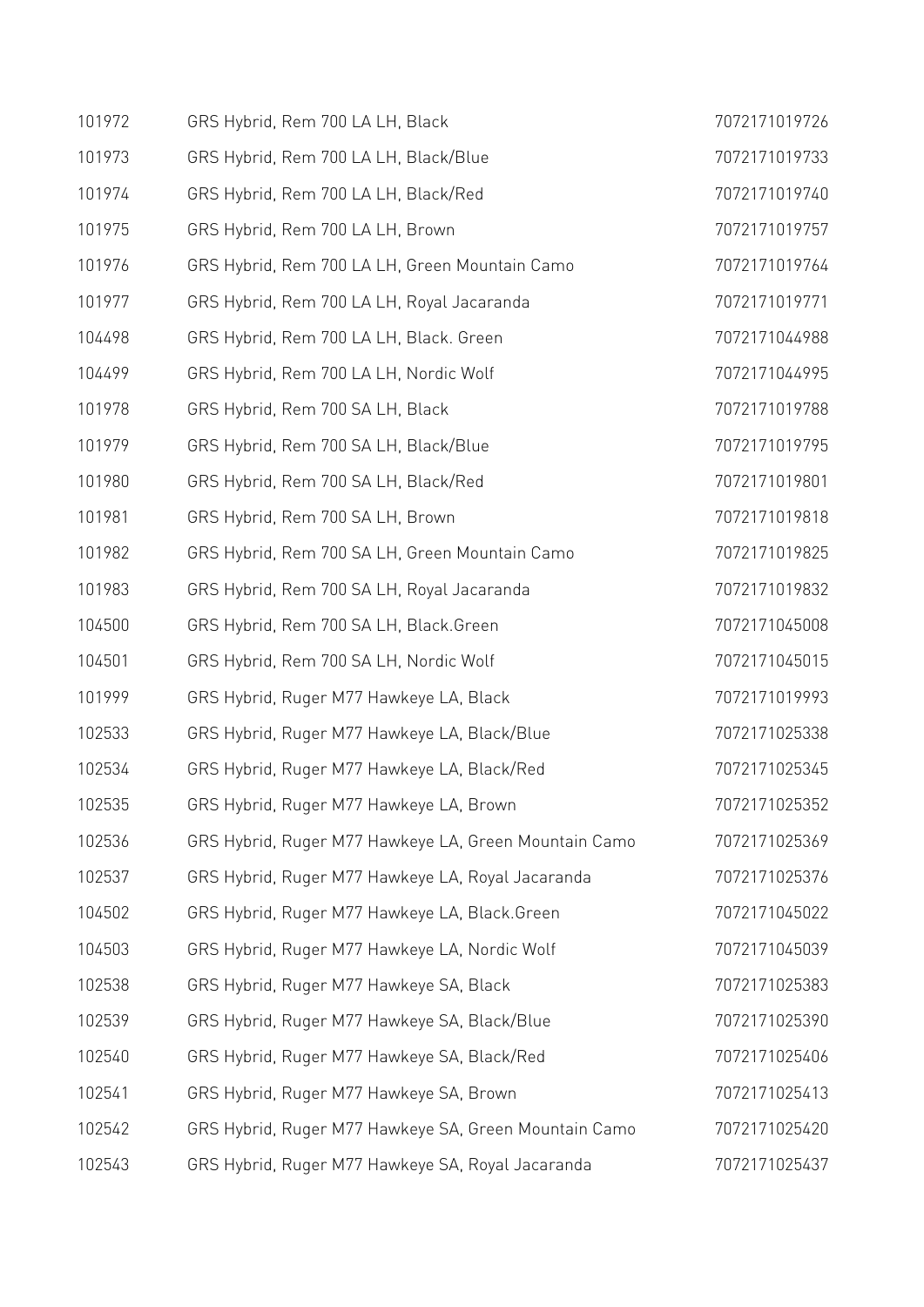| 104504 | GRS Hybrid, Ruger M77 Hawkeye SA, Black.Green     | 7072171045046 |
|--------|---------------------------------------------------|---------------|
| 104505 | GRS Hybrid, Ruger M77 Hawkeye SA, Nordic Wolf     | 7072171045053 |
| 104018 | GRS Hybrid, Röessler Titan 6, Royal Jacaranda     | 7072171040188 |
| 104017 | GRS Hybrid, Röessler Titan 6, Green Mountain Camo | 7072171040171 |
| 104016 | GRS Hybrid, Röessler Titan 6, Brown               | 7072171040164 |
| 104019 | GRS Hybrid, Röessler Titan 6, Black.Red           | 7072171040195 |
| 104020 | GRS Hybrid, Röessler Titan 6, Black. Blue         | 7072171040201 |
| 102497 | GRS Hybrid, Röessler Titan 6, Black               | 7072171024973 |
| 104506 | GRS Hybrid, Röessler Titan 6 / 3, Black. Green    | 7072171045060 |
| 104507 | GRS Hybrid, Röessler Titan 6 / 3, Nordic Wolf     | 7072171045077 |
| 102420 | GRS Hybrid, Sako 75 V, Black                      | 7072171024201 |
| 102421 | GRS Hybrid, Sako 75 V, Black/Blue                 | 7072171024218 |
| 102422 | GRS Hybrid, Sako 75 V, Black/Red                  | 7072171024225 |
| 102423 | GRS Hybrid, Sako 75 V, Brown                      | 7072171024232 |
| 102424 | GRS Hybrid, Sako 75 V, Green Mountain Camo        | 7072171024249 |
| 102425 | GRS Hybrid, Sako 75 V, Royal Jacaranda            | 7072171024256 |
| 104508 | GRS Hybrid, Sako 75 V, Black.Green                | 7072171045084 |
| 104509 | GRS Hybrid, Sako 75 V, Nordic Wolf                | 7072171045091 |
| 102443 | GRS Hybrid, Sako 85 long, Black                   | 7072171024430 |
| 102444 | GRS Hybrid, Sako 85 long, Black/Blue              | 7072171024447 |
| 102445 | GRS Hybrid, Sako 85 long, Black/Red               | 7072171024454 |
| 102446 | GRS Hybrid, Sako 85 long, Brown                   | 7072171024461 |
| 102447 | GRS Hybrid, Sako 85 long, Green Mountain Camo     | 7072171024478 |
| 102448 | GRS Hybrid, Sako 85 long, Royal Jacaranda         | 7072171024485 |
| 104510 | GRS Hybrid, Sako 85 long, Black.Green             | 7072171045107 |
| 104511 | GRS Hybrid, Sako 85 long, Nordic Wolf             | 7072171045114 |
| 101900 | GRS Hybrid, Sako 85 Medium, Black                 | 7072171019009 |
| 101901 | GRS Hybrid, Sako 85 Medium, Black/Blue            | 7072171019016 |
| 101902 | GRS Hybrid, Sako 85 Medium, Black/Red             | 7072171019023 |
| 101899 | GRS Hybrid, Sako 85 Medium, Brown                 | 7072171018996 |
|        |                                                   |               |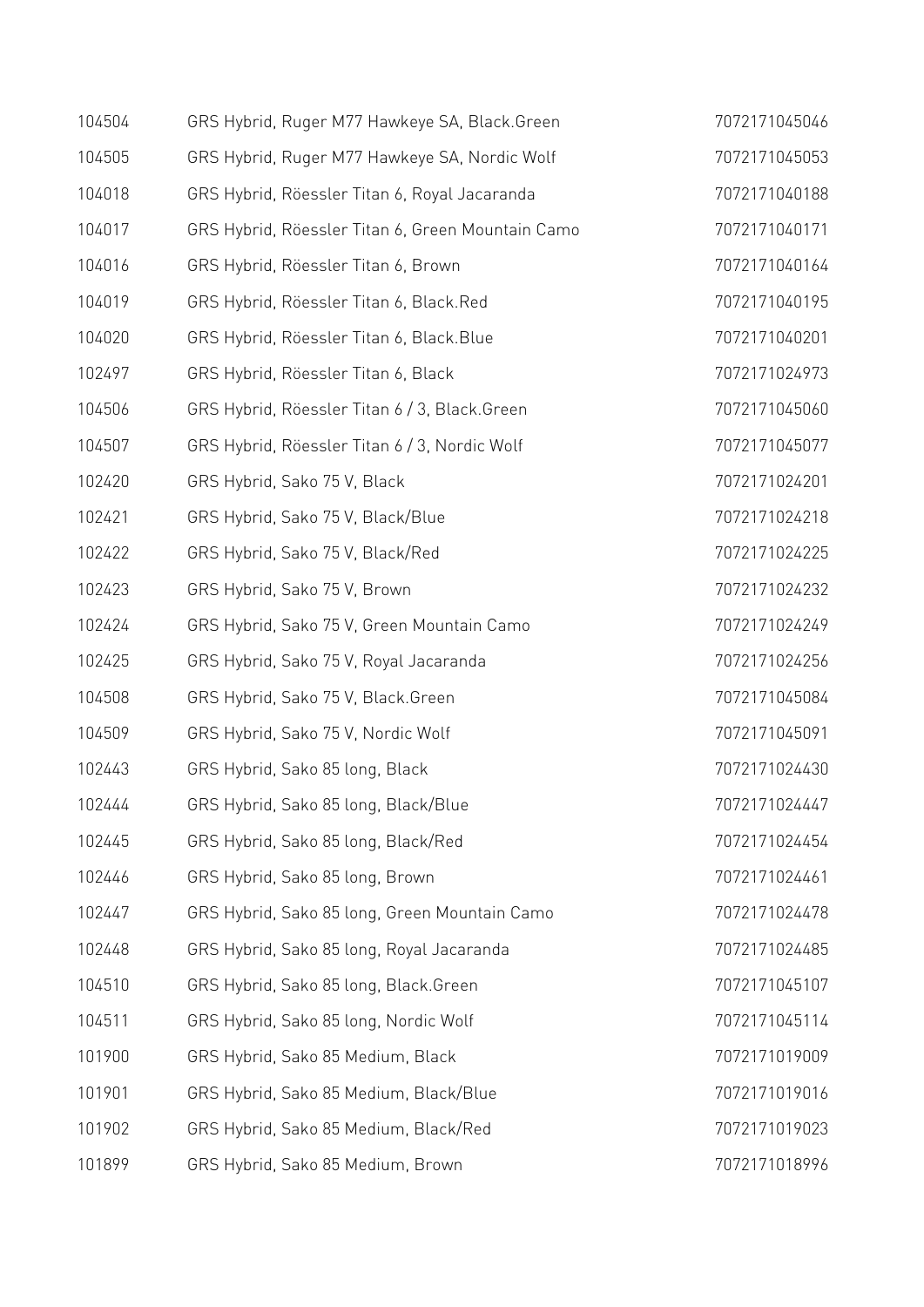| 101903 | GRS Hybrid, Sako 85 Medium, Green Mountain Camo | 7072171019030 |
|--------|-------------------------------------------------|---------------|
| 101904 | GRS Hybrid, Sako 85 Medium, Royal Jacaranda     | 7072171019047 |
| 104512 | GRS Hybrid, Sako 85 Medium, Black.Green         | 7072171045121 |
| 104513 | GRS Hybrid, Sako 85 Medium, Nordic Wolf         | 7072171045138 |
| 101779 | GRS Hybrid, Sako 85 short, Black                | 7072171017791 |
| 101858 | GRS Hybrid, Sako 85 short, Black/Blue           | 7072171018583 |
| 101859 | GRS Hybrid, Sako 85 short, Black/Red            | 7072171018590 |
| 101855 | GRS Hybrid, Sako 85 short, Brown                | 7072171018552 |
| 101856 | GRS Hybrid, Sako 85 short, Green Mountain Camo  | 7072171018569 |
| 101857 | GRS Hybrid, Sako 85 short, Royal Jacaranda      | 7072171018576 |
| 104514 | GRS Hybrid, Sako 85 short, Black.Green          | 7072171045145 |
| 104515 | GRS Hybrid, Sako 85 short, Nordic Wolf          | 7072171045152 |
| 102438 | GRS Hybrid, Sako 85 XS, Black                   | 7072171024386 |
| 102439 | GRS Hybrid, Sako 85 XS, Black/Blue              | 7072171024393 |
| 102440 | GRS Hybrid, Sako 85 XS, Black/Red               | 7072171024409 |
| 102441 | GRS Hybrid, Sako 85 XS, Brown                   | 7072171024416 |
| 102004 | GRS Hybrid, Sako 85 XS, Green Mountain Camo     | 7072171020043 |
| 102442 | GRS Hybrid, Sako 85 XS, Royal Jacaranda         | 7072171024423 |
| 104516 | GRS Hybrid, Sako 85 XS, Black.Green             | 7072171045169 |
| 104517 | GRS Hybrid, Sako 85 XS, Nordic Wolf             | 7072171045176 |
| 102426 | GRS Hybrid, Sako Quad, Black                    | 7072171024263 |
| 102427 | GRS Hybrid, Sako Quad, Black/Blue               | 7072171024270 |
| 102428 | GRS Hybrid, Sako Quad, Black/Red                | 7072171024287 |
| 102429 | GRS Hybrid, Sako Quad, Brown                    | 7072171024294 |
| 102430 | GRS Hybrid, Sako Quad, Green Mountain Camo      | 7072171024300 |
| 102431 | GRS Hybrid, Sako Quad, Royal Jacaranda          | 7072171024317 |
| 104518 | GRS Hybrid, Sako Quad, Black.Green              | 7072171045183 |
| 104519 | GRS Hybrid, Sako Quad, Nordic Wolf              | 7072171045190 |
| 101860 | GRS Hybrid, Sauer 200 STR, Black                | 7072171018606 |
| 101863 | GRS Hybrid, Sauer 200 STR, Black/Blue           | 7072171018637 |
|        |                                                 |               |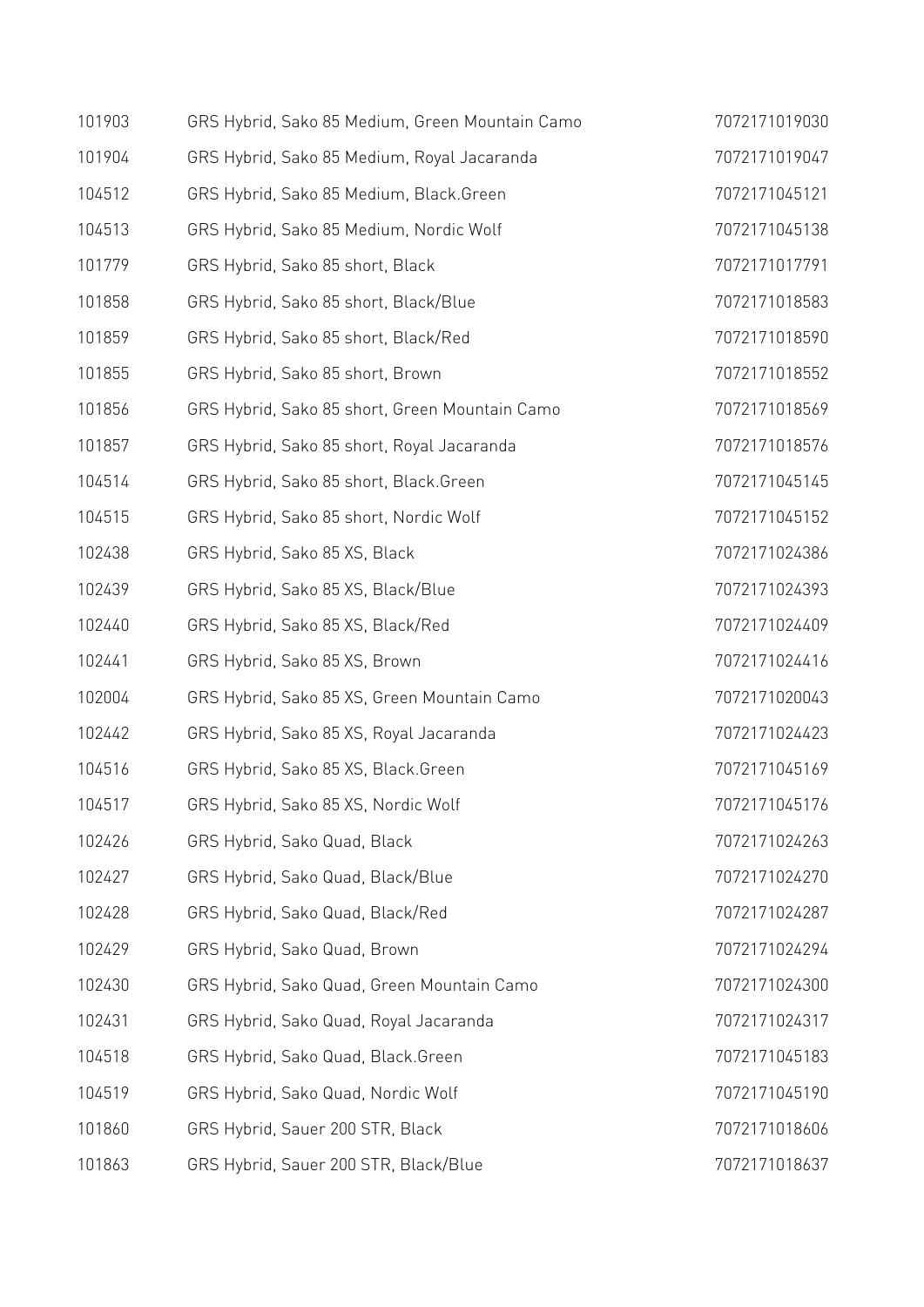| 101864 | GRS Hybrid, Sauer 200 STR, Black/Red                         | 7072171018644 |
|--------|--------------------------------------------------------------|---------------|
| 101783 | GRS Hybrid, Sauer 200 STR, Brown                             | 7072171017838 |
| 101861 | GRS Hybrid, Sauer 200 STR, Green Mountain Camo               | 7072171018613 |
| 101862 | GRS Hybrid, Sauer 200 STR, Royal Jacaranda                   | 7072171018620 |
| 104538 | GRS Hybrid, Sauer 200 STR, Nordic Wolf                       | 7072171045381 |
| 102527 | GRS Hybrid, Kongsberg 393/Lakelender, Black                  | 7072171025277 |
| 103984 | GRS Hybrid, Savage 12 SA DM, Black (More info)               | 7072171039847 |
| 103989 | GRS Hybrid, Savage 12 SA DM, Black. Blue (More info)         | 7072171039892 |
| 103988 | GRS Hybrid, Savage 12 SA DM, Black.Red (More info)           | 7072171039885 |
| 103985 | GRS Hybrid, Savage 12 SA DM, Brown (More info)               | 7072171039854 |
| 103986 | GRS Hybrid, Savage 12 SA DM, Green Mountain Camo (More info) | 7072171039861 |
| 103987 | GRS Hybrid, Savage 12 SA DM, Royal Jacaranda (More info)     | 7072171039878 |
| 104520 | GRS Hybrid, Savage 12 SA DM, Black.Green (More info)         | 7072171045206 |
| 104521 | GRS Hybrid, Savage 12 SA DM, Nordic Wolf (More info)         | 7072171045213 |
| 102562 | GRS Hybrid, Savage 16 SA DM, Black (More info)               | 7072171025628 |
| 102563 | GRS Hybrid, Savage 16 SA DM, Black/Blue (More info)          | 7072171025635 |
| 102564 | GRS Hybrid, Savage 16 SA DM, Black/Red (More info)           | 7072171025642 |
| 102565 | GRS Hybrid, Savage 16 SA DM, Brown (More info)               | 7072171025659 |
| 102566 | GRS Hybrid, Savage 16 SA DM, Green Mountain Camo (More info) | 7072171025666 |
| 102567 | GRS Hybrid, Savage 16 SA DM, Royal Jacaranda (More info)     | 7072171025673 |
| 104522 | GRS Hybrid, Savage 16 SA DM, Black. Green (More info)        | 7072171045220 |
| 103116 | GRS Hybrid, Savage 16 SA DM, Nordic Wolf (More info)         | 7072171031162 |
| 101877 | GRS Hybrid, Schultz Larsen Classic, Black                    | 7072171018774 |
| 102574 | GRS Hybrid, Schultz Larsen Classic, Black/Blue               | 7072171025741 |
| 102575 | GRS Hybrid, Schultz Larsen Classic, Black/Red                | 7072171025758 |
| 102576 | GRS Hybrid, Schultz Larsen Classic, Brown                    | 7072171025765 |
| 102577 | GRS Hybrid, Schultz Larsen Classic, Green Mountain Camo      | 7072171025772 |
| 102578 | GRS Hybrid, Schultz Larsen Classic, Royal Jacaranda          | 7072171025789 |
| 104524 | GRS Hybrid, Schultz Larsen Classic, Black.Green              | 7072171045244 |
| 104525 | GRS Hybrid, Schultz Larsen Classic, Nordic Wolf              | 7072171045251 |
|        |                                                              |               |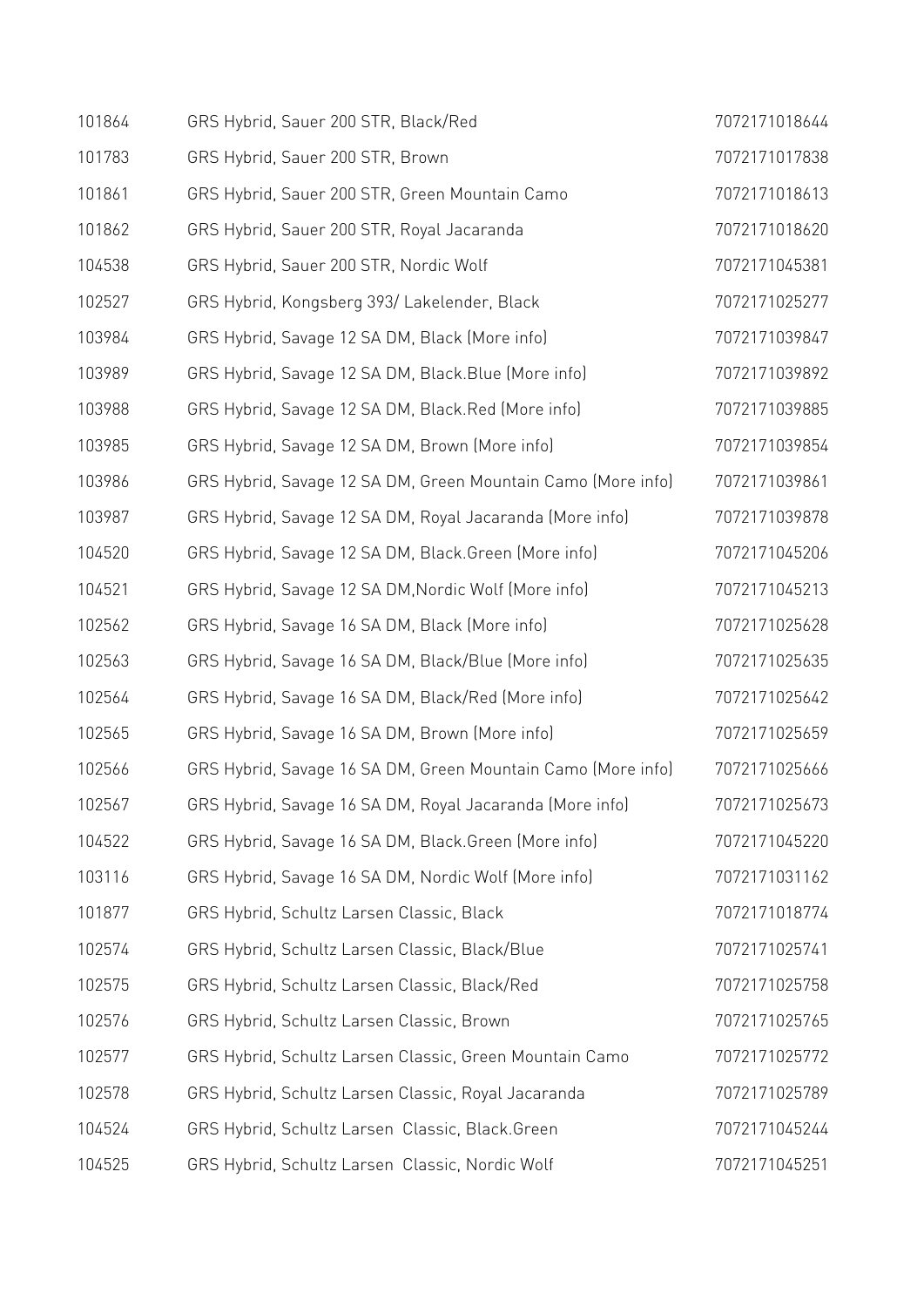| 102580 | GRS Hybrid, Schultz Larsen /Victory, Black                 | 7072171025802 |
|--------|------------------------------------------------------------|---------------|
| 102581 | GRS Hybrid, Schultz Larsen / Victory, Black/Blue           | 7072171025819 |
| 102582 | GRS Hybrid, Schultz Larsen / Victory, Black/Red            | 7072171025826 |
| 102583 | GRS Hybrid, Schultz Larsen /Victory, Brown                 | 7072171025833 |
| 102584 | GRS Hybrid, Schultz Larsen / Victory, Green Mountain Camo  | 7072171025840 |
| 102585 | GRS Hybrid, Schultz Larsen / Victory, Royal Jacaranda      | 7072171025857 |
| 104526 | GRS Hybrid, Schultz Larsen /Victory, Black.Green           | 7072171045268 |
| 104554 | GRS Hybrid, Schultz Larsen / Victory, Nordic Wolf          | 7072171045541 |
| 101867 | GRS Hybrid, Schultz Larsen Classic DL, Black               | 7072171018675 |
| 101869 | GRS Hybrid, Schultz Larsen Classic DL, Black/Blue          | 7072171018699 |
| 101868 | GRS Hybrid, Schultz Larsen Classic DL, Black/Red           | 7072171018682 |
| 101865 | GRS Hybrid, Schultz Larsen Classic DL, Brown               | 7072171018651 |
| 101866 | GRS Hybrid, Schultz Larsen Classic DL, Green Mountain Camo | 7072171018668 |
| 101823 | GRS Hybrid, Schultz Larsen Classic DL, Royal Jacaranda     | 7072171018231 |
| 104527 | GRS Hybrid, Schultz Larsen Classic DL, Black.Green         | 7072171045275 |
| 104528 | GRS Hybrid, Schultz Larsen Classic DL, Nordic Wolf         | 7072171045282 |
| 102402 | GRS Hybrid, Tikka 595/590/558, Black                       | 7072171024027 |
| 102403 | GRS Hybrid, Tikka 595/590/558, Black/Blue                  | 7072171024034 |
| 102404 | GRS Hybrid, Tikka 595/590/558, Black/Red                   | 7072171024041 |
| 102405 | GRS Hybrid, Tikka 595/590/558, Brown                       | 7072171024058 |
| 102406 | GRS Hybrid, Tikka 595/590/558, Green Mountain Camo         | 7072171024065 |
| 102407 | GRS Hybrid, Tikka 595/590/558, Royal Jacaranda             | 7072171024072 |
| 104529 | GRS Hybrid, Tikka 595/590/558, Black.Green                 | 7072171045299 |
| 104530 | GRS Hybrid, Tikka 595/590/558, Nordic Wolf                 | 7072171045305 |
| 101871 | GRS Hybrid, Tikka 695/690/658, Black                       | 7072171018712 |
| 101870 | GRS Hybrid, Tikka 695/690/658, Black/Blue                  | 7072171018705 |
| 101775 | GRS Hybrid, Tikka 695/690/658, Black/Red                   | 7072171017753 |
| 101872 | GRS Hybrid, Tikka 695/690/658, Brown                       | 7072171018729 |
| 101874 | GRS Hybrid, Tikka 695/690/658, Green Mountain Camo         | 7072171018743 |
| 101873 | GRS Hybrid, Tikka 695/690/658, Royal Jacaranda             | 7072171018736 |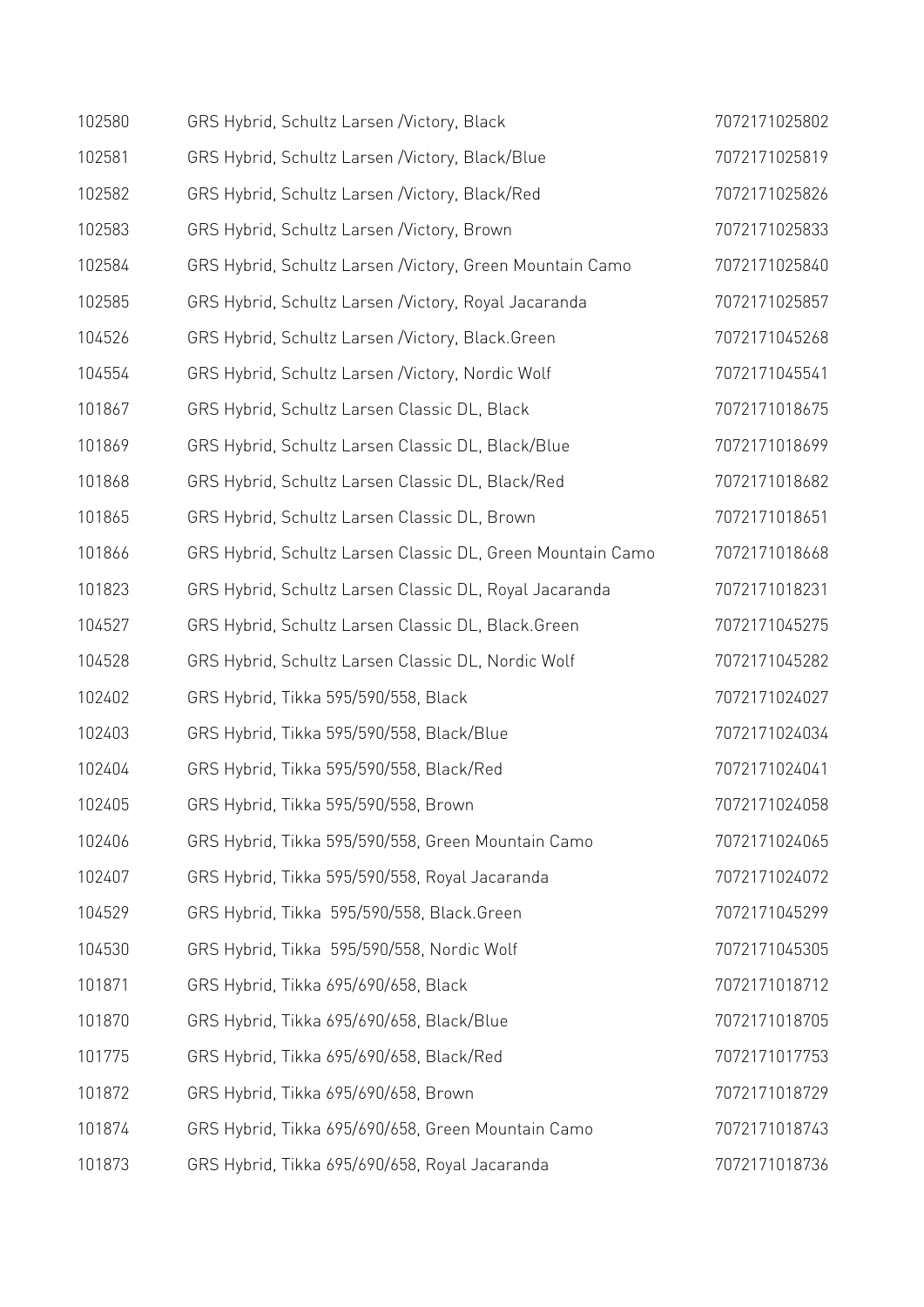| 104531 | GRS Hybrid, Tikka 695/690/658, Black.Green                     | 7072171045312 |
|--------|----------------------------------------------------------------|---------------|
| 104532 | GRS Hybrid, Tikka 695/690/658, Nordic Wolf                     | 7072171045329 |
|        |                                                                |               |
|        | No Cut Out For Bolt System:                                    |               |
| 102151 | GRS Hybrid, Tikka T3/T3X LH with RH inlet, Black               | 7072171021514 |
| 102152 | GRS Hybrid, Tikka T3/T3X LH with RH inlet, Black/Blue          | 7072171021521 |
| 102153 | GRS Hybrid, Tikka T3/T3X LH with RH inlet, Black/Red           | 7072171021538 |
| 102154 | GRS Hybrid, Tikka T3/T3X LH with RH inlet, Brown               | 7072171021545 |
| 102155 | GRS Hybrid, Tikka T3/T3X LH with RH inlet, Green Mountain Camo | 7072171021552 |
| 102156 | GRS Hybrid, Tikka T3/T3X LH with RH inlet, Royal Jacaranda     | 7072171021569 |
| 104551 | GRS Hybrid, Tikka T3/T3X LH with RH inlet, Black. Green        | 7072171045510 |
| 104552 | GRS Hybrid, Tikka T3/T3X LH with RH inlet, Nordic Wolf         | 7072171045527 |
|        |                                                                |               |
| 101965 | GRS Hybrid, Tikka T3/T3X LH, Black                             | 7072171019658 |
| 101966 | GRS Hybrid, Tikka T3/T3X LH, Black/Blue                        | 7072171019665 |
| 101967 | GRS Hybrid, Tikka T3/T3X LH, Black/Red                         | 7072171019672 |
| 101968 | GRS Hybrid, Tikka T3/T3X LH, Brown                             | 7072171019689 |
| 101969 | GRS Hybrid, Tikka T3/T3X LH, Green Mountain Camo               | 7072171019696 |
| 101971 | GRS Hybrid, Tikka T3/T3X LH, Royal Jacaranda                   | 7072171019719 |
| 104533 | GRS Hybrid, Tikka T3/T3X LH, Black.Green                       | 7072171045336 |
| 104534 | GRS Hybrid, Tikka T3/T3X LH, Nordic Wolf                       | 7072171045343 |
| 101357 | GRS Hybrid, Tikka T3/T3X, Black                                | 7072171013571 |
| 101793 | GRS Hybrid, Tikka T3/T3X, Black/Blue                           | 7072171017937 |
| 101792 | GRS Hybrid, Tikka T3/T3X, Black/Red                            | 7072171017920 |
| 101358 | GRS Hybrid, Tikka T3/T3X, Brown                                | 7072171013588 |
| 101365 | GRS Hybrid, Tikka T3/T3X, Green Mountain Camo                  | 7072171013656 |
| 101791 | GRS Hybrid, Tikka T3/T3X, Royal Jacaranda                      | 7072171017913 |
| 104535 | GRS Hybrid, Tikka T3/T3X, Black.Green                          | 7072171045350 |
| 104536 | GRS Hybrid, Tikka T3/T3X, Nordic Wolf                          | 7072171045367 |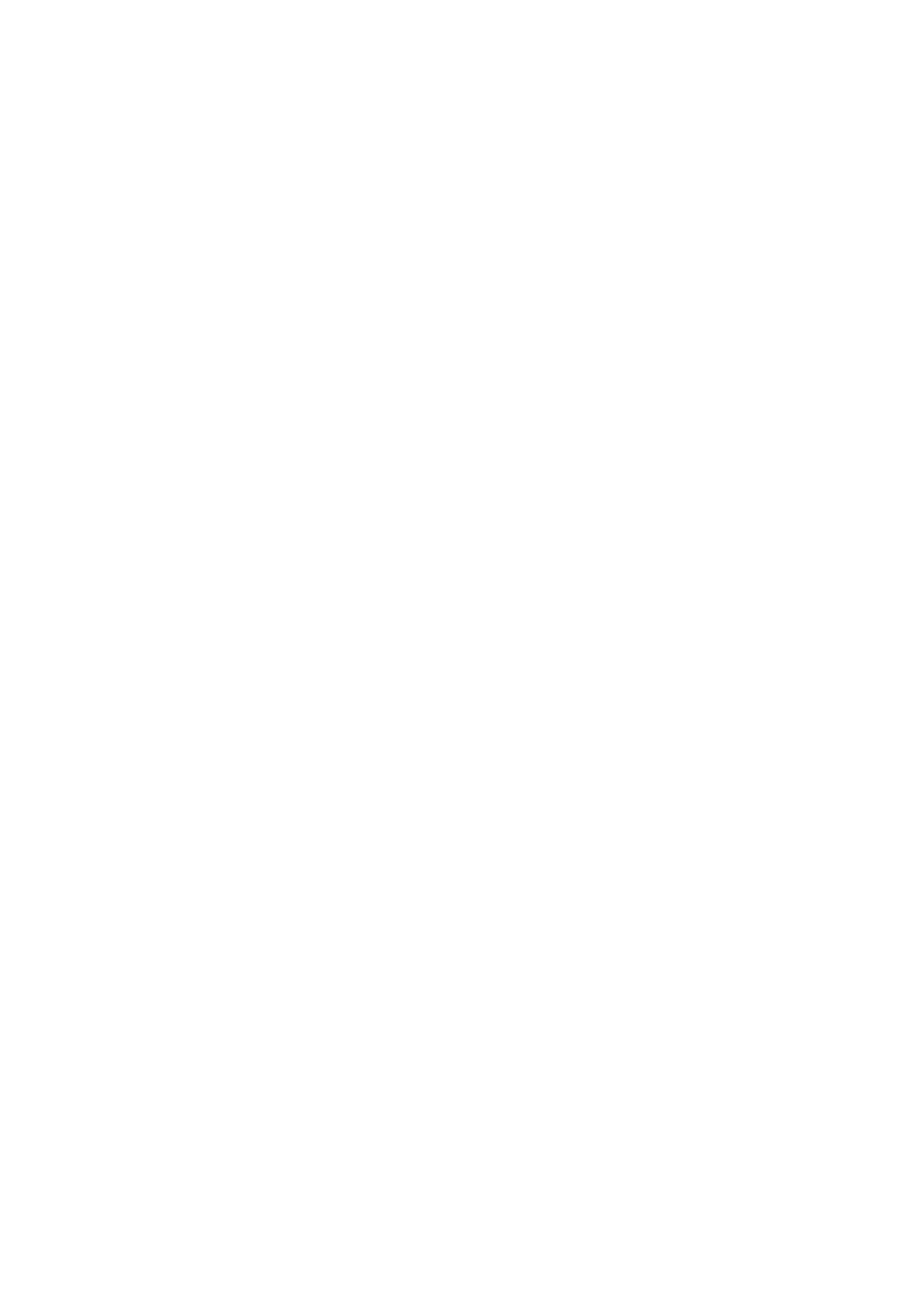## GRS Sporter

### **Product code Model and Inlet Case 2018 13**

| 103994 | GRS Sporter, Air Arms 410, Royal Jacaranda         | 7072171039946 |
|--------|----------------------------------------------------|---------------|
| 103993 | GRS Sporter, Air Arms 410, Green Mountain Camo     | 7072171039939 |
| 103992 | GRS Sporter, Air Arms 410, Brown                   | 7072171039922 |
| 103996 | GRS Sporter, Air Arms 410, Black.Red               | 7072171039960 |
| 103995 | GRS Sporter, Air Arms 410, Black.Blue              | 7072171039953 |
| 104072 | GRS Sporter, Air Arms 410, Black                   | 7072171040720 |
| 104145 | GRS Sporter, Air Arms 410, Nordic Wolf             | 7072171041451 |
| 104144 | GRS Sporter, Air Arms 410, Black.Green             | 7072171041444 |
| 103188 | GRS Sporter, Blank LH, Black                       | 7072171031889 |
| 103189 | GRS Sporter, Blank LH, Black.Blue                  | 7072171031896 |
| 103190 | GRS Sporter, Blank LH, Black.Red                   | 7072171031902 |
| 103191 | GRS Sporter, Blank LH, Brown                       | 7072171031919 |
| 103192 | GRS Sporter, Blank LH, Green Mountain Camo         | 7072171031926 |
| 103193 | GRS Sporter, Blank LH, Royal Jacaranda             | 7072171031933 |
| 104279 | GRS Sporter, Blank LH, Nordic Wolf                 | 7072171042793 |
| 104278 | GRS Sporter, Blank LH, Black.Green                 | 7072171042786 |
| 103180 | GRS Sporter, Blank, Black                          | 7072171031803 |
| 103183 | GRS Sporter, Blank, Black.Blue                     | 7072171031834 |
| 103184 | GRS Sporter, Blank, Black.Red                      | 7072171031841 |
| 103185 | GRS Sporter, Blank, Brown                          | 7072171031858 |
| 103186 | GRS Sporter, Blank, Green Mountain Camo            | 7072171031865 |
| 103187 | GRS Sporter, Blank, Royal Jacaranda                | 7072171031872 |
| 104147 | GRS Sporter, Blank, Nordic Wolf                    | 7072171041475 |
| 104146 | GRS Sporter, Blank, Black.Green                    | 7072171041468 |
| 103194 | GRS Sporter, Blaser R8 Professional LH, Black      | 7072171031940 |
| 103195 | GRS Sporter, Blaser R8 Professional LH, Black.Blue | 7072171031957 |
| 103196 | GRS Sporter, Blaser R8 Professional LH, Black.Red  | 7072171031964 |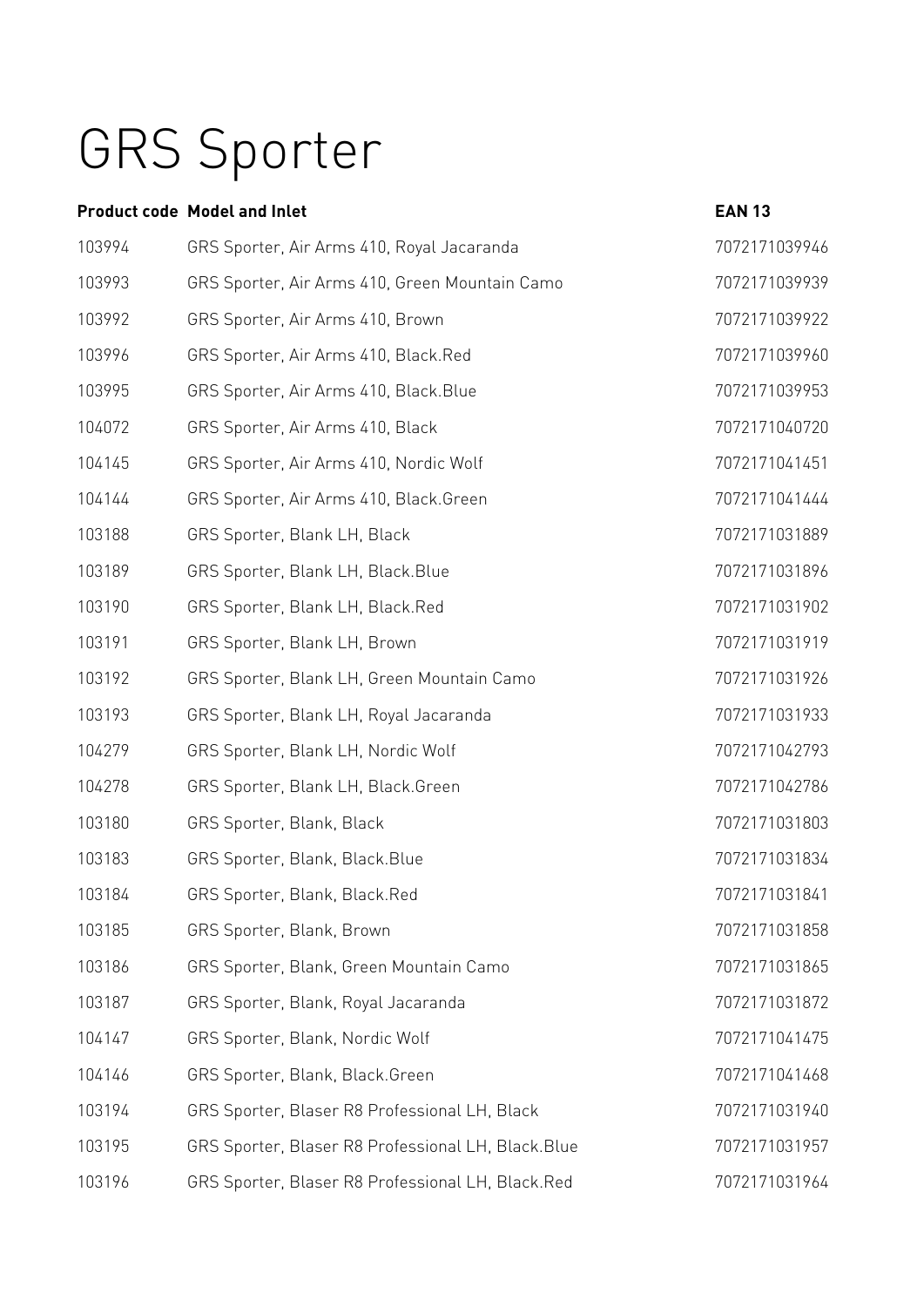| 103197 | GRS Sporter, Blaser R8 Professional LH, Brown                                         | 7072171031971 |  |
|--------|---------------------------------------------------------------------------------------|---------------|--|
| 103198 | GRS Sporter, Blaser R8 Professional LH, Green Mountain Camo                           | 7072171031988 |  |
| 103199 | GRS Sporter, Blaser R8 Professional LH, Royal Jacaranda                               | 7072171031995 |  |
| 104149 | GRS Sporter, Blaser R8 Professional LH, Nordic Wolf                                   | 7072171041499 |  |
| 104148 | GRS Sporter, Blaser R8 Professional LH, Black. Green                                  | 7072171041482 |  |
| 103200 | GRS Sporter, Blaser R8 Professional, Black                                            | 7072171032008 |  |
| 103201 | GRS Sporter, Blaser R8 Professional, Black. Blue                                      | 7072171032015 |  |
| 103202 | GRS Sporter, Blaser R8 Professional, Black.Red                                        | 7072171032022 |  |
| 103203 | GRS Sporter, Blaser R8 Professional, Brown                                            | 7072171032039 |  |
| 103204 | GRS Sporter, Blaser R8 Professional, Green Mountain Camo                              | 7072171032046 |  |
| 103205 | GRS Sporter, Blaser R8 Professional, Royal Jacaranda                                  | 7072171032053 |  |
| 104151 | GRS Sporter, Blaser R8 Professional, Nordic Wolf                                      | 7072171041512 |  |
| 104150 | GRS Sporter, Blaser R8 Professional, Black.Green                                      | 7072171041505 |  |
| 103206 | GRS Sporter, Blaser R93 Offroad/Professional LH, Black                                | 7072171032060 |  |
| 103207 | GRS Sporter, Blaser R93 Offroad/Professional LH, Black.Blue                           | 7072171032077 |  |
| 103208 | GRS Sporter, Blaser R93 Offroad/Professional LH, Black.Red                            | 7072171032084 |  |
| 103209 | GRS Sporter, Blaser R93 Offroad/Professional LH, Brown                                | 7072171032091 |  |
| 103210 | GRS Sporter, Blaser R93 Offroad/Professional LH, Green Mountain Camo<br>7072171032107 |               |  |
| 103211 | GRS Sporter, Blaser R93 Offroad/Professional LH, Royal Jacaranda                      | 7072171032114 |  |
| 104153 | GRS Sporter, Blaser R93 Offroad/Professional LH, Nordic Wolf                          | 7072171041536 |  |
| 104152 | GRS Sporter, Blaser R93 Offroad/Professional LH, Black.Green                          | 7072171041529 |  |
| 103212 | GRS Sporter, Blaser R93 Offroad/Professional, Black                                   | 7072171032121 |  |
| 103213 | GRS Sporter, Blaser R93 Offroad/Professional, Black.Blue                              | 7072171032138 |  |
| 103214 | GRS Sporter, Blaser R93 Offroad/Professional, Black.Red                               | 7072171032145 |  |
| 103215 | GRS Sporter, Blaser R93 Offroad/Professional, Brown                                   | 7072171032152 |  |
| 103216 | GRS Sporter, Blaser R93 Offroad/Professional, Green Mountain Camo 7072171032169       |               |  |
| 103217 | GRS Sporter, Blaser R93 Offroad/Professional, Royal Jacaranda                         | 7072171032176 |  |
| 104155 | GRS Sporter, Blaser R93 Offroad/Professional, Nordic Wolf                             | 7072171041550 |  |
| 104154 | GRS Sporter, Blaser R93 Offroad/Professional, Black.Green                             | 7072171041543 |  |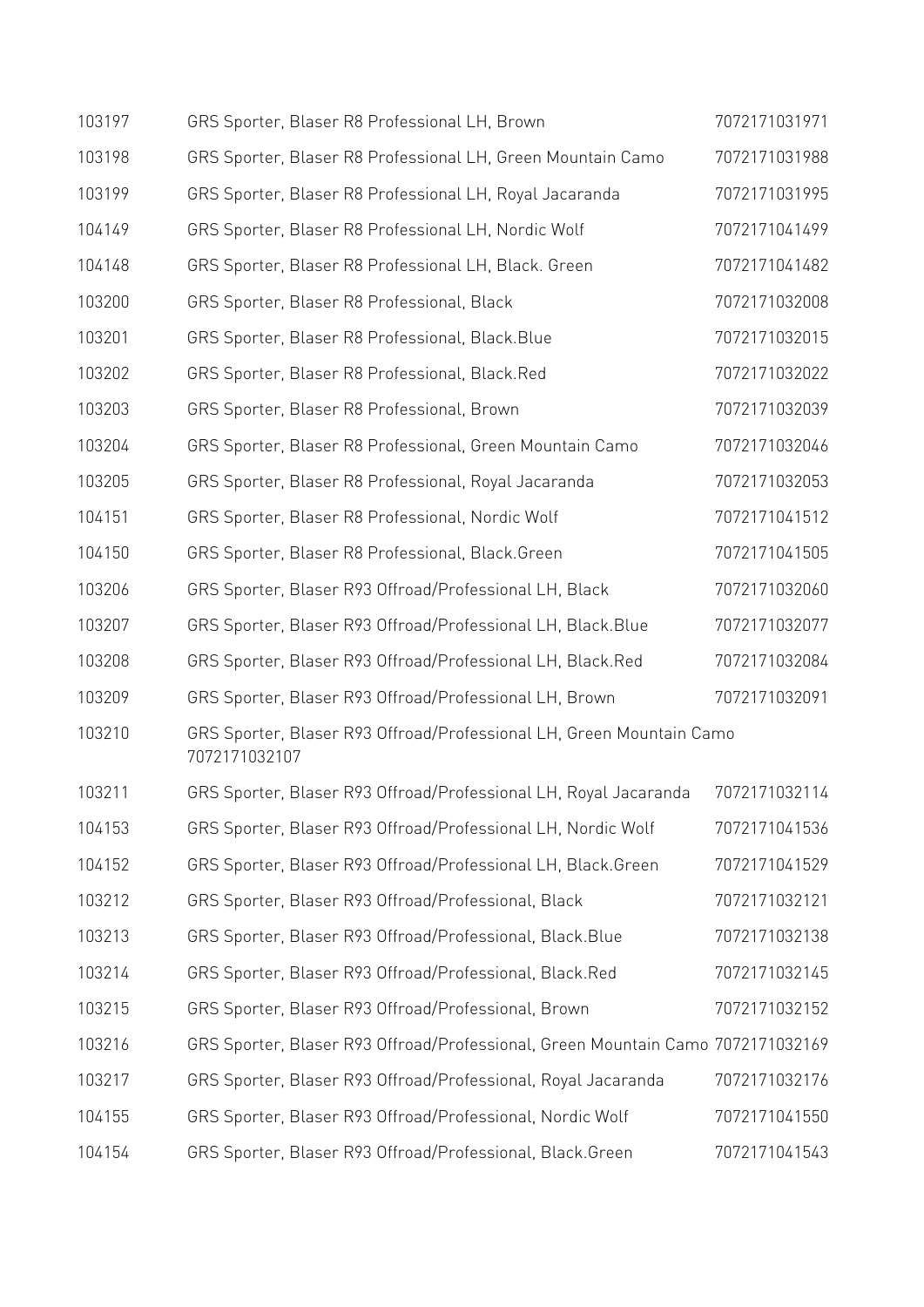| 103218 | GRS Sporter, Browning A bolt LA, Black               | 7072171032183 |
|--------|------------------------------------------------------|---------------|
| 103219 | GRS Sporter, Browning A bolt LA, Black. Blue         | 7072171032190 |
| 103220 | GRS Sporter, Browning A bolt LA, Black.Red           | 7072171032206 |
| 103221 | GRS Sporter, Browning A bolt LA, Brown               | 7072171032213 |
| 103222 | GRS Sporter, Browning A Bolt LA, Green Mountain Camo | 7072171032220 |
| 103223 | GRS Sporter, Browning A Bolt LA, Royal Jacaranda     | 7072171032237 |
| 104157 | GRS Sporter, Browning A bolt LA, Nordic Wolf         | 7072171041574 |
| 104156 | GRS Sporter, Browning A bolt LA, Black.Green         | 7072171041567 |
| 103224 | GRS Sporter, Browning A Bolt SA, Black               | 7072171032244 |
| 103225 | GRS Sporter, Browning A Bolt SA, Black. Blue         | 7072171032251 |
| 103226 | GRS Sporter, Browning A Bolt SA, Black.Red           | 7072171032268 |
| 103227 | GRS Sporter, Browning A Bolt SA, Brown               | 7072171032275 |
| 103228 | GRS Sporter, Browning A Bolt SA, Green Mountain Camo | 7072171032282 |
| 103229 | GRS Sporter, Browning A Bolt SA, Royal Jacaranda     | 7072171032299 |
| 104159 | GRS Sporter, Browning A Bolt SA, Nordic Wolf         | 7072171041598 |
| 104158 | GRS Sporter, Browning A Bolt SA, Black.Green         | 7072171041581 |
| 103230 | GRS Sporter, Browning X Bolt LA, Black               | 7072171032305 |
| 103231 | GRS Sporter, Browning X Bolt LA, Black. Blue         | 7072171032312 |
| 103232 | GRS Sporter, Browning X Bolt LA, Black.Red           | 7072171032329 |
| 103233 | GRS Sporter, Browning X Bolt LA, Brown               | 7072171032336 |
| 103234 | GRS Sporter, Browning X Bolt LA, Green Mountain Camo | 7072171032343 |
| 103235 | GRS Sporter, Browning X Bolt LA, Royal Jacaranda     | 7072171032350 |
| 104161 | GRS Sporter, Browning X Bolt LA, Nordic Wolf         | 7072171041611 |
| 104160 | GRS Sporter, Browning X Bolt LA, Black.Green         | 7072171041604 |
| 103236 | GRS Sporter, Browning X Bolt SA, Black               | 7072171032367 |
| 103338 | GRS Sporter, Browning X Bolt SA, Black. Blue         | 7072171033388 |
| 103237 | GRS Sporter, Browning X Bolt SA, Black.Red           | 7072171032374 |
| 103238 | GRS Sporter, Browning X Bolt SA, Brown               | 7072171032381 |
| 103239 | GRS Sporter, Browning X Bolt SA, Green Mountain Camo | 7072171032398 |
| 103240 | GRS Sporter, Browning X Bolt SA, Royal Jacaranda     | 7072171032404 |
|        |                                                      |               |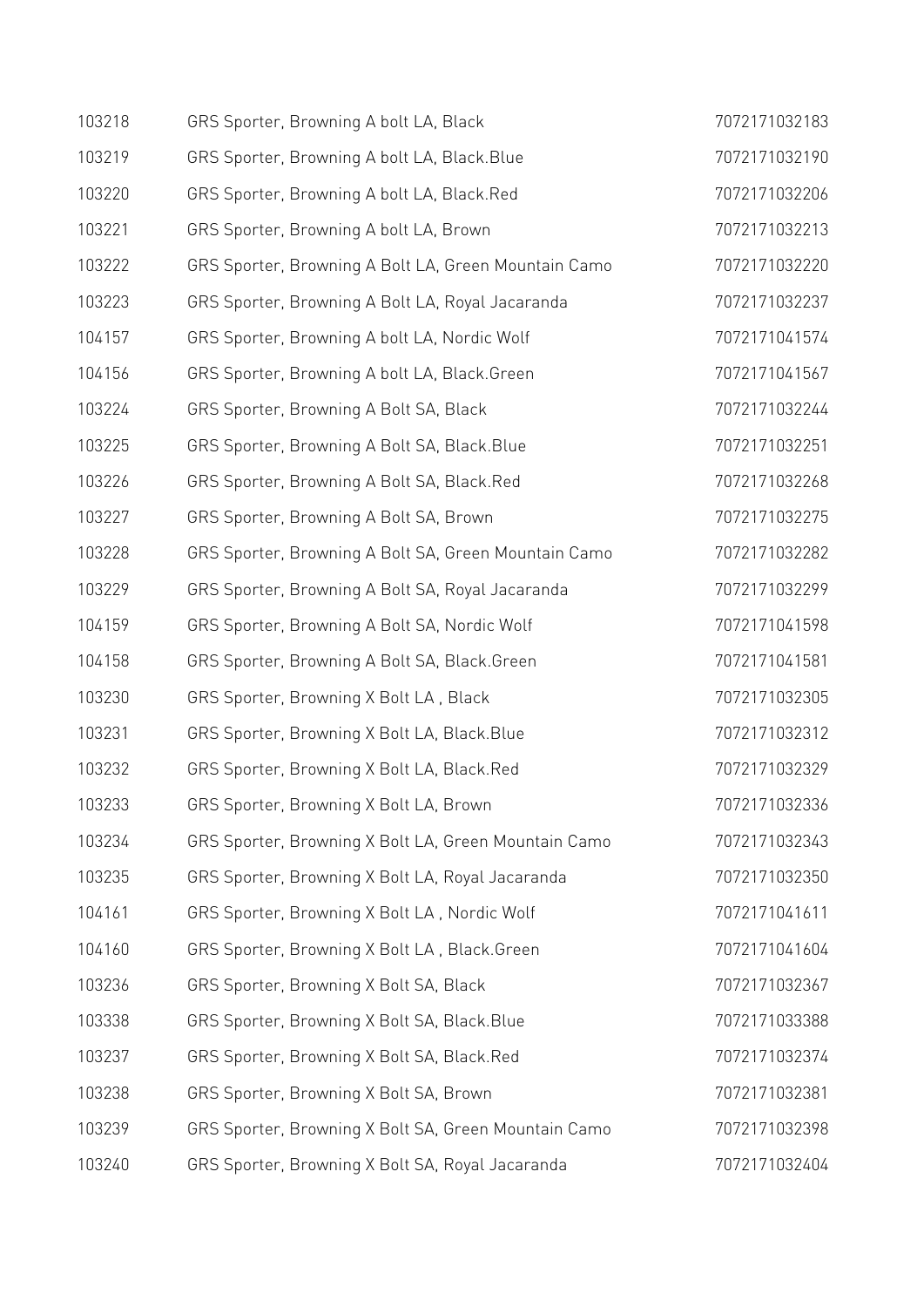| 104163 | GRS Sporter, Browning X Bolt SA, Nordic Wolf                 | 7072171041635 |
|--------|--------------------------------------------------------------|---------------|
| 104162 | GRS Sporter, Browning X Bolt SA, Black.Green                 | 7072171041628 |
| 103241 | GRS Sporter, Browning X Bolt SSA, Black                      | 7072171032411 |
| 103242 | GRS Sporter, Browning X Bolt SSA, Black. Blue                | 7072171032428 |
| 103243 | GRS Sporter, Browning X Bolt SSA, Black.Red                  | 7072171032435 |
| 103244 | GRS Sporter, Browning X Bolt SSA, Brown                      | 7072171032442 |
| 103245 | GRS Sporter, Browning X Bolt SSA, Green Mountian Camo        | 7072171032459 |
| 103246 | GRS Sporter, Browning X Bolt SSA, Royal Jacaranda            | 7072171032466 |
| 104165 | GRS Sporter, Browning X Bolt SSA, Nordic Wolf                | 7072171041659 |
| 104164 | GRS Sporter, Browning X Bolt SSA, Black.Green                | 7072171041642 |
| 103247 | GRS Sporter, Carl Gustav/ Husqvarna 1900, Black              | 7072171032473 |
| 103248 | GRS Sporter, Carl Gustav/ Husqvarna 1900, Black.Blue         | 7072171032480 |
| 103250 | GRS Sporter, Carl Gustav/Husqvarna 1900, Black.Red           | 7072171032503 |
| 103251 | GRS Sporter, Carl Gustav/Husqvarna 1900, Brown               | 7072171032510 |
| 103252 | GRS Sporter, Carl Gustav/Husqvarna 1900, Green Mountain Camo | 7072171032527 |
| 103253 | GRS Sporter, Carl Gustav/Husqvarna 1900, Royal Jacaranda     | 7072171032534 |
| 104167 | GRS Sporter, Carl Gustav/Husqvarna 1900, Nordic Wolf         | 7072171041673 |
| 104166 | GRS Sporter, Carl Gustav/ Husqvarna 1900, Black.Green        | 7072171041666 |
| 103254 | GRS Sporter, CZ 452, Black                                   | 7072171032541 |
| 103255 | GRS Sporter, CZ 452, Black.Blue                              | 7072171032558 |
| 103256 | GRS Sporter, CZ 452, Black.Red                               | 7072171032565 |
| 103257 | GRS Sporter, CZ 452, Brown                                   | 7072171032572 |
| 103258 | GRS Sporter, CZ 452, Green Mountain Camo                     | 7072171032589 |
| 103259 | GRS Sporter, CZ 452, Royal Jacaranda                         | 7072171032596 |
| 104169 | GRS Sporter, CZ 452, Nordic Wolf                             | 7072171041697 |
| 104168 | GRS Sporter, CZ 452, Black.Green                             | 7072171041680 |
| 103260 | GRS Sporter, CZ 455 American, Black                          | 7072171032602 |
| 103261 | GRS Sporter, CZ 455 American, Black. Blue                    | 7072171032619 |
| 103262 | GRS Sporter, CZ 455 American, Black.Red                      | 7072171032626 |
| 103263 | GRS Sporter, CZ 455 American, Brown                          | 7072171032633 |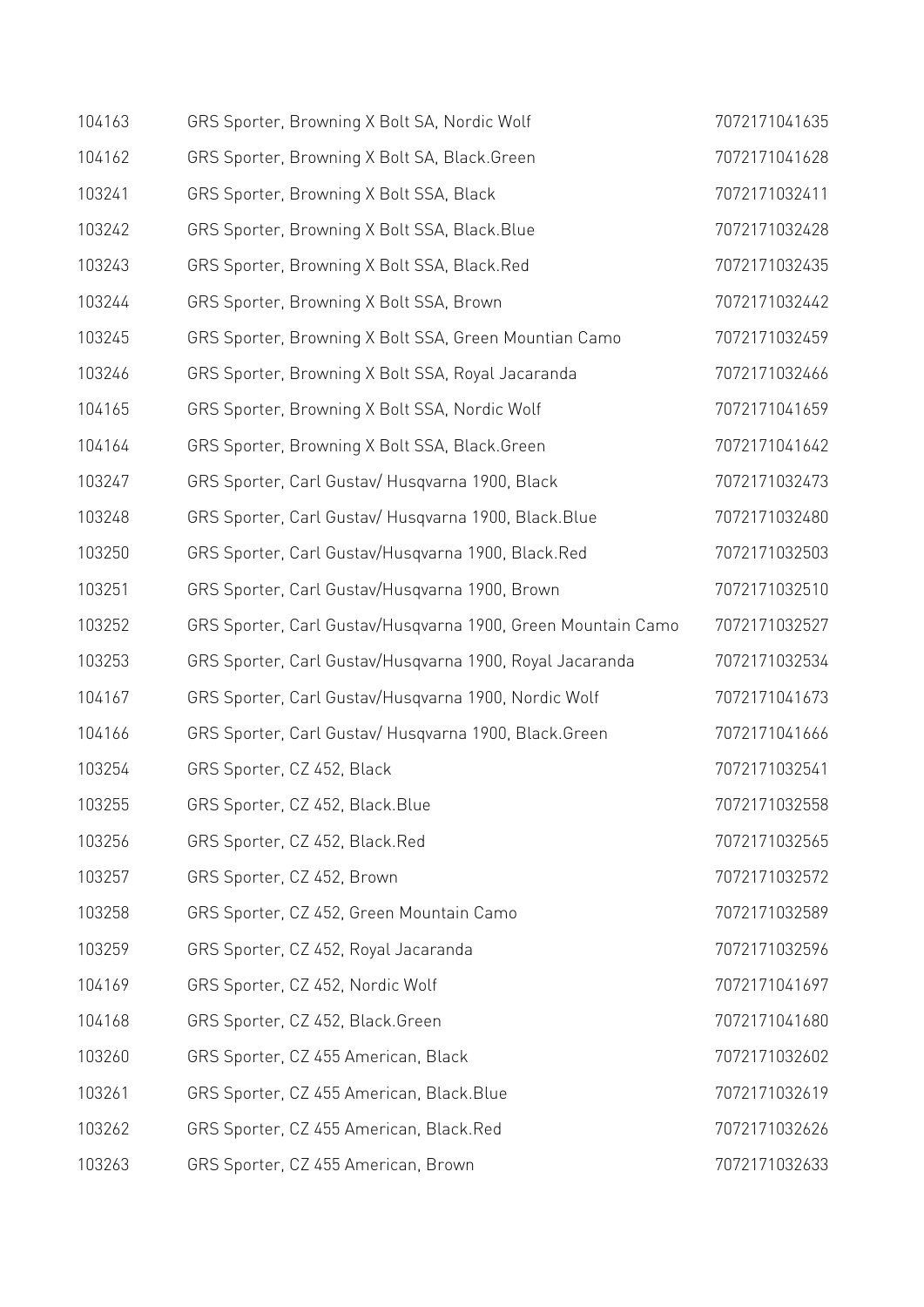| 103264 | GRS Sporter, CZ 455 American, Green Mountain Camo                                     | 7072171032640 |
|--------|---------------------------------------------------------------------------------------|---------------|
| 103265 | GRS Sporter, CZ 455 American, Royal Jacaranda                                         | 7072171032657 |
| 104171 | GRS Sporter, CZ 455 American, Nordic Wolf                                             | 7072171041710 |
| 104170 | GRS Sporter, CZ 455 American, Black.Green                                             | 7072171041703 |
| 104003 | GRS Sporter, CZ 527, Black.Red                                                        | 7072171040034 |
| 104002 | GRS Sporter, CZ 527, Black.Blue                                                       | 7072171040027 |
| 104001 | GRS Sporter, CZ 527, Royal Jacaranda                                                  | 7072171040010 |
| 104000 | GRS Sporter, CZ 527, Green Mountain Camo                                              | 7072171040003 |
| 103999 | GRS Sporter, CZ 527, Brown                                                            | 7072171039991 |
| 103998 | GRS Sporter, CZ 527, Black                                                            | 7072171039984 |
| 104173 | GRS Sporter, CZ 527, Nordic Wolf                                                      | 7072171041734 |
| 104172 | GRS Sporter, CZ 527, Black.Green                                                      | 7072171041727 |
| 103266 | GRS Sporter, CZ 550 Standard, Hinged floorplate, Black                                | 7072171032664 |
| 103267 | GRS Sporter, CZ 550 Standard, Hinged floorplate, Black.Blue                           | 7072171032671 |
| 103268 | GRS Sporter, CZ 550 Standard, Hinged floorplate, Black.Red                            | 7072171032688 |
| 103269 | GRS Sporter, CZ 550 Standard, Hinged floorplate, Brown                                | 7072171032695 |
| 103270 | GRS Sporter, CZ 550 Standard, Hinged floorplate, Green Mountain Camo<br>7072171032701 |               |
| 103271 | GRS Sporter, CZ 550 Standard, Hinged floorplate, Royal Jacaranda                      | 7072171032718 |
| 104175 | GRS Sporter, CZ 550 Standard, Hinged floorplate, Nordic Wolf                          | 7072171041758 |
| 104174 | GRS Sporter, CZ 550 Standard, Hinged floorplate, Black.Green                          | 7072171041741 |
| 103524 | GRS Sporter, Haenel Jäger 10, Black                                                   | 7072171035245 |
| 103525 | GRS Sporter, Haenel Jäger 10, Black. Blue                                             | 7072171035252 |
| 103526 | GRS Sporter, Haenel Jäger 10, Black.Red                                               | 7072171035269 |
| 103527 | GRS Sporter, Haenel Jäger 10, Brown                                                   | 7072171035276 |
| 103528 | GRS Sporter, Haenel Jäger 10, Green Mountain Camo                                     | 7072171035283 |
| 103529 | GRS Sporter, Haenel Jäger 10, Royal Jacaranda                                         | 7072171035290 |
| 104177 | GRS Sporter, Häenel Jäger 10, Nordic Wolf                                             | 7072171041772 |
| 104176 | GRS Sporter Häenel Jäger 10, Black.Green                                              | 7072171041765 |
| 103272 | GRS Sporter, Heym SR 21, Black                                                        | 7072171032725 |
|        |                                                                                       |               |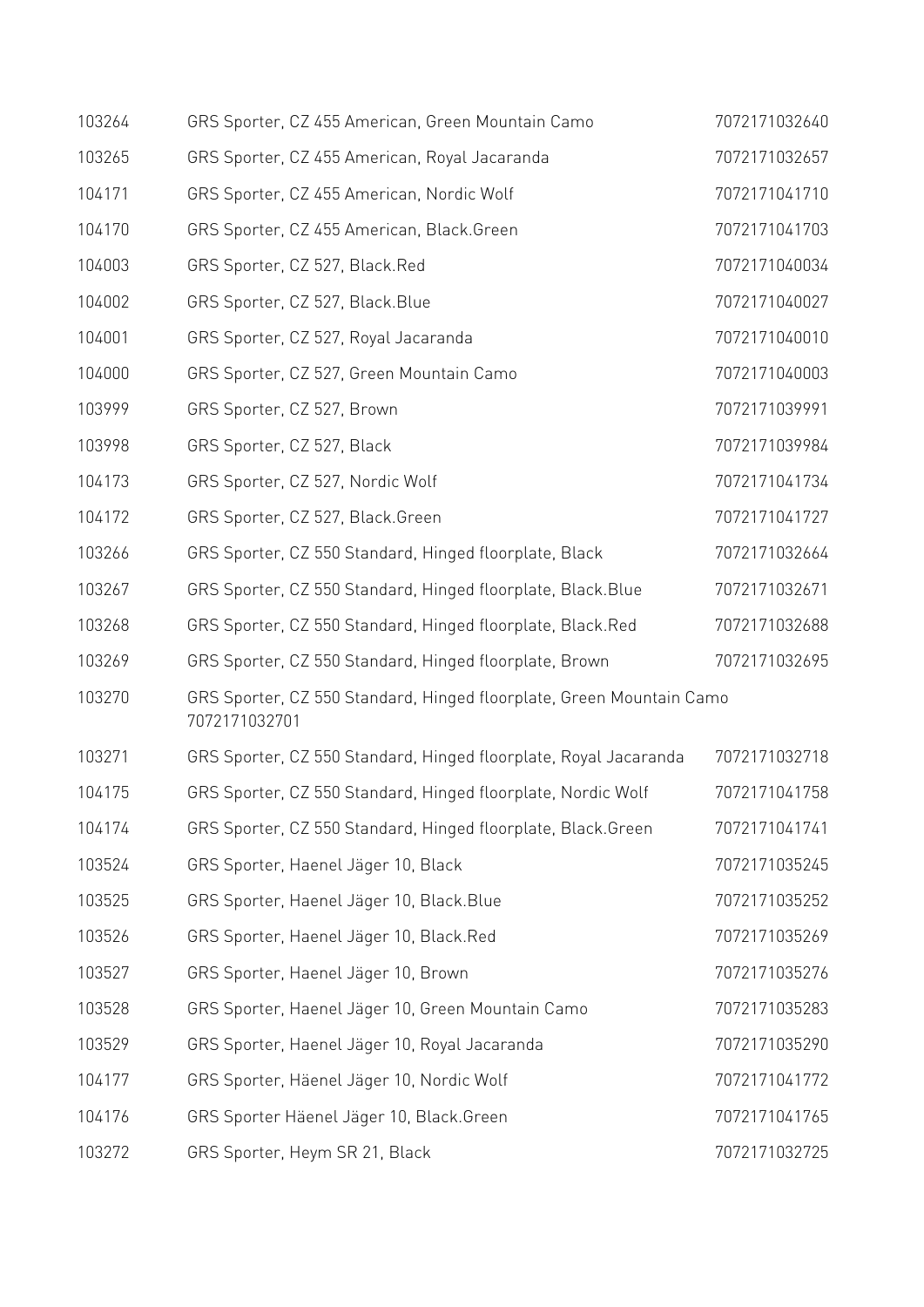| 103273 | GRS Sporter, Heym SR 21, Black. Blue                       | 7072171032732 |
|--------|------------------------------------------------------------|---------------|
| 103274 | GRS Sporter, Heym SR 21, Black.Red                         | 7072171032749 |
| 103275 | GRS Sporter, Heym SR 21, Brown                             | 7072171032756 |
| 103276 | GRS Sporter, Heym SR 21, Green Mountain Camo               | 7072171032763 |
| 103277 | GRS Sporter, Heym SR 21, Royal Jacaranda                   | 7072171032770 |
| 104179 | GRS Sporter, Heym SR 21, Nordic Wolf                       | 7072171041796 |
| 104178 | GRS Sporter, Heym SR 21, Black.Green                       | 7072171041789 |
| 104039 | GRS Sporter, Heym SR 30, Royal Jacaranda                   | 7072171040393 |
| 104038 | GRS Sporter, Heym SR 30, Green Mountain Camo               | 7072171040386 |
| 104037 | GRS Sporter, Heym SR 30, Brown                             | 7072171040379 |
| 104040 | GRS Sporter, Heym SR 30, Black.Red                         | 7072171040409 |
| 104041 | GRS Sporter, Heym SR 30, Black. Blue                       | 7072171040416 |
| 104036 | GRS Sporter, Heym SR 30, Black                             | 7072171040362 |
| 104181 | GRS Sporter, Heym SR 30, Nordic Wolf                       | 7072171041819 |
| 104180 | GRS Sporter, Heym SR 30, Black.Green                       |               |
|        |                                                            |               |
| 103290 | No Cut Out For Bolt System:                                | 7072171032909 |
|        | GRS Sporter, Howa LA LH with RH Inlet, Black               |               |
| 103291 | GRS Sporter, Howa LA LH with RH Inlet, Black.Blue          | 7072171032916 |
| 103292 | GRS Sporter, Howa LA LH with RH Inlet, Black.Red           | 7072171032923 |
| 103293 | GRS Sporter, Howa LA LH with RH Inlet, Brown               | 7072171032930 |
| 103294 | GRS Sporter, Howa LA LH with RH Inlet, Green Mountain Camo | 7072171032947 |
| 103295 | GRS Sporter, Howa LA LH with RH Inlet, Royal Jacaranda     | 7072171032954 |
| 104263 | GRS Sporter, Howa LA LH with RH Inlet, Nordic Wolf         | 7072171042632 |
| 104262 | GRS Sporter, Howa LA LH with RH inlet, Black. Green        | 7072171042625 |
|        |                                                            |               |
| 103278 | GRS Sporter, Howa LA, Black                                | 7072171032787 |
| 103279 | GRS Sporter, Howa LA, Black.Blue                           | 7072171032794 |
| 103280 | GRS Sporter, Howa LA, Black.Red                            | 7072171032800 |
| 103281 | GRS Sporter, Howa LA, Brown                                | 7072171032817 |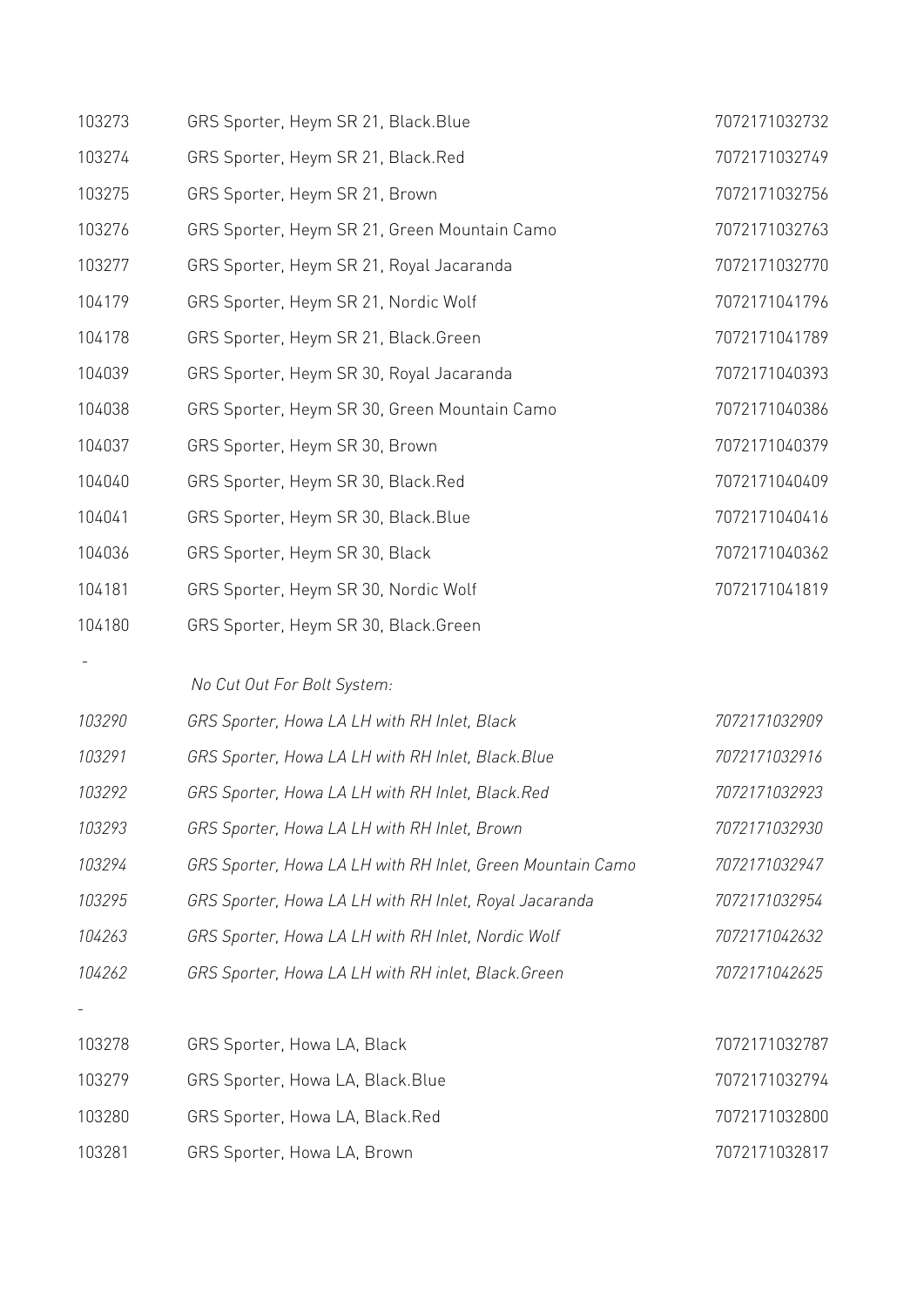| 103282 | GRS Sporter, Howa LA, Green Mountain Camo                  | 7072171032824 |
|--------|------------------------------------------------------------|---------------|
| 103283 | GRS Sporter, Howa LA, Royal Jacaranda                      | 7072171032831 |
| 104183 | GRS Sporter, Howa LA, Nordic Wolf                          | 7072171041833 |
| 104182 | GRS Sporter, Howa LA, Black.Green                          | 7072171041826 |
|        | No Cut Out For Bolt System:                                |               |
| 103296 | GRS Sporter, Howa SA LH with RH Inlet, Black               | 7072171032961 |
| 103297 | GRS Sporter, Howa SA LH with RH Inlet, Black. Blue         | 7072171032978 |
| 103298 | GRS Sporter, Howa SA LH with RH Inlet, Black.Red           | 7072171032985 |
| 103299 | GRS Sporter, Howa SA LH with RH Inlet, Brown               | 7072171032992 |
| 103300 | GRS Sporter, Howa SA LH with RH Inlet, Green Mountain Camo | 7072171033005 |
| 103301 | GRS Sporter, Howa SA LH with RH Inlet, Royal Jacaranda     | 7072171033012 |
| 104265 | GRS Sporter, Howa SA LH with RH Inlet, Nordic Wolf         | 7072171042656 |
| 104264 | GRS Sporter, Howa SA LH with RH Inlet, Black.Green         | 7072171042649 |
|        |                                                            |               |
| 103284 | GRS Sporter, Howa SA, Black                                | 7072171032848 |
| 103285 | GRS Sporter, Howa SA, Black.Blue                           | 7072171032855 |
| 103286 | GRS Sporter, Howa SA, Black.Red                            | 7072171032862 |
| 103287 | GRS Sporter, Howa SA, Brown                                | 7072171032879 |
| 103288 | GRS Sporter, Howa SA, Green Mountain Camo                  | 7072171032886 |
| 103289 | GRS Sporter, Howa SA, Royal Jacaranda                      | 7072171032893 |
| 104185 | GRS Sporter, Howa SA, Nordic Wolf                          | 707217104185  |
| 104184 | GRS Sporter, Howa SA, Black.Green                          | 7072171041840 |
| 103302 | GRS Sporter, Kongsberg 393/Lakelander, Black               | 7072171033029 |
| 103303 | GRS Sporter, Kongsberg 393/ Lakelander, Black.Blue         | 7072171033036 |
| 103304 | GRS Sporter, Kongsberg 393/Lakelander, Black.Red           | 7072171033043 |
| 103305 | GRS Sporter, Kongsberg 393/Lakelander, Brown               | 7072171033050 |
| 103306 | GRS Sporter, Kongsberg 393/Lakelander, Green Mountain Camo | 7072171033067 |
| 103307 | GRS Sporter, Kongsberg 393/Lakelander, Royal Jacaranda     | 7072171033074 |
| 104277 | GRS Sporter, Kongsberg 393/Lakelander, Nordic Wolf         | 7072171042779 |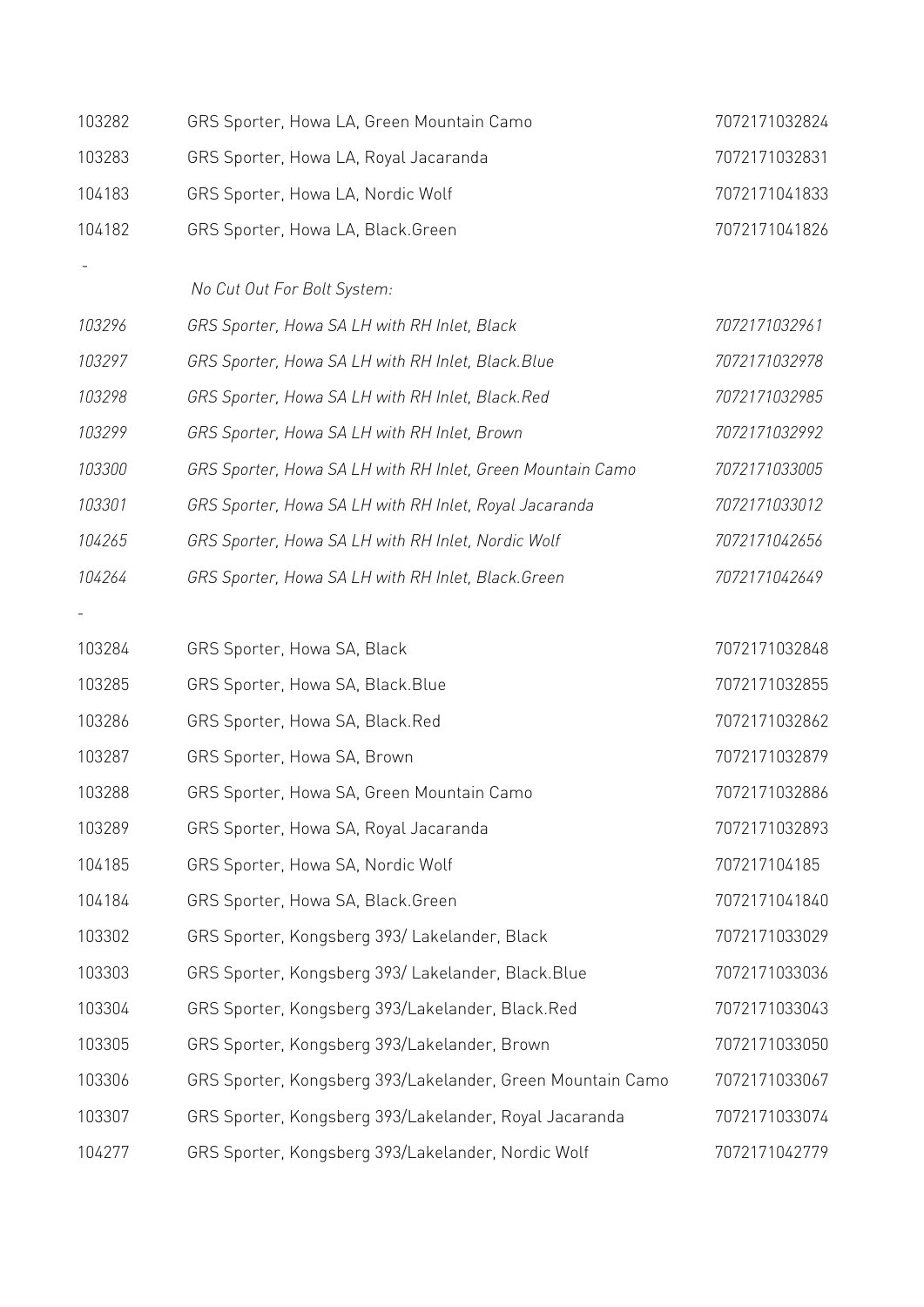| 104276 | GRS Sporter, Kongsberg 393/Lakelander, Black.Green            | 7072171042762 |
|--------|---------------------------------------------------------------|---------------|
| 103308 | GRS Sporter, Mauser M12, Black                                | 7072171033081 |
| 103309 | GRS Sporter, Mauser M12, Black. Blue                          | 7072171033098 |
| 103310 | GRS Sporter, Mauser M12, Black.Red                            | 7072171033104 |
| 103311 | GRS Sporter, Mauser M12, Brown                                | 7072171033111 |
| 103312 | GRS Sporter, Mauser M12, Green Mountain Camo                  | 7072171033128 |
| 103313 | GRS Sporter, Mauser M12, Royal Jacaranda                      | 7072171033135 |
| 104189 | GRS Sporter, Mauser M12, Nordic Wolf                          | 7072171041895 |
| 104188 | GRS Sporter, Mauser M12, Black.Green                          | 7072171041888 |
|        | No Cut Out For Bolt System:                                   |               |
| 103314 | GRS Sporter, Mauser M98 Large Ring, Black                     | 7072171033142 |
| 103315 | GRS Sporter, Mauser M98 Large Ring, Black.Blue                | 7072171033159 |
| 103316 | GRS Sporter, Mauser M98 Large Ring, Black.Red                 | 7072171033166 |
| 103317 | GRS Sporter, Mauser M98 Large Ring, Brown                     | 7072171033173 |
| 103318 | GRS Sporter, Mauser M98 Large Ring, Green Mountain Camo       | 7072171033180 |
| 103319 | GRS Sporter, Mauser M98 Large Ring, Royal Jacaranda           | 7072171033197 |
| 104269 | GRS Sporter, Mauser M98 Large Ring, Nordic Wolf               | 7072171042694 |
| 104268 | GRS Sporter, Mauser M98 Large Ring, Black. Green              | 7072171042687 |
| 103320 | GRS Sporter, Mauser M98 LH with RH Inlet, Black               | 7072171033203 |
| 103321 | GRS Sporter, Mauser M98 LH with RH Inlet, Black.Blue          | 7072171033210 |
| 103322 | GRS Sporter, Mauser M98 LH with RH Inlet, Black.Red           | 7072171033227 |
| 103323 | GRS Sporter, Mauser M98 LH with RH Inlet, Brown               | 7072171033234 |
| 103324 | GRS Sporter, Mauser M98 LH with RH Inlet, Green Mountain Camo | 7072171033241 |
| 103325 | GRS Sporter, Mauser M98 LH with RH Inlet, Royal Jacaranda     | 7072171033258 |
| 104267 | GRS Sporter, Mauser M98 LH with RH Inlet, Nordic Wolf         | 7072171042670 |
| 104266 | GRS Sporter, Mauser M98 LH with RH Inlet, Black.Green         | 7072171042663 |
| 103326 | GRS Sporter, Rem 700 BDL LA LH with RH Inlet, Black           | 7072171033265 |
| 103327 | GRS Sporter, Rem 700 BDL LA LH with RH Inlet, Black.Blue      | 7072171033272 |
| 103328 | GRS Sporter, Rem 700 BDL LA LH with RH Inlet, Black.Red       | 7072171033289 |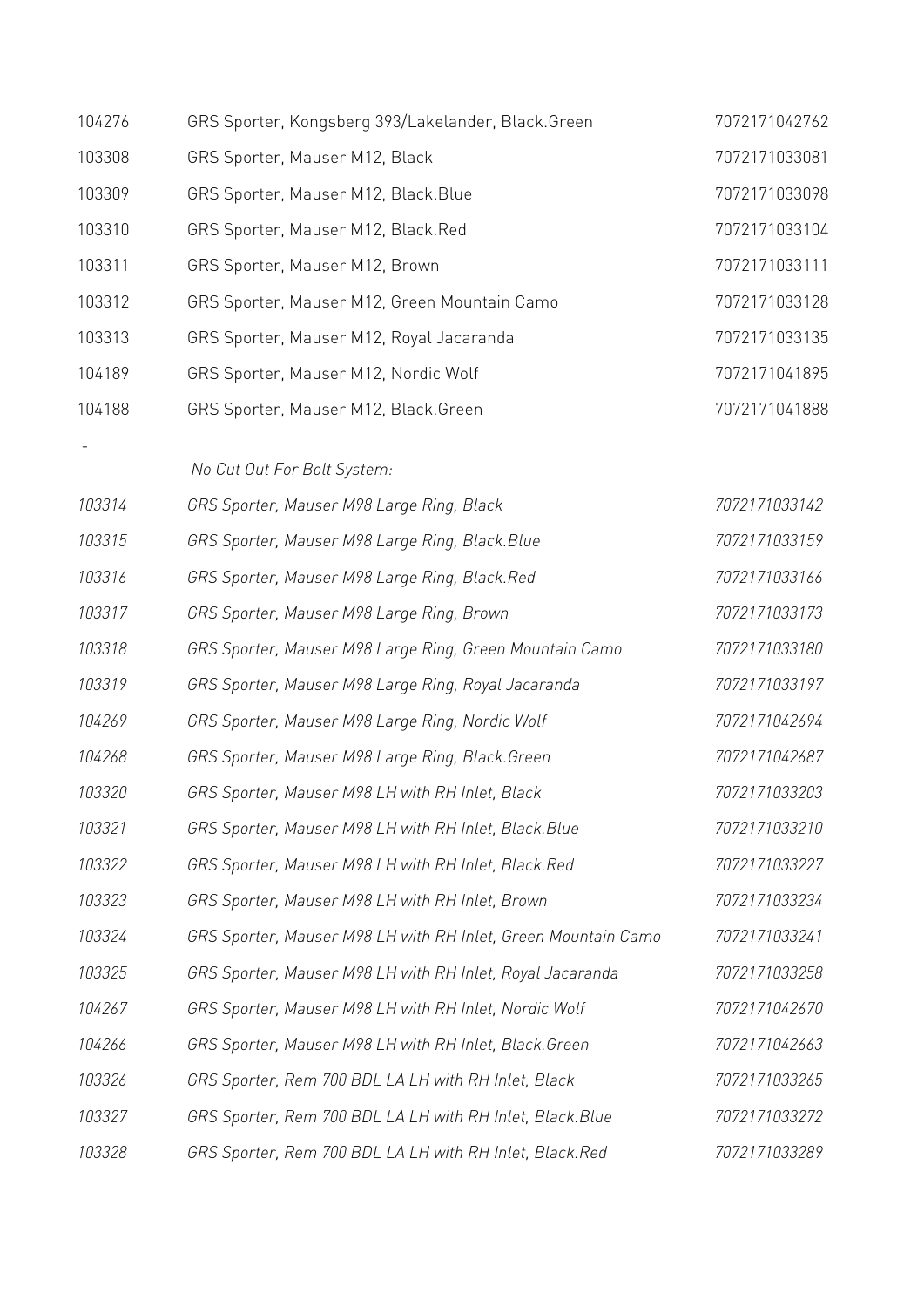| 103329 | GRS Sporter, Rem 700 BDL LA LH with RH Inlet, Brown               | 7072171033296 |
|--------|-------------------------------------------------------------------|---------------|
| 103330 | GRS Sporter, Rem 700 BDL LA LH with RH Inlet, Green Mountain Camo | 7072171033302 |
| 103331 | GRS Sporter, Rem 700 BDL LA LH with RH Inlet, Royal Jacaranda     | 7072171033319 |
| 104271 | GRS Sporter, Remington 700 BDL LA LH with RH Inlet, Nordic Wolf   | 7072171042717 |
| 104270 | GRS Sporter, Remington 700 BDL LA LH with RH Inlet, Black. Green  | 7072171042700 |
|        |                                                                   |               |
| 103351 | GRS Sporter, Rem 700 BDL LA LH, Black                             | 7072171033517 |
| 103352 | GRS Sporter, Rem 700 BDL LA LH, Black.Blue                        | 7072171033524 |
| 103353 | GRS Sporter, Rem 700 BDL LA LH, Black.Red                         | 7072171033531 |
| 103354 | GRS Sporter, Rem 700 BDL LA LH, Brown                             | 7072171033548 |
| 103355 | GRS Sporter, Rem 700 BDL LA LH, Green Mountain Camo               | 7072171033555 |
| 103356 | GRS Sporter, Rem 700 BDL LA LH, Royal Jacaranda                   | 7072171033562 |
| 104191 | GRS Sporter, Remington 700 BDL LA LH, Nordic Wolf                 | 7072171041918 |
| 104190 | GRS Sporter, Remington 700 BDL LA LH, Black.Green                 | 7072171041901 |
| 103332 | GRS Sporter, Rem 700 BDL LA, Black                                | 7072171033326 |
| 103333 | GRS Sporter, Rem 700 BDL LA, Black. Blue                          | 7072171033333 |
| 103334 | GRS Sporter, Rem 700 BDL LA, Black.Red                            | 7072171033340 |
| 103335 | GRS Sporter, Rem 700 BDL LA, Brown                                | 7072171033357 |
| 103336 | GRS Sporter, Rem 700 BDL LA, Green Mountain Camo                  | 7072171033364 |
| 103337 | GRS Sporter, Rem 700 BDL LA, Royal Jacaranda                      | 7072171033371 |
| 104193 | GRS Sporter, Remington 700 BDL LA, Nordic Wolf                    | 7072171041932 |
| 104192 | GRS Sporter, Remington 700 BDL LA, Black.Green                    | 7072171041925 |
|        |                                                                   |               |
|        | No Cut Out For Bolt System:                                       |               |
| 103339 | GRS Sporter, Rem 700 BDL SA LH with RH Inlet, Black               | 7072171033395 |
| 103340 | GRS Sporter, Rem 700 BDL SA LH with RH Inlet, Black. Blue         | 7072171033401 |
| 103341 | GRS Sporter, Rem 700 BDL SA LH with RH Inlet, Black.Red           | 7072171033418 |
| 103342 | GRS Sporter, Rem 700 BDL SA LH with RH Inlet, Brown               | 7072171033425 |
| 103343 | GRS Sporter, Rem 700 BDL SA LH with RH Inlet, Green Mountain Camo | 7072171033432 |
| 103344 | GRS Sporter, Rem 700 BDL SA LH with RH Inlet, Royal Jacaranda     | 7072171033449 |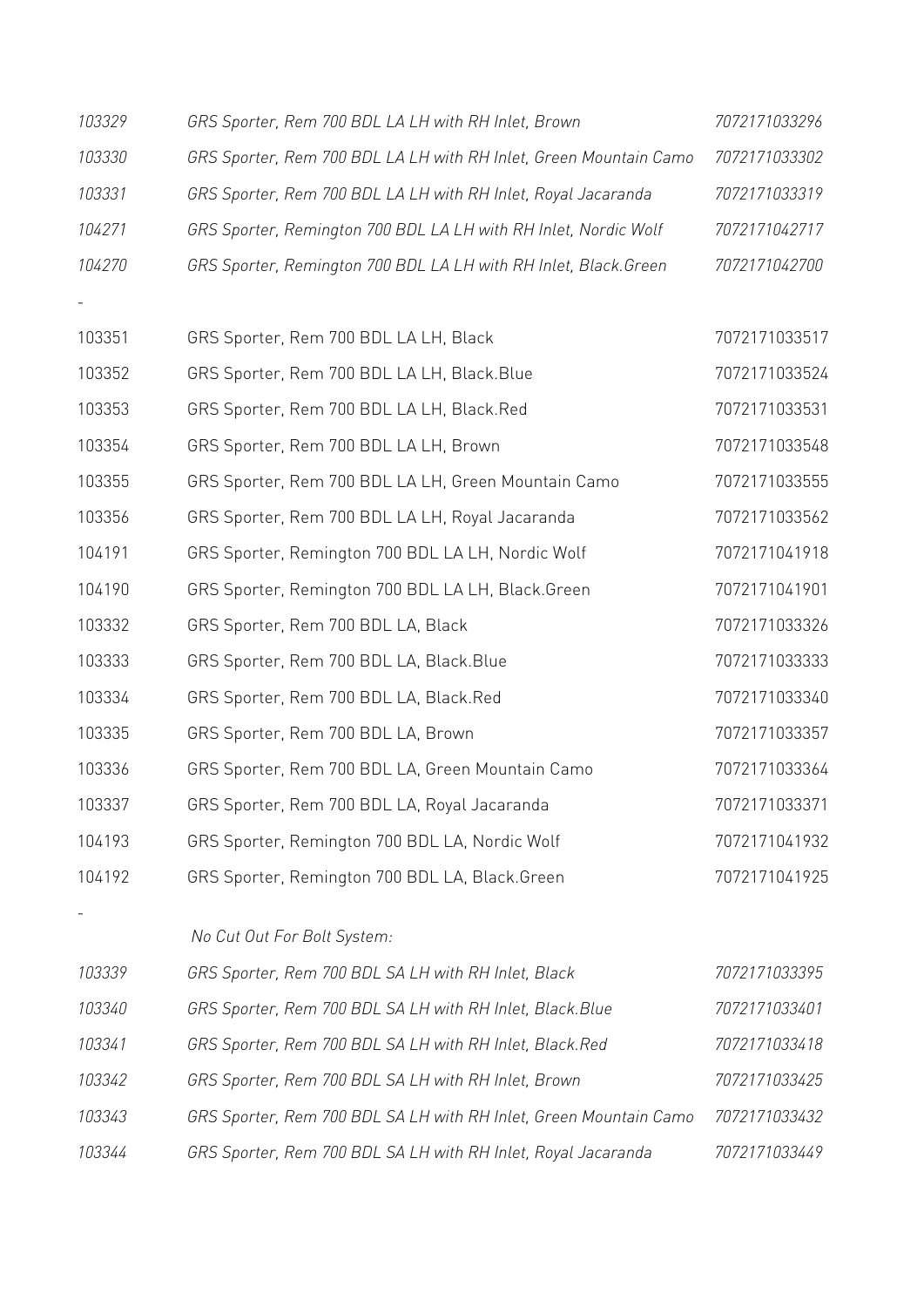| 104273 | GRS Sporter, Remington 700 BDL SA LH with RH Inlet, Nordic Wolf  | 7072171042731 |
|--------|------------------------------------------------------------------|---------------|
| 104272 | GRS Sporter, Remington 700 BDL SA LH with RH Inlet, Black. Green | 7072171042724 |
|        |                                                                  |               |
| 103357 | GRS Sporter, Rem 700 BDL SA LH, Black                            | 7072171033579 |
| 103358 | GRS Sporter, Rem 700 BDL SA LH, Black.Blue                       | 7072171033586 |
| 103359 | GRS Sporter, Rem 700 BDL SA LH, Black.Red                        | 7072171033593 |
| 103360 | GRS Sporter, Rem 700 BDL SA LH, Brown                            | 7072171033609 |
| 103361 | GRS Sporter, Rem 700 BDL SA LH, Green Mountain Camo              | 7072171033616 |
| 103362 | GRS Sporter, Rem 700 BDL SA LH, Royal Jacaranda                  | 7072171033623 |
| 104195 | GRS Sporter, Remington 700 BDL SA LH, Nordic Wolf                | 7072171041956 |
| 104194 | GRS Sporter, Remington 700 BDL SA LH, Black.Green                | 7072171041949 |
| 103345 | GRS Sporter, Rem 700 BDL SA, Black                               | 7072171033456 |
| 103346 | GRS Sporter, Rem 700 BDL SA, Black. Blue                         | 7072171033463 |
| 103347 | GRS Sporter, Rem 700 BDL SA, Black.Red                           | 7072171033470 |
| 103348 | GRS Sporter, Rem 700 BDL SA, Brown                               | 7072171033487 |
| 103349 | GRS Sporter, Rem 700 BDL SA, Green Mountain Camo                 | 7072171033494 |
| 103350 | GRS Sporter, Rem 700 BDL SA, Royal Jacaranda                     | 7072171033500 |
| 104197 | GRS Sporter, Remington 700 BDL SA, Nordic Wolf                   | 7072171041970 |
| 104196 | GRS Sporter, Remington 700 BDL SA, Black.Green                   | 7072171041963 |
| 103863 | GRS Sporter, Ruger 10/22, Black                                  | 7072171038635 |
| 103864 | GRS Sporter, Ruger 10/22, Black.Blue                             | 7072171038642 |
| 103865 | GRS Sporter, Ruger 10/22, Black.Red                              | 7072171038659 |
| 103866 | GRS Sporter, Ruger 10/22, Brown                                  | 7072171038666 |
| 103867 | GRS Sporter, Ruger 10/22, Green Mountain Camo                    | 7072171038673 |
| 103868 | GRS Sporter, Ruger 10/22, Royal Jacaranda                        | 7072171038680 |
| 104199 | GRS Sporter, Ruger 10/22, Nordic Wolf                            | 7072171041994 |
| 104198 | GRS Sporter, Ruger 10/22, Black.Green                            | 7072171041987 |
| 103363 | GRS Sporter, Ruger M77 Hawkeye LA, Black                         | 7072171033630 |
| 103364 | GRS Sporter, Ruger M77 Hawkeye LA, Black.Blue                    | 7072171033647 |
| 103365 | GRS Sporter, Ruger M77 Hawkeye LA, Black.Red                     | 7072171033654 |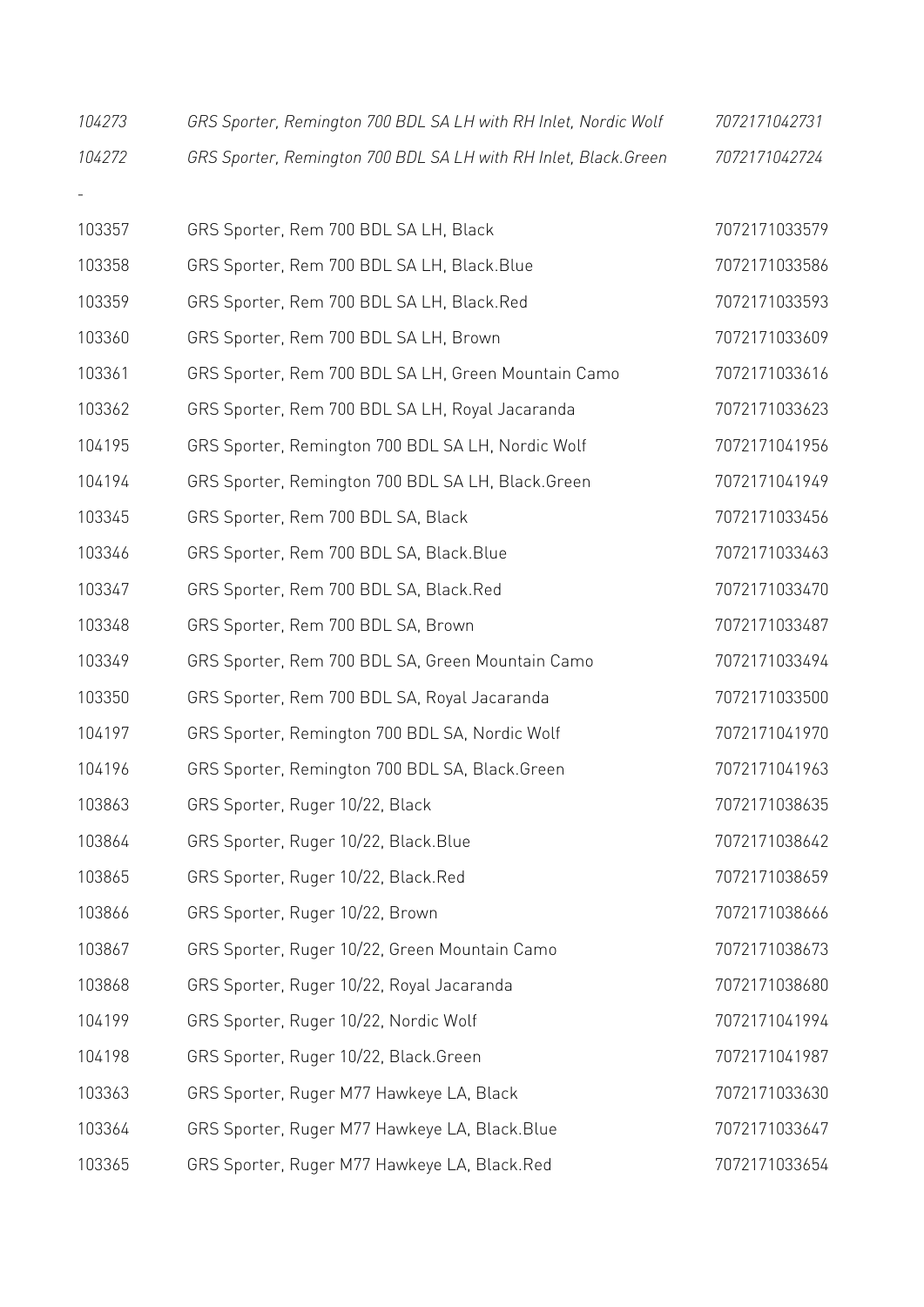| 103366 | GRS Sporter, Ruger M77 Hawkeye LA, Brown                | 7072171033661 |
|--------|---------------------------------------------------------|---------------|
| 103367 | GRS Sporter, Ruger M77 Hawkeye LA, Green Mountain Camo  | 7072171033678 |
| 103368 | GRS Sporter, Ruger M77 Hawkeye LA, Royal Jacaranda      | 7072171033685 |
| 104201 | GRS Sporter, Ruger M77 Hawkeye LA, Nordic Wolf          | 7072171042014 |
| 104200 | GRS Sporter, Ruger M77 Hawkeye LA, Black.Green          | 7072171042007 |
| 103369 | GRS Sporter, Ruger M77 Hawkeye SA, Black                | 7072171033692 |
| 103370 | GRS Sporter, Ruger M77 Hawkeye SA, Black.Blue           | 7072171033708 |
| 103371 | GRS Sporter, Ruger M77 Hawkeye SA, Black.Red            | 7072171033715 |
| 103372 | GRS Sporter, Ruger M77 Hawkeye SA, Brown                | 7072171033722 |
| 103373 | GRS Sporter, Ruger M77 Hawkeye SA, Green Mountain Camo  | 7072171033739 |
| 103374 | GRS Sporter, Ruger M77 Hawkeye SA, Royal Jacaranda      | 7072171033746 |
| 104203 | GRS Sporter, Ruger M77 Hawkeye SA, Nordic Wolf          | 7072171042038 |
| 104202 | GRS Sporter, Ruger M77 Hawkeye SA, Black.Green          | 7072171042021 |
| 103375 | GRS Sporter, Röessler Titan 6/3 LH, Black               | 7072171033753 |
| 103376 | GRS Sporter, Röessler Titan 6/3 LH, Black.Blue          | 7072171033760 |
| 103377 | GRS Sporter, Röessler Titan 6/3 LH, Black.Red           | 7072171033777 |
| 103378 | GRS Sporter, Röessler Titan 6/3 LH, Brown               | 7072171033784 |
| 103379 | GRS Sporter, Röessler Titan 6/3 LH, Green Mountain Camo | 7072171033791 |
| 103380 | GRS Sporter, Röessler Titan 6/3 LH, Royal Jacaranda     | 7072171033807 |
| 104205 | GRS Sporter, Röessler Titan 6/3 LH, Nordic Wolf         | 7072171042052 |
| 104204 | GRS Sporter, Röessler Titan 6/3 LH, Black.Green         | 7072171042045 |
| 103381 | GRS Sporter, Röessler Titan 6/3, Black                  | 7072171033814 |
| 103382 | GRS Sporter, Röessler Titan 6/3, Black.Blue             | 7072171033821 |
| 103383 | GRS Sporter, Röessler Titan 6/3, Black.Red              | 7072171033838 |
| 103384 | GRS Sporter, Röessler Titan 6/3, Brown                  | 7072171033845 |
| 103385 | GRS Sporter, Röessler Titan 6/3, Green Mountain Camo    | 7072171033852 |
| 103386 | GRS Sporter, Röessler Titan 6/3, Royal Jacaranda        | 7072171033869 |
| 104207 | GRS Sporter, Röessler Titan 6/3, Nordic Wolf            | 7072171042076 |
| 104206 | GRS Sporter, Röessler Titan 6/3, Black.Green            | 7072171042069 |
| 103387 | GRS Sporter, Sako 75 III, Black                         | 7072171033876 |
|        |                                                         |               |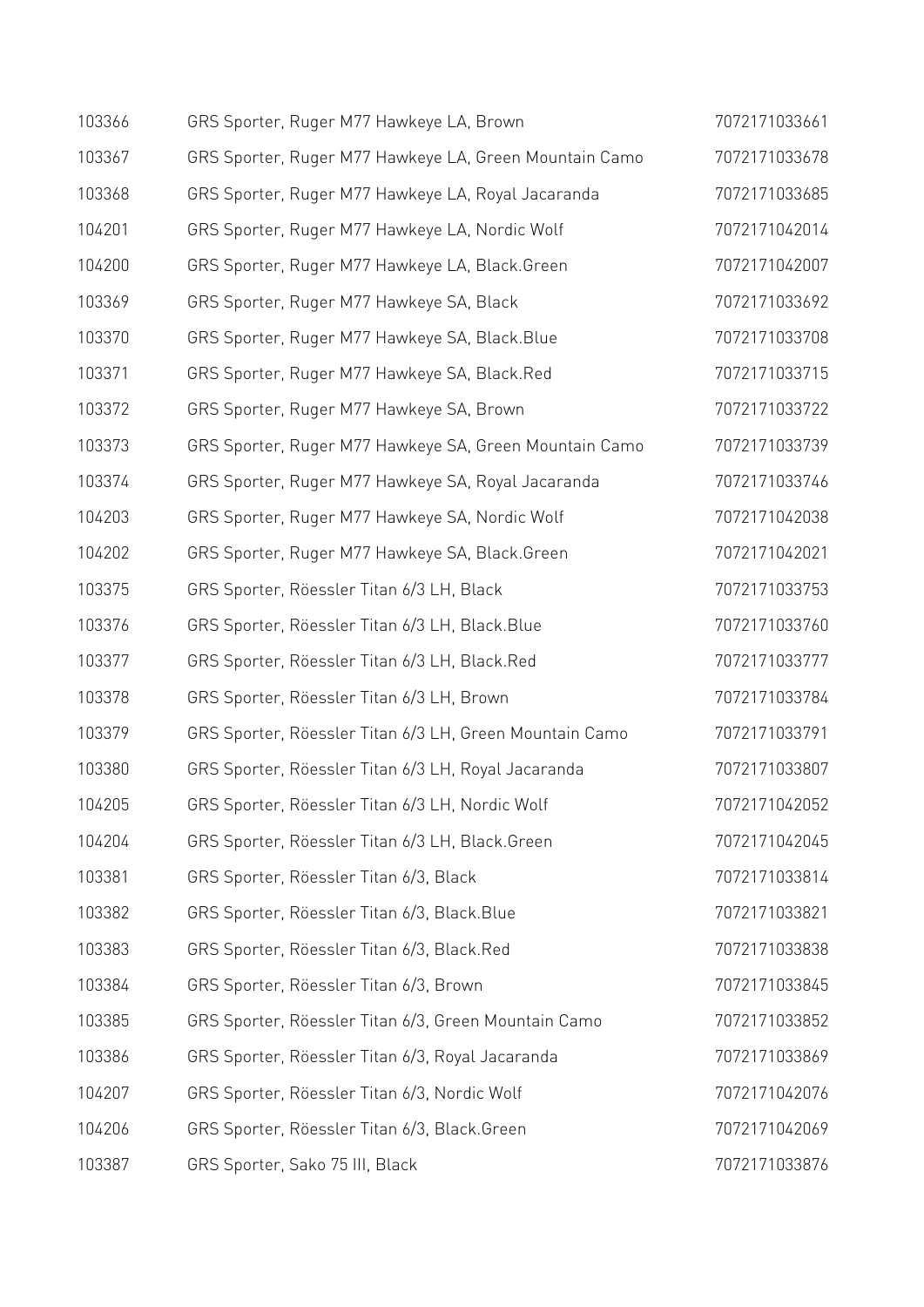| 103388 | GRS Sporter, Sako 75 III, Black.Blue           | 7072171033883 |
|--------|------------------------------------------------|---------------|
| 103389 | GRS Sporter, Sako 75 III, Black.Red            | 7072171033890 |
| 103390 | GRS Sporter, Sako 75 III, Brown                | 7072171033906 |
| 103391 | GRS Sporter, Sako 75 III, Green Mountain Camo  | 7072171033913 |
| 103392 | GRS Sporter, Sako 75 III, Royal Jacaranda      | 7072171033920 |
| 104209 | GRS Sporter, Sako 75 III, Nordic Wolf          | 7072171042090 |
| 104208 | GRS Sporter, Sako 75 III, Black.Green          | 7072171042083 |
| 103393 | GRS Sporter, Sako 75 IV, Black                 | 7072171033937 |
| 103394 | GRS Sporter, Sako 75 IV, Black. Blue           | 7072171033944 |
| 103395 | GRS Sporter, Sako 75 IV, Black.Red             | 7072171033951 |
| 103396 | GRS Sporter, Sako 75 IV, Brown                 | 7072171033968 |
| 103397 | GRS Sporter, Sako 75 IV, Green Mountain Camo   | 7072171033975 |
| 103398 | GRS Sporter, Sako 75 IV, Royal Jacaranda       | 7072171033982 |
| 104211 | GRS Sporter, Sako 75 IV, Nordic Wolf           | 7072171042113 |
| 104210 | GRS Sporter, Sako 75 IV, Black.Green           | 7072171042106 |
| 103399 | GRS Sporter, Sako 75 V, Black                  | 7072171033999 |
| 103400 | GRS Sporter, Sako 75 V, Black. Blue            | 7072171034002 |
| 103401 | GRS Sporter, Sako 75 V, Black.Red              | 7072171034019 |
| 103402 | GRS Sporter, Sako 75 V, Brown                  | 7072171034026 |
| 103403 | GRS Sporter, Sako 75 V, Green Mountain Camo    | 7072171034033 |
| 103404 | GRS Sporter, Sako 75 V, Royal Jacaranda        | 7072171034040 |
| 104213 | GRS Sporter, Sako 75 V, Nordic Wolf            | 7072171042137 |
| 104212 | GRS Sporter, Sako 75 V, Black.Green            | 7072171042120 |
| 103405 | GRS Sporter, Sako 85 Long, Black               | 7072171034057 |
| 103406 | GRS Sporter, Sako 85 Long, Black.Blue          | 7072171034064 |
| 103407 | GRS Sporter, Sako 85 Long, Black.Red           | 7072171034071 |
| 103408 | GRS Sporter, Sako 85 Long, Brown               | 7072171034088 |
| 103409 | GRS Sporter, Sako 85 Long, Green Mountain Camo | 7072171034095 |
| 103410 | GRS Sporter, Sako 85 Long, Royal Jacaranda     | 7072171034101 |
| 104215 | GRS Sporter, Sako 85 Long, Nordic Wolf         | 7072171042151 |
|        |                                                |               |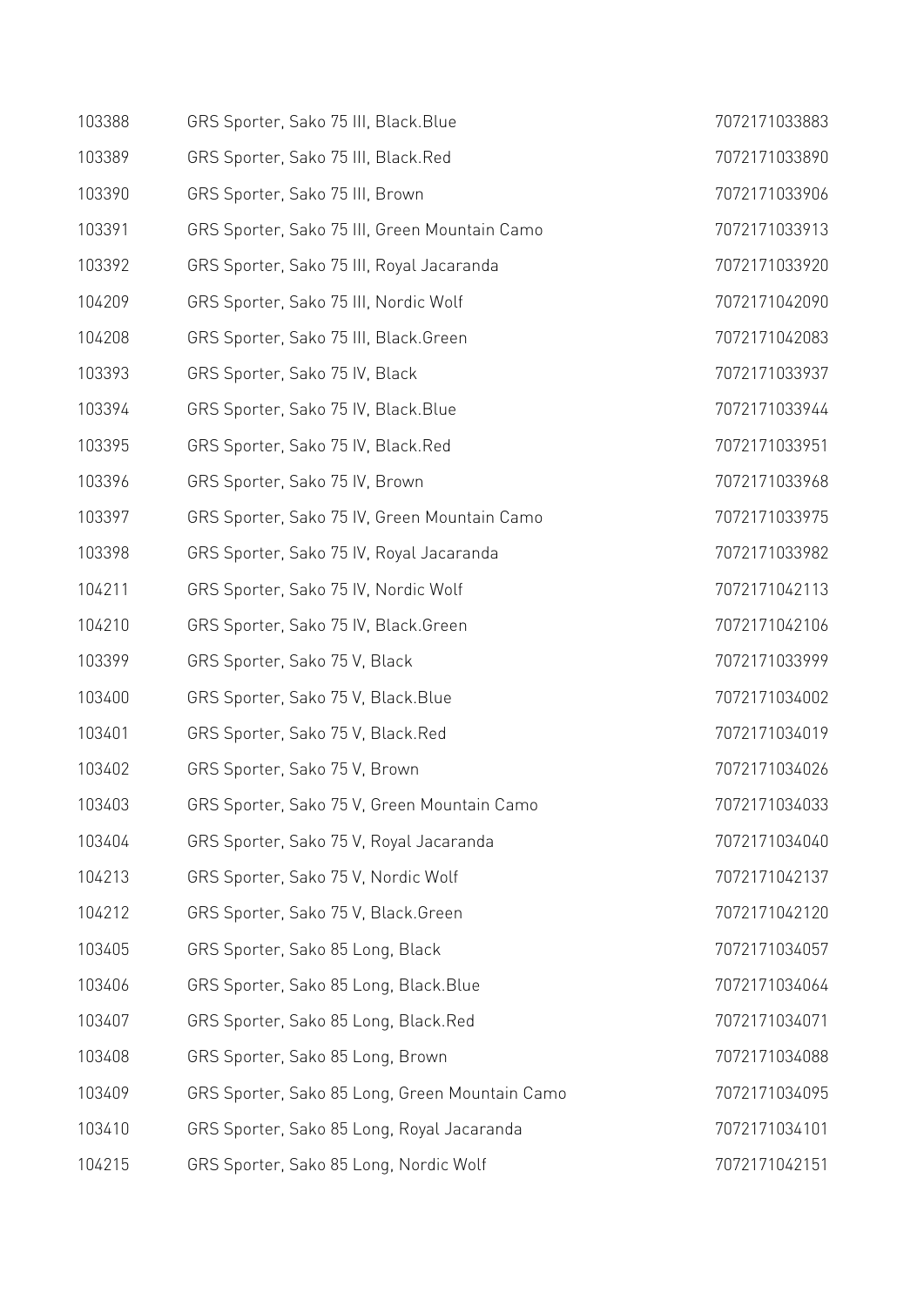| 104214 | GRS Sporter, Sako 85 Long, Black.Green           | 7072171042144 |
|--------|--------------------------------------------------|---------------|
| 103411 | GRS Sporter, Sako 85 Medium, Black               | 7072171034118 |
| 103412 | GRS Sporter, Sako 85 Medium, Black. Blue         | 7072171034125 |
| 103413 | GRS Sporter, Sako 85 Medium, Black.Red           | 7072171034132 |
| 103414 | GRS Sporter, Sako 85 Medium, Brown               | 7072171034149 |
| 103415 | GRS Sporter, Sako 85 Medium, Green Mountain Camo | 7072171034156 |
| 103416 | GRS Sporter, Sako 85 Medium, Royal Jacaranda     | 7072171034163 |
| 104217 | GRS Sporter, Sako 85 Medium, Nordic Wolf         | 7072171042175 |
| 104216 | GRS Sporter, Sako 85 Medium, Black.Green         | 7072171042168 |
| 103417 | GRS Sporter, Sako 85 Short, Black                | 7072171034170 |
| 103418 | GRS Sporter, Sako 85 Short, Black. Blue          | 7072171034187 |
| 103419 | GRS Sporter, Sako 85 Short, Black.Red            | 7072171034194 |
| 103420 | GRS Sporter, Sako 85 Short, Brown                | 7072171034200 |
| 103421 | GRS Sporter, Sako 85 Short, Green Mountain Camo  | 7072171034217 |
| 103422 | GRS Sporter, Sako 85 Short, Royal Jacaranda      | 7072171034224 |
| 104219 | GRS Sporter, Sako 85 Short, Nordic Wolf          | 7072171042199 |
| 104218 | GRS Sporter, Sako 85 Short, Black.Green          | 7072171042182 |
| 103423 | GRS Sporter, Sako 85 XS, Black                   | 7072171034231 |
| 103424 | GRS Sporter, Sako 85 XS, Black.Blue              | 7072171034248 |
| 103425 | GRS Sporter, Sako 85 XS, Black.Red               | 7072171034255 |
| 103426 | GRS Sporter, Sako 85 XS, Brown                   | 7072171034262 |
| 103427 | GRS Sporter, Sako 85 XS, Green Mountain Camo     | 7072171034279 |
| 103428 | GRS Sporter, Sako 85 XS, Royal Jacaranda         | 7072171034286 |
| 104221 | GRS Sporter, Sako 85 XS, Nordic Wolf             | 7072171042212 |
| 104220 | GRS Sporter, Sako 85 XS, Black.Green             | 7072171042205 |
| 103434 | GRS Sporter, Sako A7 SA Royal Jacaranda          | 7072171034347 |
| 103429 | GRS Sporter, Sako A7 SA Black                    | 7072171034293 |
| 103430 | GRS Sporter, Sako A7 SA Black. Blue              | 7072171034309 |
| 103431 | GRS Sporter, Sako A7 SA Black.Red                | 7072171034316 |
| 103432 | GRS Sporter, Sako A7 SA Brown                    | 7072171034323 |
|        |                                                  |               |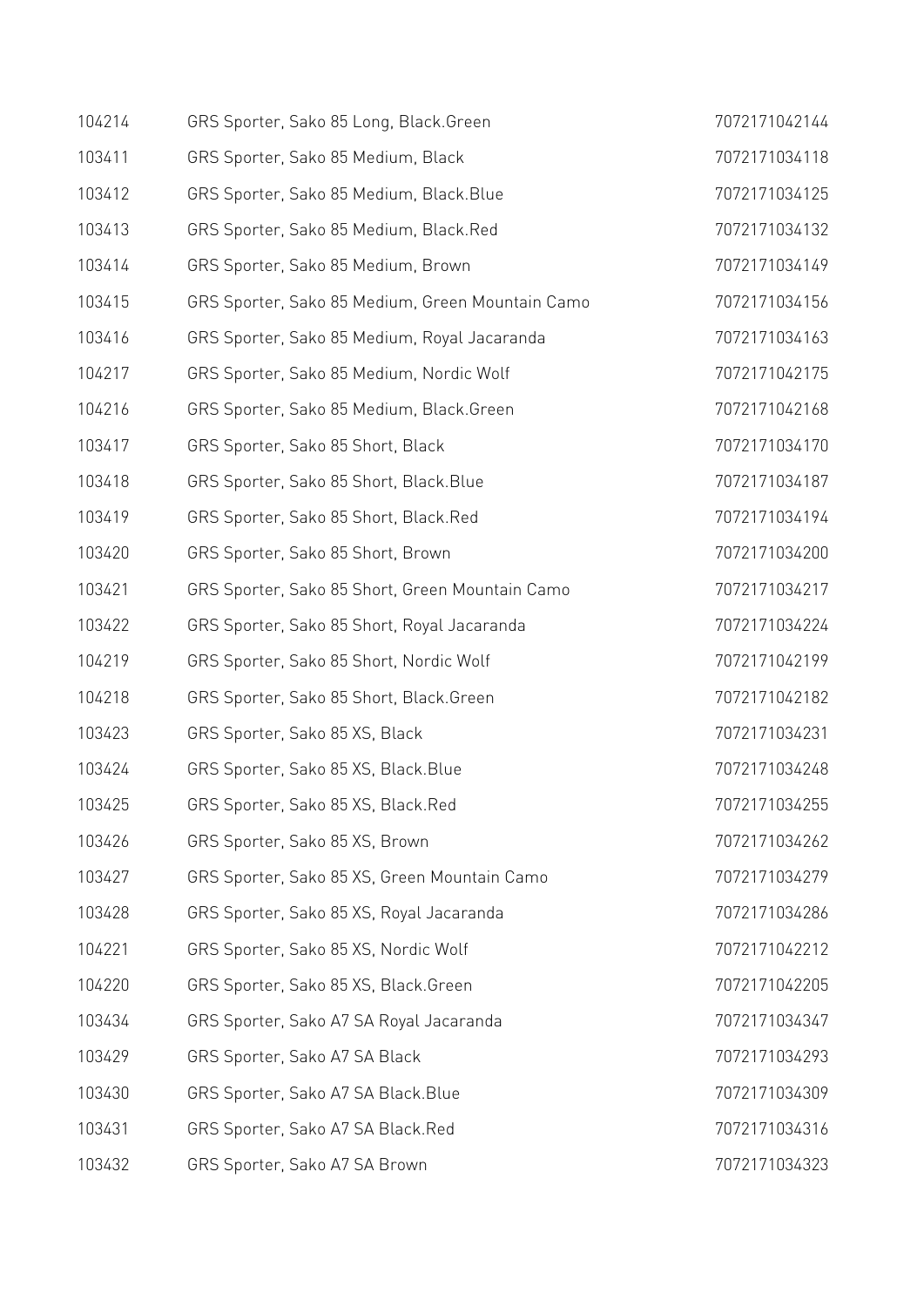| 103433 | GRS Sporter, Sako A7 SA Green Mountain Camo                 | 7072171034330 |
|--------|-------------------------------------------------------------|---------------|
| 104223 | GRS Sporter, Sako A7 SA, Nordic Wolf                        | 7072171042236 |
| 104222 | GRS Sporter, Sako A7 SA, Black.Green                        | 7072171042229 |
| 103435 | GRS Sporter, Sako Quad, Black                               | 7072171034354 |
| 103436 | GRS Sporter, Sako Quad, Black.Blue                          | 7072171034361 |
| 103437 | GRS Sporter, Sako Quad, Black.Red                           | 7072171034378 |
| 103438 | GRS Sporter, Sako Quad, Brown                               | 7072171034385 |
| 103439 | GRS Sporter, Sako Quad, Green Mountain Camo                 | 7072171034392 |
| 103440 | GRS Sporter, Sako Quad, Royal Jacaranda                     | 7072171034408 |
| 104225 | GRS Sporter, Sako Quad, Nordic Wolf                         | 7072171042250 |
| 104224 | GRS Sporter, Sako Quad, Black.Green                         | 7072171042243 |
| 104076 | GRS Sporter, Sauer 100, Black                               | 7072171040768 |
| 104080 | GRS Sporter, Sauer 100, Black. Blue                         | 7072171040805 |
| 104081 | GRS Sporter, Sauer 100, Black.Red                           | 7072171040812 |
| 104077 | GRS Sporter, Sauer 100, Brown                               | 7072171040775 |
| 104078 | GRS Sporter, Sauer 100, Green Mountain Camo                 | 7072171040782 |
| 104079 | GRS Sporter, Sauer 100, Royal Jacaranda                     | 7072171040799 |
| 104227 | GRS Sporter, Sauer 100, Nordic Wolf                         | 7072171042274 |
| 104226 | GRS Sporter, Sauer 100, Black.Green                         | 7072171042267 |
| 103933 | GRS Sporter, Sauer 200 STR/SSG3000, Royal Jacaranda         | 7072171039335 |
| 103932 | GRS Sporter, Sauer 200 STR/ SSG3000, Green Mountain Camo    | 7072171039328 |
| 103931 | GRS Sporter, Sauer 200 STR/ SSG3000, Brown                  | 7072171039311 |
| 103934 | GRS Sporter, Sauer 200 STR/ SSG3000, Black.Red              | 7072171039342 |
| 103935 | GRS Sporter, Sauer 200 STR/ SSG3000, Black.Blue             | 7072171039359 |
| 103930 | GRS Sporter, Sauer 200 STR/ SSG3000, Black                  | 7072171039304 |
| 104229 | GRS Sporter, Sauer 200 STR/SSG3000, Nordic Wolf             | 7072171042298 |
| 104228 | GRS Sporter, Sauer 200 STR/SSG3000, Black.Green             | 7072171042281 |
| 103939 | GRS Sporter, Sauer 200 STR/ SSG3000 LH, Royal Jacaranda     | 7072171039397 |
| 103938 | GRS Sporter, Sauer 200 STR/ SSG3000 LH, Green Mountain Camo | 7072171039380 |
| 103937 | GRS Sporter, Sauer 200 STR/ SSG3000 LH, Brown               | 7072171039373 |
|        |                                                             |               |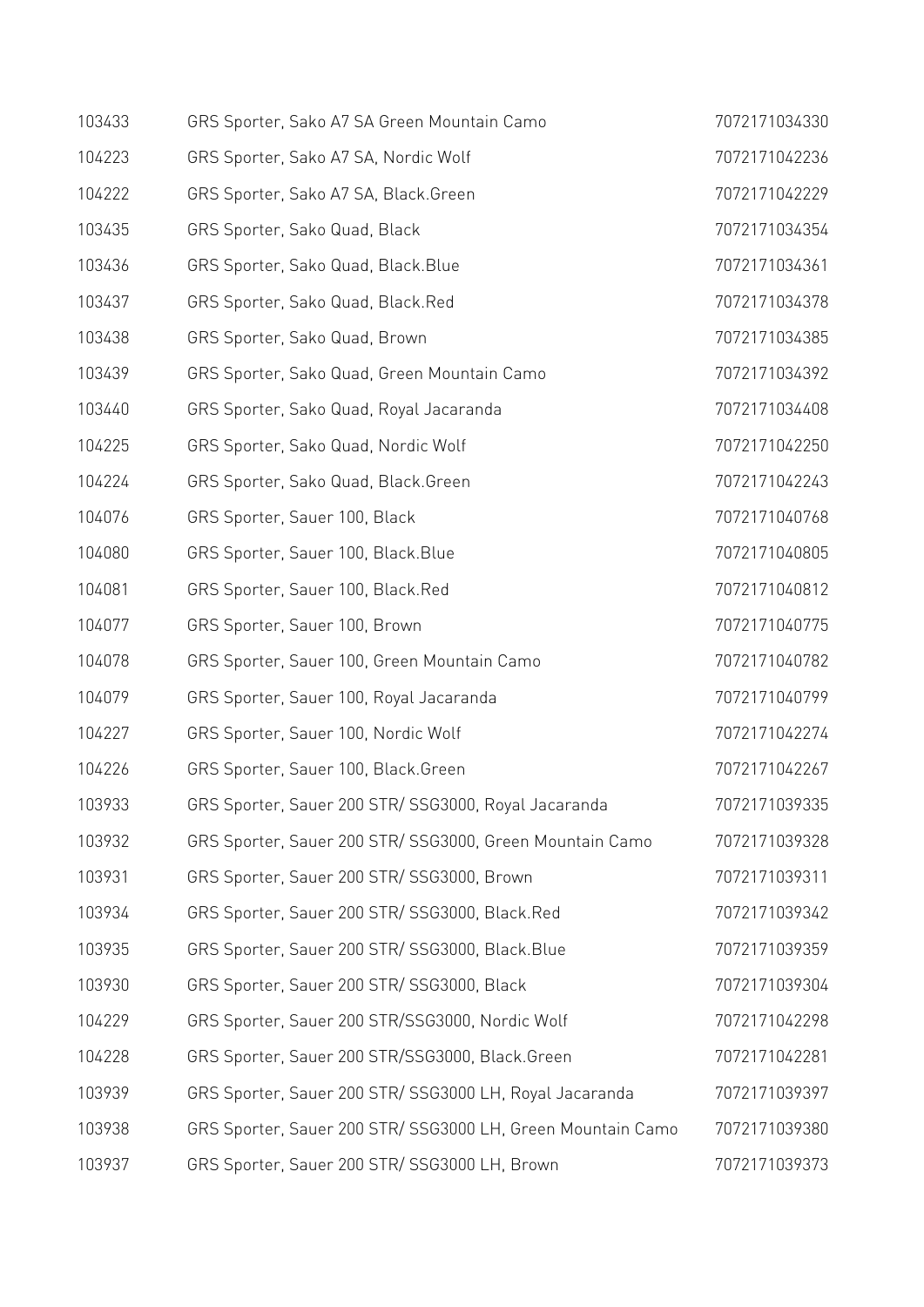| 103940 | GRS Sporter, Sauer 200 STR/ SSG3000 LH, Black.Blue            | 7072171039403 |
|--------|---------------------------------------------------------------|---------------|
| 103936 | GRS Sporter, Sauer 200 STR/ SSG3000 LH, Black                 | 7072171039366 |
| 103941 | GRS Sporter, Sauer 200 STR / SSG3000 LH, Black.Red            | 7072171039410 |
| 104231 | GRS Sporter, Sauer 200 STR/SSG3000 LH, Nordic Wolf            | 7072171042311 |
| 104230 | GRS Sporter, Sauer 200 STR/SSG3000 LH, Black.Green            | 7072171042304 |
| 103441 | GRS Sporter, Savage 12 SA DM, Black (More info)               | 7072171034415 |
| 103442 | GRS Sporter, Savage 12 SA DM, Black.Blue (More info)          | 7072171034422 |
| 103443 | GRS Sporter, Savage 12 SA DM, Black.Red (More info)           | 7072171034439 |
| 103444 | GRS Sporter, Savage 12 SA DM, Brown (More info)               | 7072171034446 |
| 103445 | GRS Sporter, Savage 12 SA DM, Green Mountain Camo (More info) | 7072171034453 |
| 103446 | GRS Sporter, Savage 12 SA DM, Royal Jacaranda (More info)     | 7072171034460 |
| 104233 | GRS Sporter, Savage 12 SA DM, Nordic Wolf (More info)         | 7072171042335 |
| 104232 | GRS Sporter, Savage 12 SA DM, Black.Green (More info)         | 7072171042328 |
| 103975 | GRS Sporter, Savage 16 SA DM, Royal Jacaranda (More info)     | 7072171039755 |
| 103974 | GRS Sporter, Savage 16 SA DM, Green Mountain Camo (More info) | 7072171039748 |
| 103973 | GRS Sporter, Savage 16 SA DM, Brown (More info)               | 7072171039731 |
| 103977 | GRS Sporter, Savage 16 SA DM, Black.Red (More info)           | 7072171039779 |
| 103976 | GRS Sporter, Savage 16 SA DM, Black. Blue (More info)         | 7072171039762 |
| 103972 | GRS Sporter, Savage 16 SA DM, Black (More info)               | 7072171039724 |
| 104235 | GRS Sporter, Savage 16 SA DM, Nordic Wolf (More info)         | 7072171042359 |
| 104234 | GRS Sporter, Savage 16 SA DM, Black.Green (More info)         | 7072171042342 |
| 103459 | GRS Sporter, Schultz & Larsen Classic DL, Black               | 7072171034590 |
| 103460 | GRS Sporter, Schultz & Larsen Classic DL, Black. Blue         | 7072171034606 |
| 103461 | GRS Sporter, Schultz & Larsen Classic DL, Black.Red           | 7072171034613 |
| 103462 | GRS Sporter, Schultz & Larsen Classic DL, Brown               | 7072171034620 |
| 103463 | GRS Sporter, Schultz & Larsen Classic DL, Green Mountain Camo | 7072171034637 |
| 103464 | GRS Sporter, Schultz & Larsen Classic DL, Royal Jacaranda     | 7072171034644 |
| 104237 | GRS Sporter, Schultz & Larsen Classic DL, Nordic Wolf         | 7072171042373 |
| 104236 | GRS Sporter, Schultz & Larsen Classic DL, Black. Green        | 7072171042366 |
| 103447 | GRS Sporter, Schultz & Larsen Classic, Black                  | 7072171034477 |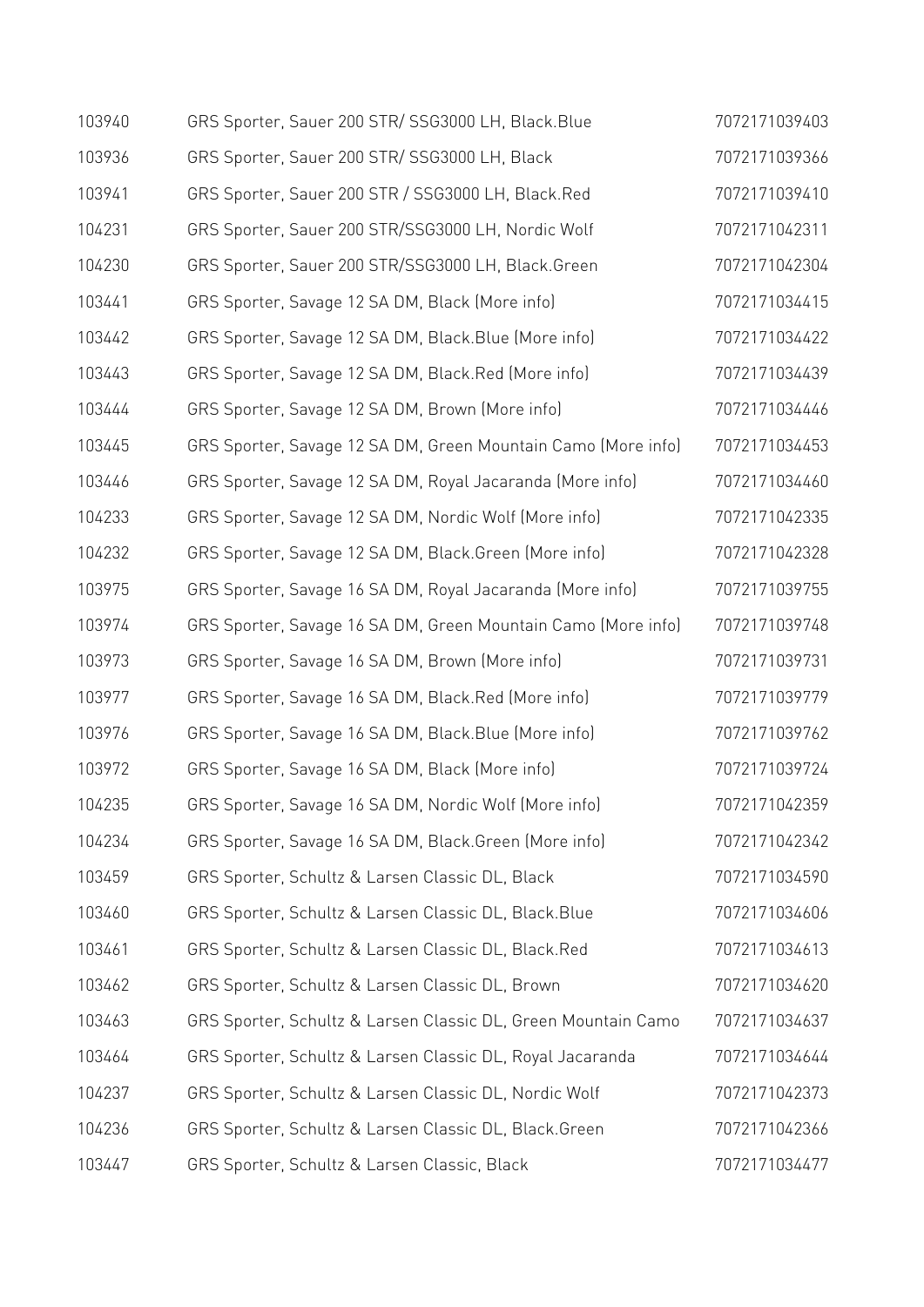| 103448 | GRS Sporter, Schultz & Larsen Classic, Black. Blue            | 7072171034484 |
|--------|---------------------------------------------------------------|---------------|
| 103449 | GRS Sporter, Schultz & Larsen Classic, Black.Red              | 7072171034491 |
| 103450 | GRS Sporter, Schultz & Larsen Classic, Brown                  | 7072171034507 |
| 103451 | GRS Sporter, Schultz & Larsen Classic, Green Mountain Camo    | 7072171034514 |
| 103452 | GRS Sporter, Schultz & Larsen Classic, Royal Jacaranda        | 7072171034521 |
| 104239 | GRS Sporter, Schultz & Larsen Classic, Nordic Wolf            | 7072171042397 |
| 104238 | GRS Sporter, Schultz & Larsen Classic, Black.Green            | 7072171042380 |
| 103453 | GRS Sporter, Schultz & Larsen Victory, Black                  | 7072171034538 |
| 103454 | GRS Sporter, Schultz & Larsen Victory, Black. Blue            | 7072171034545 |
| 103455 | GRS Sporter, Schultz & Larsen Victory, Black.Red              | 7072171034552 |
| 103456 | GRS Sporter, Schultz & Larsen Victory, Brown                  | 7072171034569 |
| 103457 | GRS Sporter, Schultz & Larsen Victory, Green Mountain Camo    | 7072171034576 |
| 103458 | GRS Sporter, Schultz & Larsen Victory, Royal Jacaranda        | 7072171034583 |
| 104241 | GRS Sporter, Schultz & Larsen Victory, Nordic Wolf            | 7072171042410 |
| 104240 | GRS Sporter, Schultz & Larsen Victory, Black.Green            | 7072171042403 |
| 104027 | GRS Sporter, Schultz & Larsen Victory LH, Royal Jacaranda     | 7072171040270 |
| 104026 | GRS Sporter, Schultz & Larsen Victory LH, Green Mountain Camo | 7072171040263 |
| 104025 | GRS Sporter, Schultz & Larsen Victory LH, Brown               | 7072171040256 |
| 104029 | GRS Sporter, Schultz & Larsen Victory LH, Black.Red           | 7072171040294 |
| 104028 | GRS Sporter, Schultz & Larsen Victory LH, Black.Blue          | 7072171040287 |
| 104024 | GRS Sporter, Schultz & Larsen Victory LH, Black               | 7072171040249 |
| 104243 | GRS Sporter, Schultz & Larsen Victory LH, Nordic Wolf         | 7072171042434 |
| 104242 | GRS Sporter, Schultz & Larsen Victory LH, Black.Green         | 7072171042427 |
| 103465 | GRS Sporter, Tikka 595/590/558, Black                         | 7072171034651 |
| 103466 | GRS Sporter, Tikka 595/590/558, Black.Blue                    | 7072171034668 |
| 103467 | GRS Sporter, Tikka 595/590/558, Black.Red                     | 7072171034675 |
| 103468 | GRS Sporter, Tikka 595/590/558, Brown                         | 7072171034682 |
| 103469 | GRS Sporter, Tikka 595/590/558, Green Mountain Camo           | 7072171034699 |
| 103470 | GRS Sporter, Tikka 595/590/558, Royal Jacaranda               | 7072171034705 |
| 104245 | GRS Sporter, Tikka 595/590/558, Nordic Wolf                   | 7072171042458 |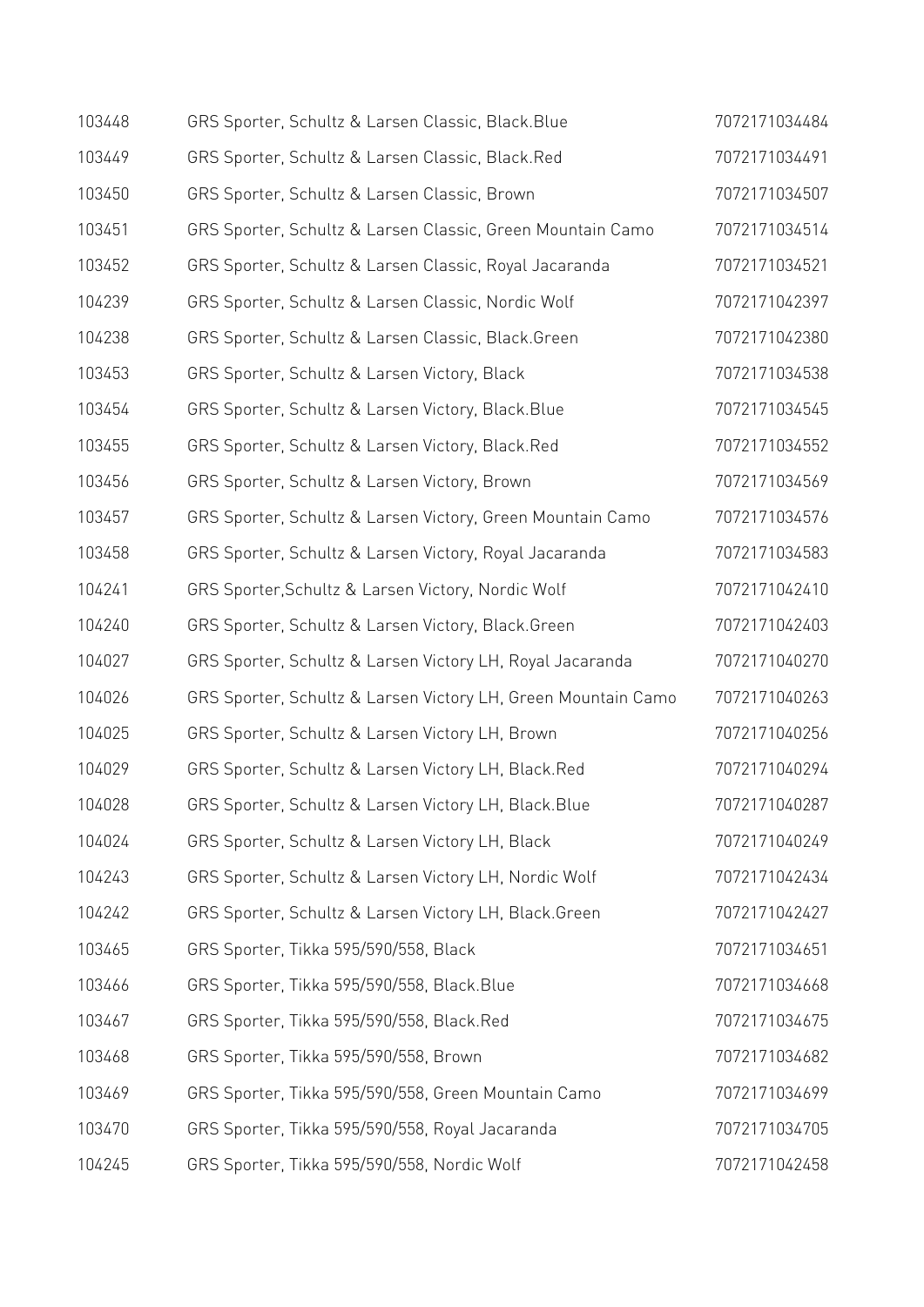| 104244 | GRS Sporter, Tikka 595/590/558, Black.Green         | 7072171042441 |
|--------|-----------------------------------------------------|---------------|
| 103471 | GRS Sporter, Tikka 695/690/658, Black               | 7072171034712 |
| 103472 | GRS Sporter, Tikka 695/690/658, Black.Blue          | 7072171034729 |
| 103473 | GRS Sporter, Tikka 695/690/658, Black.Red           | 7072171034736 |
| 103474 | GRS Sporter, Tikka 695/690/658, Brown               | 7072171034743 |
| 103475 | GRS Sporter, Tikka 695/690/658, Green Mountain Camo | 7072171034750 |
| 103476 | GRS Sporter, Tikka 695/690/658, Royal Jacaranda     | 7072171034767 |
| 104247 | GRS Sporter, Tikka 695/690/658, Nordic Wolf         | 7072171042472 |
| 104246 | GRS Sporter, Tikka 695/690/658, Black.Green         | 7072171042465 |
| 103477 | GRS Sporter, Tikka CTR, Black                       | 7072171034774 |
| 103478 | GRS Sporter, Tikka CTR, Black.Blue                  | 7072171034781 |
| 103479 | GRS Sporter, Tikka CTR, Black.Red                   | 7072171034798 |
| 103480 | GRS Sporter, Tikka CTR, Brown                       | 7072171034804 |
| 103481 | GRS Sporter, Tikka CTR, Green Mountain Camo         | 7072171034811 |
| 103482 | GRS Sporter, Tikka CTR, Royal Jacaranda             | 7072171034828 |
| 104249 | GRS Sporter, Tikka CTR, Nordic Wolf                 | 7072171042496 |
| 104248 | GRS Sporter, Tikka CTR, Black.Green                 | 7072171042489 |
| 103483 | GRS Sporter, Tikka M55, Black                       | 7072171034835 |
| 103484 | GRS Sporter, Tikka M55, Black. Blue                 | 7072171034842 |
| 103485 | GRS Sporter, Tikka M55, Black.Red                   | 7072171034859 |
| 103486 | GRS Sporter, Tikka M55, Brown                       | 7072171034866 |
| 103487 | GRS Sporter, Tikka M55, Green Mountain Camo         | 7072171034873 |
| 103488 | GRS Sporter, Tikka M55, Royal Jacaranda             | 7072171034880 |
| 104251 | GRS Sporter, Tikka M55, Nordic Wolf                 | 7072171042519 |
| 104250 | GRS Sporter, Tikka M55, Black.Green                 | 7072171042502 |
| 103489 | GRS Sporter, Tikka M65, Black                       | 7072171034897 |
| 103490 | GRS Sporter, Tikka M65, Black. Blue                 | 7072171034903 |
| 103491 | GRS Sporter, Tikka M65, Black.Red                   | 7072171034910 |
| 103492 | GRS Sporter, Tikka M65, Brown                       | 7072171034927 |
| 103493 | GRS Sporter, Tikka M65, Green Mountain Camo         | 7072171034934 |
|        |                                                     |               |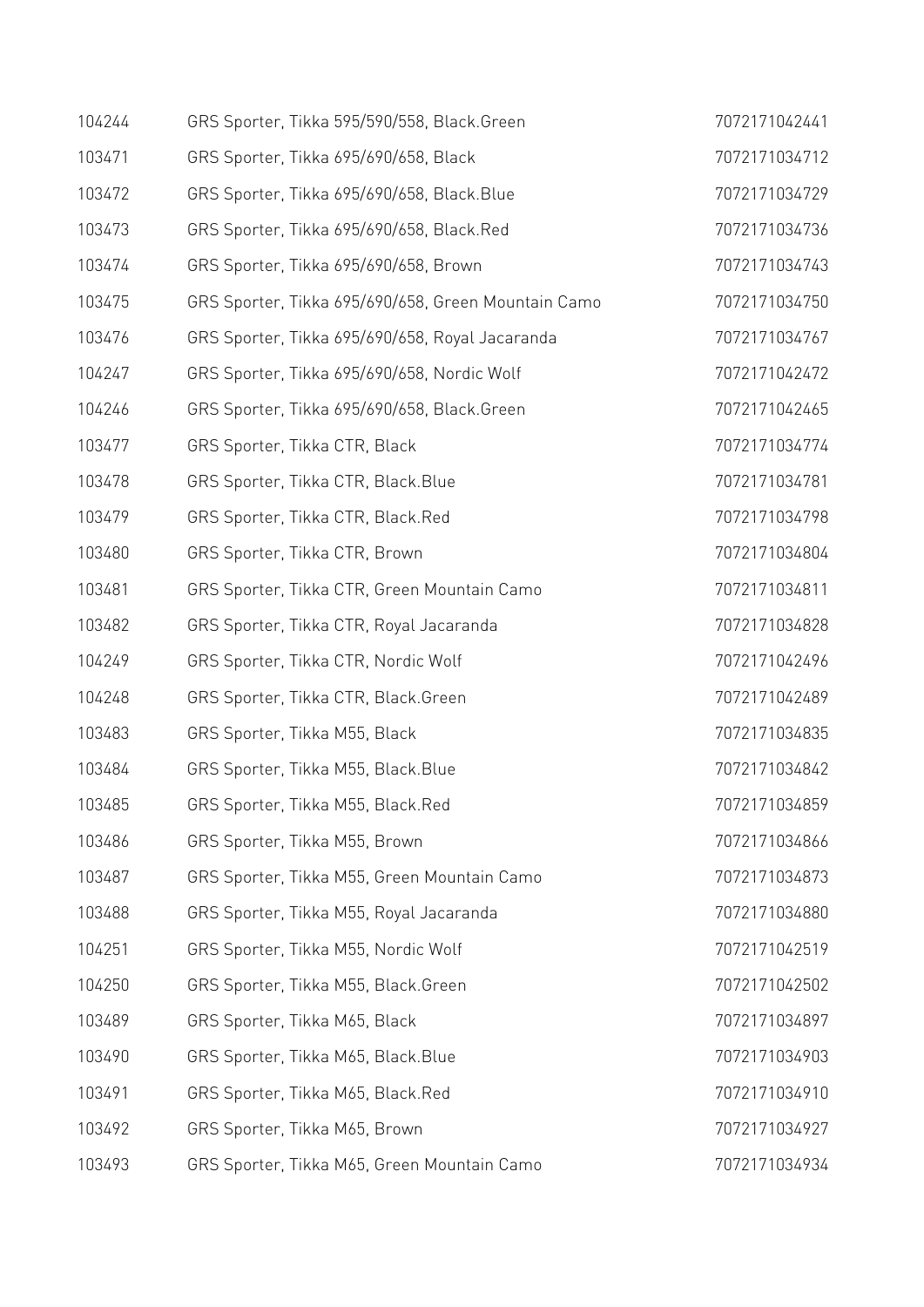| 103494 | GRS Sporter, Tikka M65, Royal Jacaranda                         | 7072171034941 |
|--------|-----------------------------------------------------------------|---------------|
| 104253 | GRS Sporter, Tikka M65, Nordic Wolf                             | 7072171042533 |
| 104252 | GRS Sporter, Tikka M65, Black.Green                             | 7072171042526 |
|        |                                                                 |               |
|        | No Cut Out For Bolt System:                                     |               |
| 103495 | GRS Sporter, Tikka T3/T3X LH with RH Inlet, Black               | 7072171034958 |
| 103496 | GRS Sporter, Tikka T3/T3X LH with RH Inlet, Black.Blue          | 7072171034965 |
| 103497 | GRS Sporter, Tikka T3/T3X LH with RH Inlet, Black.Red           | 7072171034972 |
| 103498 | GRS Sporter, Tikka T3/T3X LH with RH Inlet, Brown               | 7072171034989 |
| 103499 | GRS Sporter, Tikka T3/T3X LH with RH Inlet, Green Mountain Camo | 7072171034996 |
| 103500 | GRS Sporter, Tikka T3/T3X LH with RH Inlet, Royal Jacaranda     | 7072171035009 |
| 104275 | GRS Sporter, Tikka T3/T3X LH with RH Inlet, Nordic Wolf         | 7072171042755 |
| 104274 | GRS Sporter, Tikka T3/T3X LH with RH Inlet, Black. Green        | 7072171042748 |
|        |                                                                 |               |
| 103501 | GRS Sporter, Tikka T3/T3X LH, Black                             | 7072171035016 |
| 103502 | GRS Sporter, Tikka T3/T3X LH, Black.Blue                        | 7072171035023 |
| 103503 | GRS Sporter, Tikka T3/T3X LH, Black.Red                         | 7072171035030 |
| 103504 | GRS Sporter, Tikka T3/T3X LH, Brown                             | 7072171035047 |
| 103505 | GRS Sporter, Tikka T3/T3X LH, Green Mountain Camo               | 7072171035054 |
| 103506 | GRS Sporter, Tikka T3/T3X LH, Royal Jacaranda                   | 7072171035061 |
| 104255 | GRS Sporter, Tikka T3/T3X LH, Nordic Wolf                       | 7072171042557 |
| 104254 | GRS Sporter, Tikka T3/T3X LH, Black.Green                       | 7072171042540 |
| 103507 | GRS Sporter, Tikka T3/T3X, Black                                | 7072171035078 |
| 103508 | GRS Sporter, Tikka T3/T3X, Black.Blue                           | 7072171035085 |
| 103509 | GRS Sporter, Tikka T3/T3X, Black.Red                            | 7072171035092 |
| 103510 | GRS Sporter, Tikka T3/T3X, Brown                                | 7072171035108 |
| 103511 | GRS Sporter, Tikka T3/T3X, Green Mountain Camo                  | 7072171035115 |
| 103512 | GRS Sporter, Tikka T3/T3X, Royal Jacaranda                      | 7072171035122 |
| 104257 | GRS Sporter, Tikka T3/T3X, Nordic Wolf                          | 7072171042571 |
| 104256 | GRS Sporter, Tikka T3/T3X, Black.Green                          | 7072171042564 |
|        |                                                                 |               |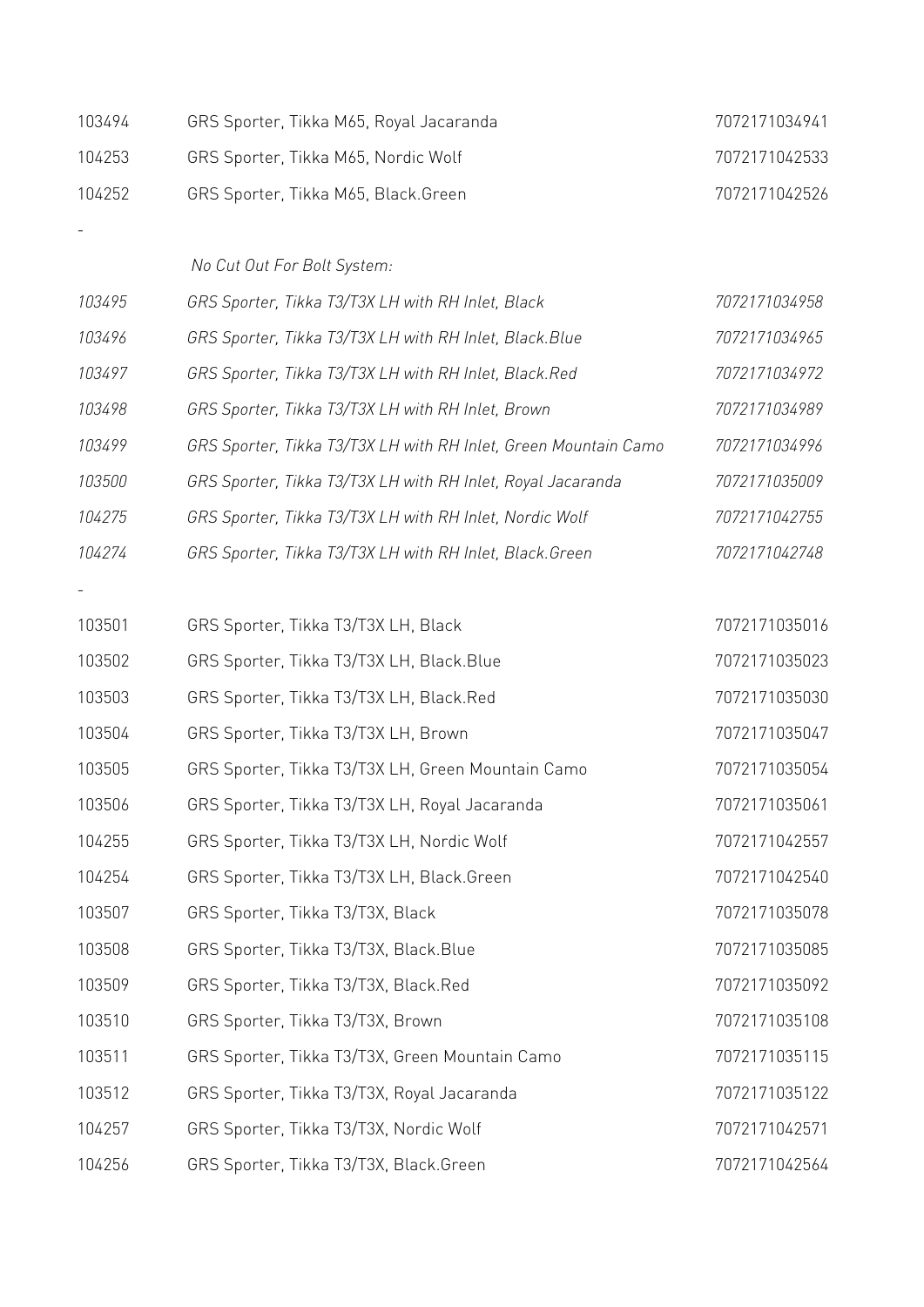| 103513 | GRS Sporter, Voere LBW, Black               | 7072171035139 |
|--------|---------------------------------------------|---------------|
| 103514 | GRS Sporter, Voere LBW, Black. Blue         | 7072171035146 |
| 103515 | GRS Sporter, Voere LBW, Black.Red           | 7072171035153 |
| 103530 | GRS Sporter, Voere LBW, Brown               | 7072171035306 |
| 103516 | GRS Sporter, Voere LBW, Green Mountain Camo | 7072171035160 |
| 103517 | GRS Sporter, Voere LBW, Royal Jacaranda     | 7072171035177 |
| 104259 | GRS Sporter, Voere LWB, Nordic Wolf         | 7072171042595 |
| 104258 | GRS Sporter, Voere LBW, Black.Green         | 7072171042588 |

*Winchester M70 - inlets from 1964 onwards only. For one piece hinged magazine (we do not produce for box magazine nor two piece magazine).* 

| 103518 | GRS Sporter, Winchester M70 LA with floorplate, Black                                                | 7072171035184 |
|--------|------------------------------------------------------------------------------------------------------|---------------|
| 103519 | GRS Sporter, Winchester M70 LA with floorplate, Black.Blue                                           | 7072171035191 |
| 103520 | GRS Sporter, Winchester M70 LA with floorplate, Black.Red                                            | 7072171035207 |
| 103521 | GRS Sporter, Winchester M70 LA with floorplate, Brown                                                | 7072171035214 |
| 103522 | GRS Sporter, Winchester M70 LA with floorplate, Green Mountain Camo<br>7072171035221                 |               |
| 103523 | GRS Sporter, Winchester M70 LA with floorplate, Royal Jacaranda                                      | 7072171035238 |
| 104261 | GRS Sporter, Winchester M70 LA inletted for floorplate, onepiece hinge, Nordic Wolf<br>7072171042618 |               |
| 104260 | GRS Sporter, Winchester M70 LA inletted for floorplate, onepiece hinge, Black.Green<br>7072171042601 |               |

### GRS X Eater

|        | <b>Product code Model and Inlet</b>     | <b>EAN 13</b> |
|--------|-----------------------------------------|---------------|
| 101938 | GRS X Eater, Blank RH, Black/Blue       | 7072171019382 |
| 101939 | GRS X Eater, Blank RH, Black/Red        | 7072171019399 |
| 101942 | GRS X Eater, Rem 40 X, Black/Blue       | 7072171019429 |
| 101943 | GRS X Eater, Rem 40 X, Black/Red        | 7072171019436 |
| 101946 | GRS X Eater, Rem 700 BDL LA, Black/Blue | 7072171019467 |
| 101947 | GRS X Eater, Rem 700 BDL LA, Black/Red  | 7072171019474 |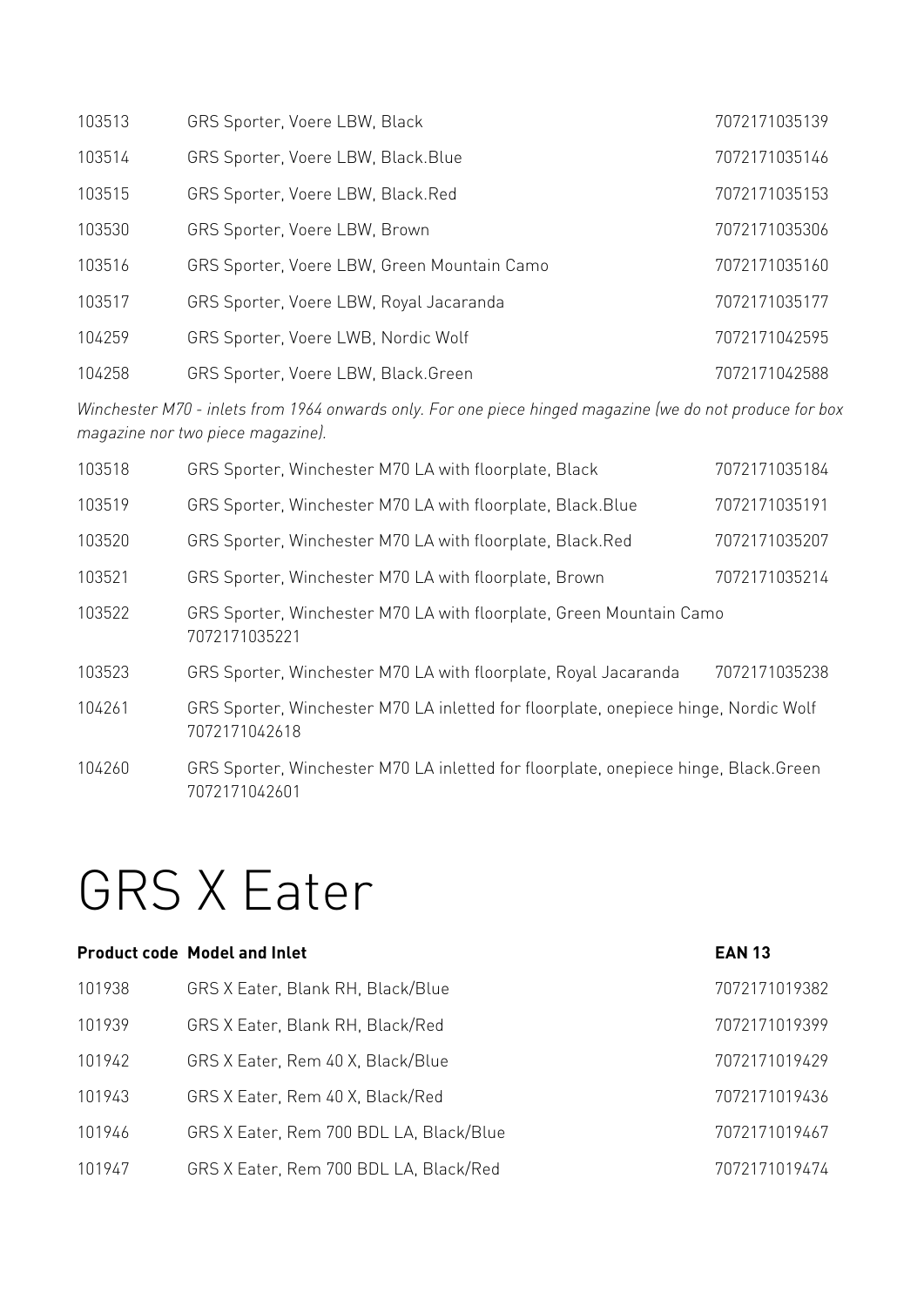| 101948 | GRS X Eater, Rem 700 BDL SA, Black/Blue            | 7072171019481 |
|--------|----------------------------------------------------|---------------|
| 101949 | GRS X Eater, Rem 700 BDL SA, Black/Red             | 7072171019498 |
| 101944 | GRS X Eater, Tikka T3 Varmint/Tactical, Black/Blue | 7072171019443 |
| 101945 | GRS X Eater, Tikka T3 Varmint/Tactical, Black/Red  | 7072171019450 |

| We do not cut for the bottom metal, we only cut for the receiver: |  |  |  |  |
|-------------------------------------------------------------------|--|--|--|--|
|                                                                   |  |  |  |  |

 $\sim$  -  $\sim$   $\sim$   $\sim$ 

 $\frac{1}{\sqrt{2}}\int_{0}^{\sqrt{2}}\left(\frac{1}{\sqrt{2}}\right)^{2}e^{-\frac{1}{2}x}dx$ 

| <i>102028</i> | GRS X Eater, Atlas Short Action Single Shot, Black/Blue | 7072171020289 |
|---------------|---------------------------------------------------------|---------------|
| 102169        | GRS X Eater, Atlas Short Action Single Shot, Black/Red  | 7072171021699 |
| <i>102170</i> | GRS X Eater, Kodiak action SA, Black/Blue               | 7072171021705 |
| 102049        | GRS X Eater, Kodiak action SA, Black/Red                | 7072171020494 |
| 102171        | GRS X Eater, Panda Action LA, Black/Blue                | 7072171021712 |
| <i>102050</i> | GRS X Eater, Panda Action LA, Black/Red                 | 7072171020500 |
| 101940        | GRS X Eater, Panda Standard, Black/Blue                 | 7072171019405 |
| 101941        | GRS X Eater, Panda Standard, Black/Red                  | 7072171019412 |

| 102204 | GRS X Eater, Howa LA, Black/Blue          | 7072171022047 |
|--------|-------------------------------------------|---------------|
| 102205 | GRS X Eater, Howa LA, Black/Red           | 7072171022054 |
| 102206 | GRS X Eater, Howa SA, Black/Blue          | 7072171022061 |
| 102207 | GRS X Eater, Howa SA, Black/Red           | 7072171022078 |
| 102934 | GRS X Eater, Röessler Titan 6, Black/Blue | 7072171029343 |
| 102880 | GRS X Eater, Röessler Titan 6, Black/Red  | 7072171028803 |
| 102184 | GRS X Eater, Sako 75 III, Black/Blue      | 7072171021842 |
| 102185 | GRS X Eater, Sako 75 III, Black/Red       | 7072171021859 |
| 102196 | GRS X Eater, Sako 85 long, Black/Blue     | 7072171021965 |
| 102197 | GRS X Eater, Sako 85 long, Black/Red      | 7072171021972 |
| 102194 | GRS X Eater, Sako 85 Medium, Black/Blue   | 7072171021941 |
| 102195 | GRS X Eater, Sako 85 Medium, Black/Red    | 7072171021958 |
| 102192 | GRS X Eater, Sako 85 short, Black/Blue    | 7072171021927 |
| 102193 | GRS X Eater, Sako 85 short, Black/Red     | 7072171021934 |
| 102190 | GRS X Eater, Sako Quad, Black/Blue        | 7072171021903 |
|        |                                           |               |